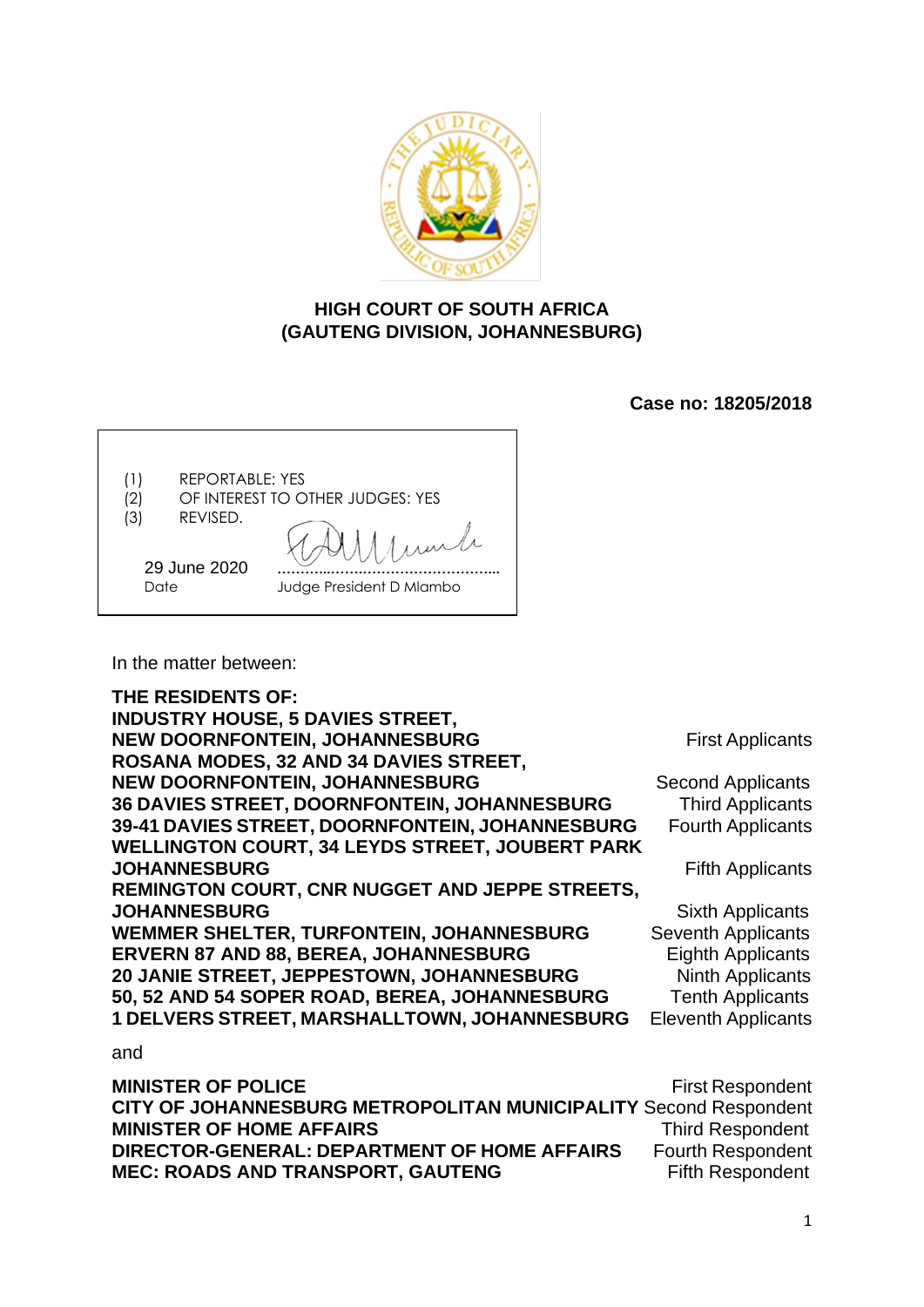| LIEUTENANT-COLONEL ERIC NKUNA N.O.<br>LIEUTENANT-COLONEL DELIWE SUZANDELANGE N.O. | Sixth Respondent<br>Seventh Respondent |
|-----------------------------------------------------------------------------------|----------------------------------------|
| <b>HERMAN MASHABA N.O.</b>                                                        | Eighth Respondent                      |
| <b>ALBERT MATSAUNG N.O.</b>                                                       | <b>Ninth Respondent</b>                |
| NATIONAL COMMISSIONER OF THE SOUTH AFRICAN                                        |                                        |
| <b>POLICE SERVICE</b>                                                             | <b>Tenth Respondent</b>                |
| <b>LAWYERS FOR HUMAN RIGHTS</b>                                                   | 1 <sup>st</sup> Amicus Curiae          |
| <b>LEGAL AID SOUTH AFRICA</b>                                                     | 2 <sup>nd</sup> Amicus Curiae          |

*Case Summary***: Search and seizure - Without warrant - including private homes in an area cordoned off on the authority of a national or provincial commissioner of police with the object of restoring public order or to ensure the safety of the public in the particular area – Provision infringing constitutionally entrenched right to privacy – Section 13(7) (c) of the SAPS Act is overbroad and therefore unconstitutional - Declaration of unconstitutionality suspended to afford legislature time to cure invalidity – Reading-in to regulate interim situation - South Africa Police Services Act 68 of 1995 (the SAPS Act), s 13(7). Review - Promotion of Administrative Justice Act 2 of 2000 (PAJA) – Decisions** 

**of the then acting provincial commissioner and of the former provincial commissioner to issue authorisations in terms of s 13(7) of the SAPS Act in respect of particular areas in the inner city of Johannesburg during the period 27 June 2017 to 3 May 2018, reviewed and set aside under PAJA. Ancillary declaratory relief granted.** 

## **JUDGMENT**

## **THE COURT**

#### INTRODUCTION

[1] This application concerns the constitutional validity of s 13(7) of the South Africa Police Services Act 68 of 1995, a post-constitutional enactment. This provision gives the police extended and intrusive powers to restore public order or to ensure the safety of the public in a particular area. It provides that where it is reasonable in particular circumstances, the national or provincial commissioner of the South African Police Services may, in writing, authorise the cordoning off of any area as well as the warrantless search of any person, vehicle and premises in the cordoned off area and the seizure of any article referred to in section 20 of the Criminal Procedure Act 51 of 1977.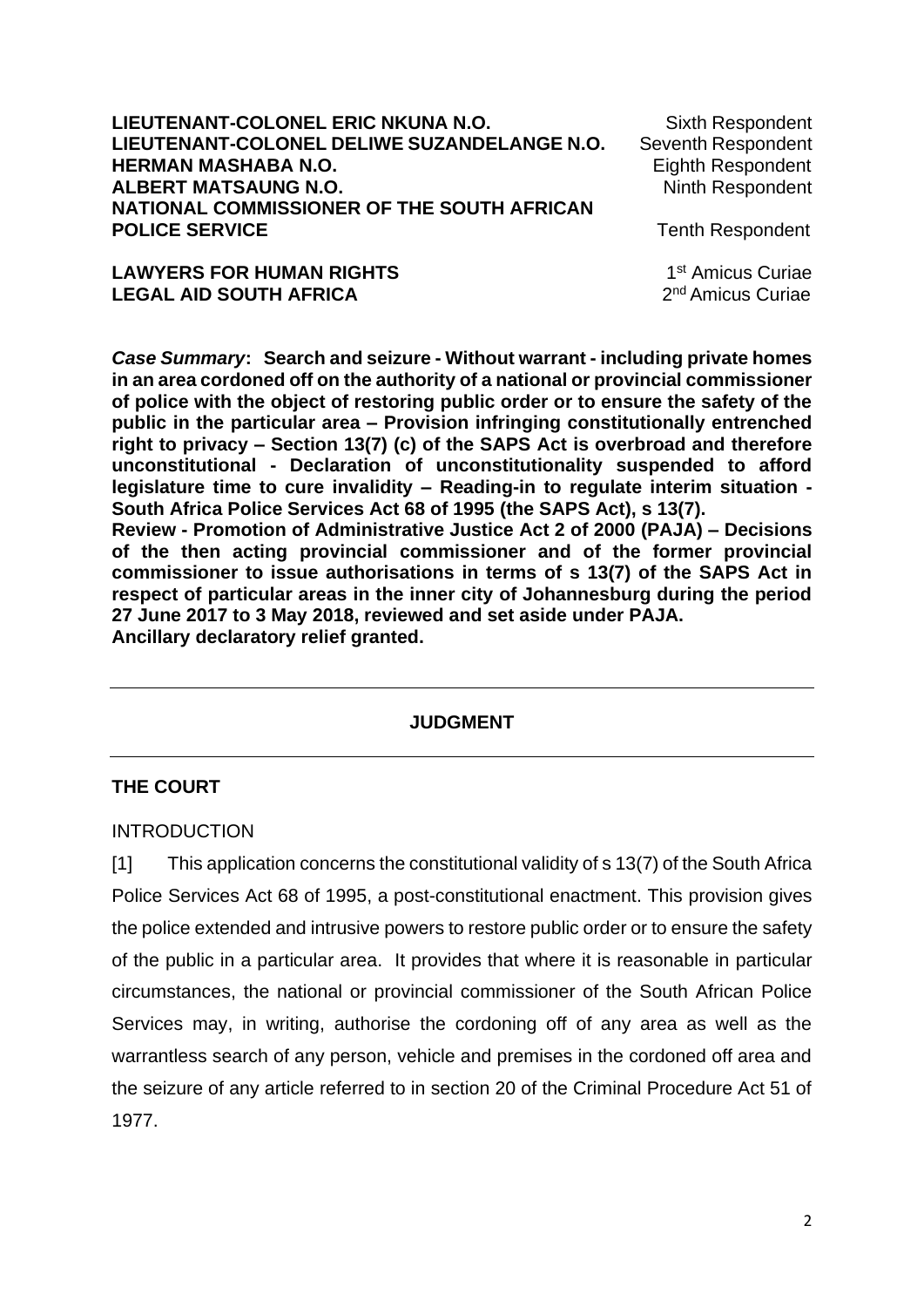[2] On the other hand, s 14 of the Constitution guarantees that everyone has the right to privacy, including the right not to have their person or home searched, their property searched, their possessions seized, or the privacy of their communications infringed.

[3] This application involves the warrantless search of the person, home and property of about three thousand occupants of eleven buildings in the inner city of Johannesburg between June 2017 and May 2018, by police officers acting on the authority of authorisations granted in terms of s 13(7) of the South Africa Police Services Act 68 of 1995 (the SAPS Act).

[4] Police intelligence during that period revealed inter alia that the Hillbrow, Berea and Joubert Park sectors in Johannesburg were areas where extraordinarily high incidents of serious and violent crimes occurred, such as murder, armed robbery, assault with the intent to do grievous bodily harm and so-called 'smash and grabs'. These crimes, in the inner city of Johannesburg, were prevalent in the immediate vicinity of dilapidated buildings that are occupied by people without the consent of the owners, and in certain instances 'hijacked' by people who unlawfully collect rent from those who occupy the buildings. Those who committed the serious and violent crimes, according to police intelligence, use the buildings as refuge and hide-outs for them. Criminal activity, such as the running of illegal shebeens and gambling places, also took place in those buildings.

[5] According to police intelligence reports, normal policing methods and daily police interventions proved to have been insufficient and ineffective, as a result inter alia of over-population of the affected areas and buildings concerned. The further difficulties experienced by police officers were their inability, upon entering these buildings, to find those suspected of having committed the serious and violent crimes in the high-rise densely populated and poorly managed dilapated buildings. Extraordinary measures, according to the police, were required to combat the criminal activity in the affected areas, to restore public order and to ensure the safety of people in those areas. Police station commanders within the affected areas responded to the challenges faced by the police within the areas of jurisdiction of the police stations they command by applying for authorisations in terms of s 13(7) of the SAPS Act to cordon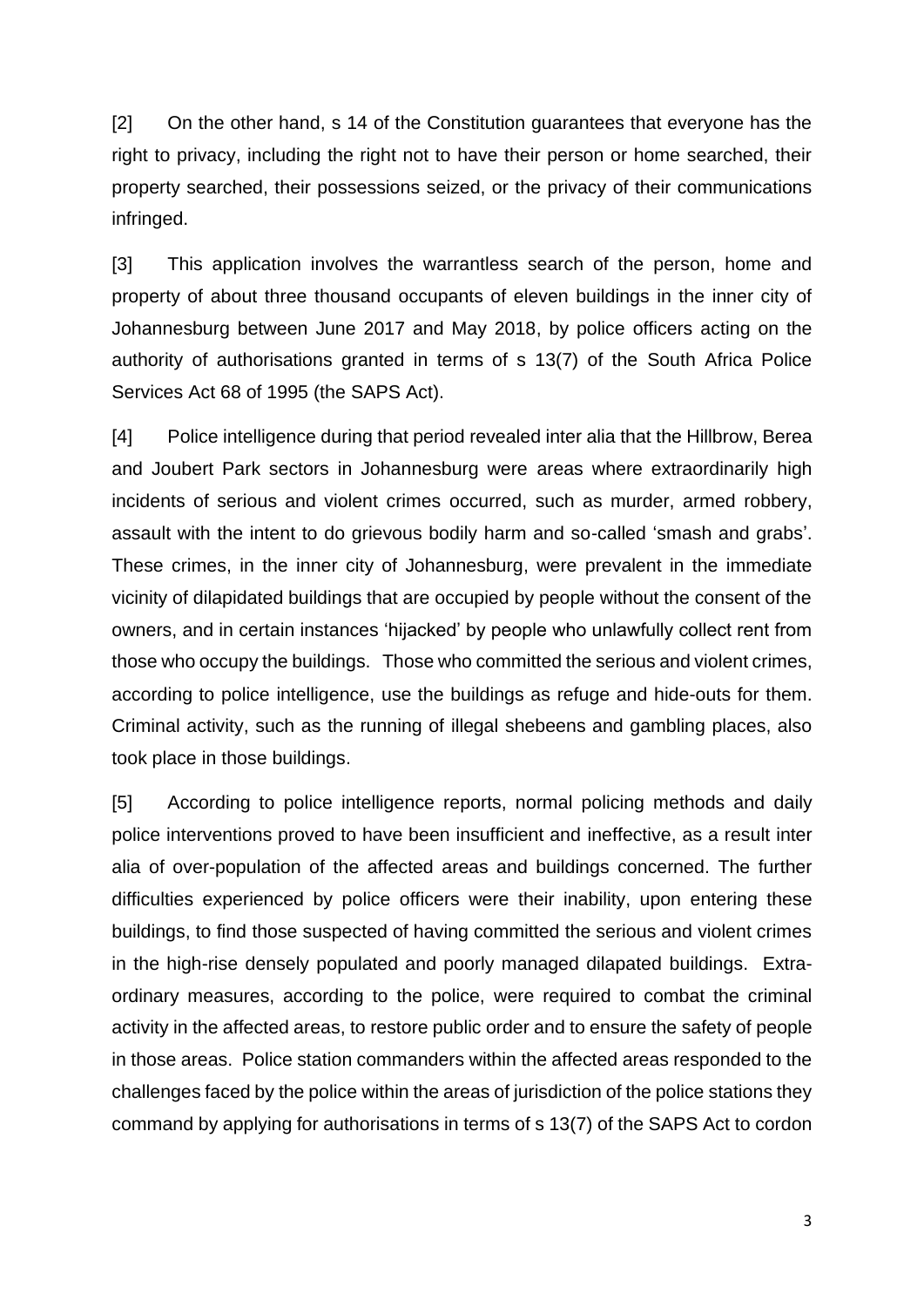off parts of the affected areas in order to conduct search and seizure operations, and including some of the dilapated buildings within those parts of the inner city.

[6] On 27 June 2017, the then acting provincial commissioner, Lt. Gen. Nkuna, received an application in terms of s 13(7) of the SAPS Act from the station commander of the Hillbrow Police Station, Brigadier AS Nevhuhulwi, to cordon off an area identified as within sectors 4, 5 and 6 in Hillbrow, bordered by Louis Botha Avenue to the north, Joe Slovo Road to the east, North Street to the south and Hospital Street to the west, between the hours of 14h00 and 22h00 on 30 June 2017, which written authorisation he granted on the same day.

[7] The former provincial commissioner, Lt. Gen. de Lange, granted similar applications received from the station commander of the Hillbrow Police Station to cordon off the same area in Hillbrow between the hours of 14h00 and 22h00 on 14 July 2017; an area identified as within sectors 4, 5 and 6 in Hillbrow, bordered by Willie and Clarendon Streets to the north, Joe Slovo Road to the east, Hancock, Saratoga and Nugget Streets to the south and Twist Street to the west, between the hours of 14h00 and 22h00 on 31 August 2017, between the hours of 12h00 and 16h00 on 21 September 2017, between the hours of 12h00 and 18h00 on 16 November 2017, between the hours of 09h00 and 17h00 on 23 January 2018, and between the hours of 10h00 and 18h00 on 12 February 2018; an area identified as 'CAS Block 5787 – Jeppestown', bordered by Fawcus Street to the north, Long Street to the east, Jules Street to the south and Berg Street to the west, between the hours of 10h00 and 16h00 on 2 November 2017; areas identified as 'Sector 2: CAS Block 5787 – Jeppestown and Doornfontein CAS Block 5779', bordered by Albertina Sisulu and Beit Streets to the north, John Page, Betty and Sivewright Streets to the east, Durban Street to the south, and End Street to the west, between the hours of 09h00 and 18h00 on 21 November 2017; an area bordered by Rockey Street to the north, Siemart Street to the east, Albertina Sisulu Street to the south and End Street to the west, between the hours of 10h00 and 18h00 on 23 January 2017; and an area that includes 5 Davies Street in New Doornfontein between the hours of 08h00 and 20h00 on 3 May 2018.

[8] The former provincial commissioner also granted similar applications received from the acting station commander of the Johannesburg Central Police Station to cordon off an area identified as 'Sector 2: Remington Court – Johannesburg', bordered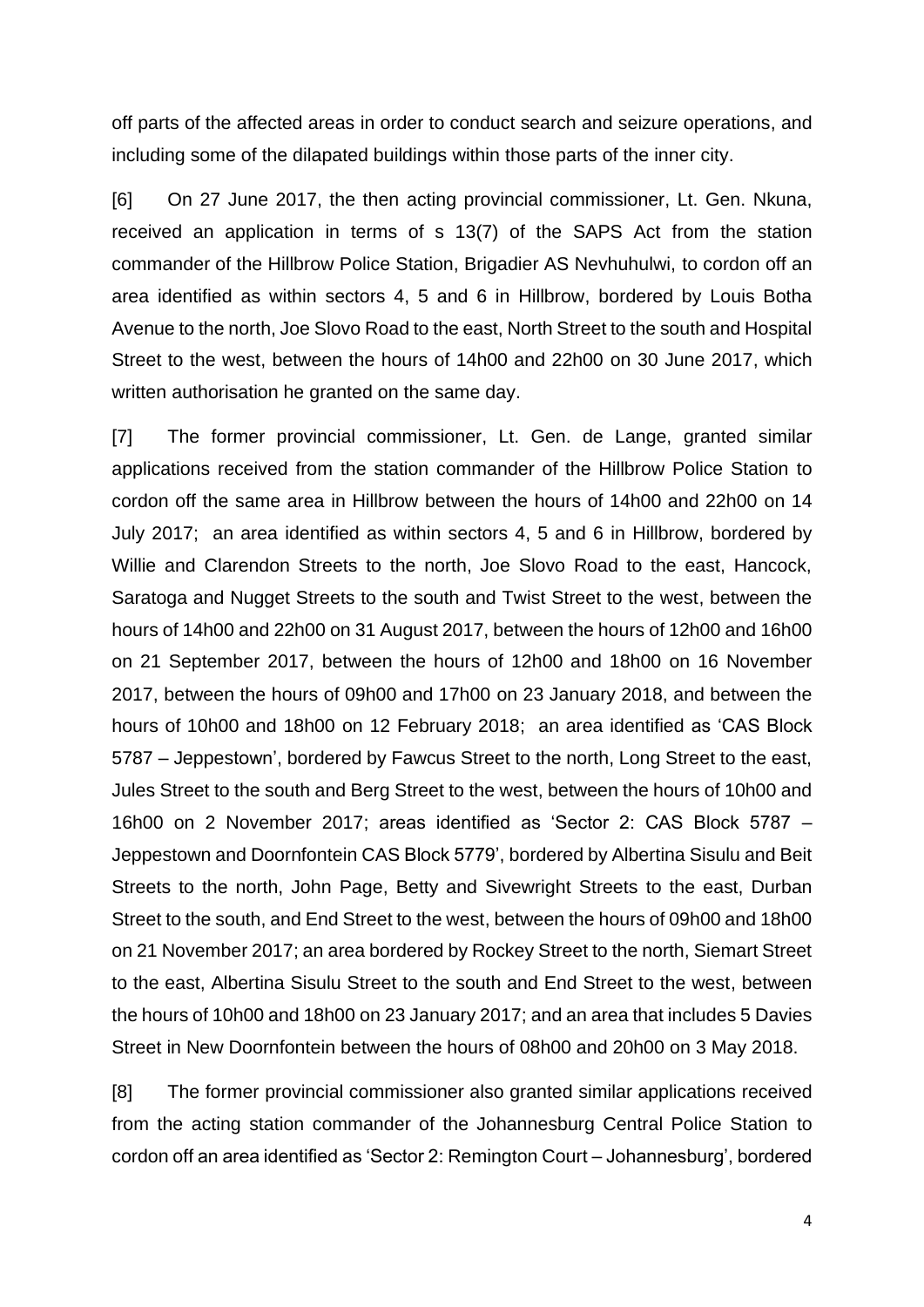by Bree Street to the north, End Street to the east, Jeppe Street to the south, and Nugget Street to the west, between the hours of 14h00 and 22h00 on 25 July 2017, and from the station commander of the Jeppe Police Station to cordon off an area identified as 'Sector 3: CAS Block 5779 – Doornfontein', bordered by Saratoga Avenue to the north, Angle Road to the east, Albertina Sisulu Road to the south and End Street to the west, between the hours of 10h00 and 18h00 on 24 August 2017.

[9] Each application for authorisation in terms of s 13(7) of the SAPS Act was supported by a letter from the station commander concerned, motivating the utilisation of s 13(7). Each application was accompanied by an operational plan setting out how each of the searches will be conducted, statements from a crime intelligence officer and from a visible policing (Vispol) commander, a summary of the affected area's reported crime statistics, and a map showing the area to be cordoned off. In each instance the application also required a recommendation from a legal services officer stationed at the South African Police Service's Provincial Office to the effect that the particular application was meritorious for a s 13(7) authorisation to be granted. In terms of each written authorisation the acting provincial commissioner or provincial commissioner, as the case may be, authorised the relevant station commander to cordon off the identified area, and without a warrant to search any person, premises, vehicle, receptacle or object in that area to achieve the objectives of restoring public order and/or of ensuring the safety of the public in that area. They further directed all the members acting in terms of the particular authorisation to exercise any of the powers authorised in terms thereof 'with due regard to the fundamental rights of every person and in such manner that their actions can be justified'.

[10] The search and seizure operations were carried out by police officers, assisted by officers of the Johannesburg Metropolitan Police Department and officials of the Department of Home Affairs. The occupiers and the units or rooms they occupy were subjected to warrantless searches by police officers. The search operations also resulted in arrests of undocumented foreigners. (Section 34(1) of the Immigration Act 13 of 2002, permits an immigration officer, without the need for a warrant, to arrest an illegal foreigner or cause him or her to be arrested.)

[11] The applicants, represented by the Socio-Economic Rights Institute (SERI), are more than 2 000 occupiers of various buildings in the inner city of Johannesburg –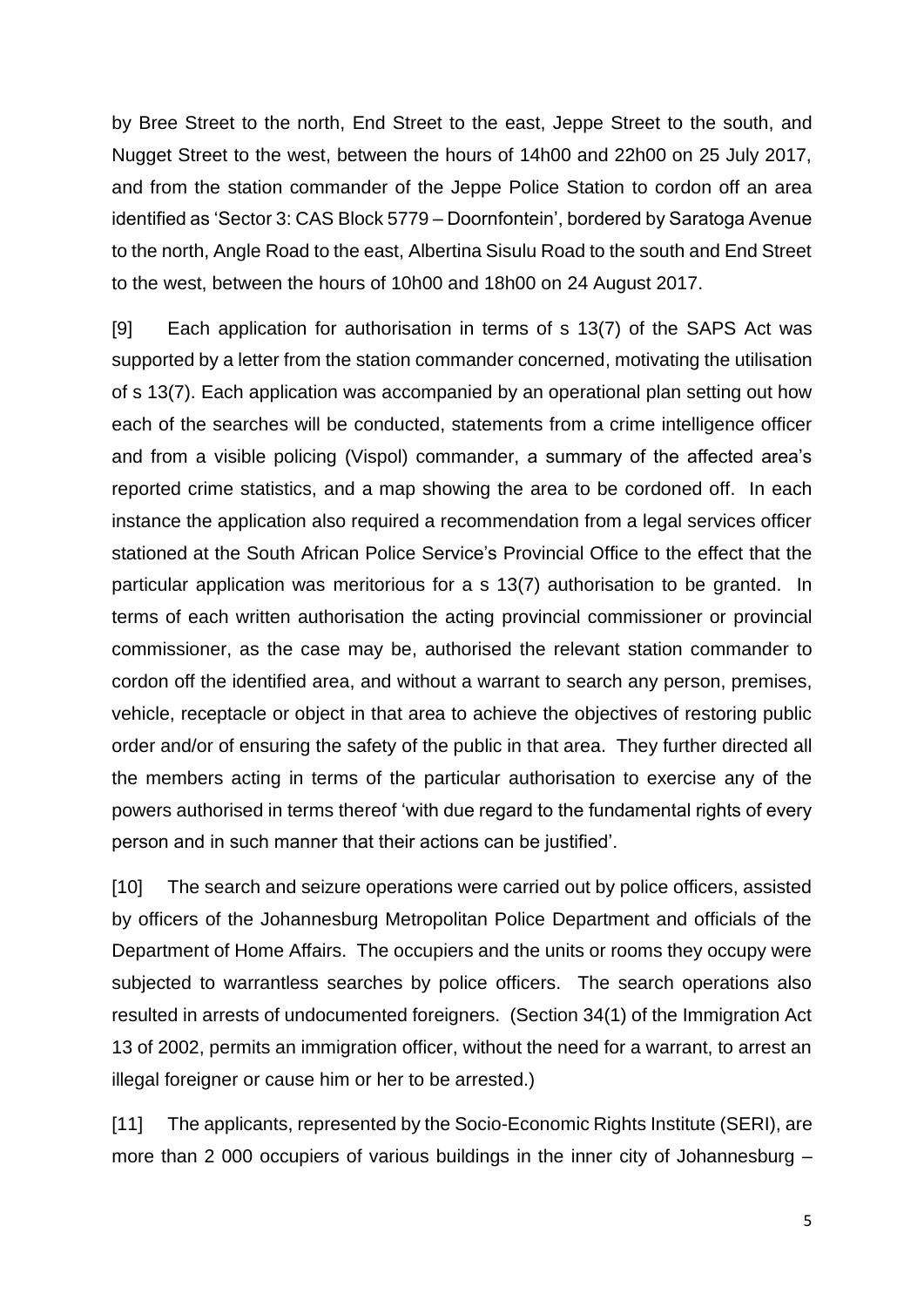Industry House, 5 Davies Street, New Doornfontein; Rosano Modes, 32 and 34 Davies Street, New Doornfontein; 36 Davies Street, Doornfontein; 39-41 Davies Street, Doornfontein; Wellington Court, 34 Leyds Street, Joubert Park; Remington Court, corner Nugget and Jeppe Streets; Erven 87-88, Berea; 20 Janie Street, Jeppestown; and 50, 52 and 54 Soper Road, Berea - that are situated within the areas that were cordoned off and also searched pursuant to the s 13(7) written authorisations that were granted between June 2017 and May 2018.

[12] The applicants seek s 13(7) of the SAPS Act to be declared constitutionally invalid. They further seek that all the decisions authorising the searches to which they were subjected be reviewed and set aside in terms of the Promotion of Administrative Justice Act 2 of 2000 (PAJA) and that they be compensated for the infringement of their constitutional rights to privacy and dignity which the searches entailed. They also seek an interdict restraining similar searches of the units or rooms they occupy and of their person in the future, a declaration of unlawfulness of the searches they were subjected to pursuant to the granting of the authorisations as well as two other searches to which those of them residing at the Wemmer Shelter, Turfontein, Johannesburg were subjected on 20 October 2017 (the seventh applicants) and those of them residing at 1 Delvers Street, Marshalltown, Johannesburg were subjected to on 9 November 2017 (the eleventh applicants) without s 13(7) authorisations, and a declaration that their rights to dignity and privacy in terms of sections 10 and 14 of the Constitution have been unjustifiably infringed.

[13] The first, sixth, seventh and tenth respondents are the Minister of Police, the then acting provincial commissioner and former provincial commissioner of SAPS at the time, and the national commissioner of SAPS (jointly referred to as the police). They oppose the application. The second and eighth respondents are the City of Johannesburg and its executive mayor (jointly referred to as the City). They too oppose the application. The other respondents cited as the third, fourth, fifth and ninth respondents are the Minister of Home Affairs, the director-general of the Department of Home Affairs and the provincial head of the Gauteng Office of the Department of Home Affairs. Lawyers for Human Rights (LHR) and Legal Aid South Africa (Legal Aid SA) were admitted as *amici curiae*.

CONSTITUTIONAL VALIDITY OF SECTION 13(7) OF THE SAPS ACT 68 OF 1995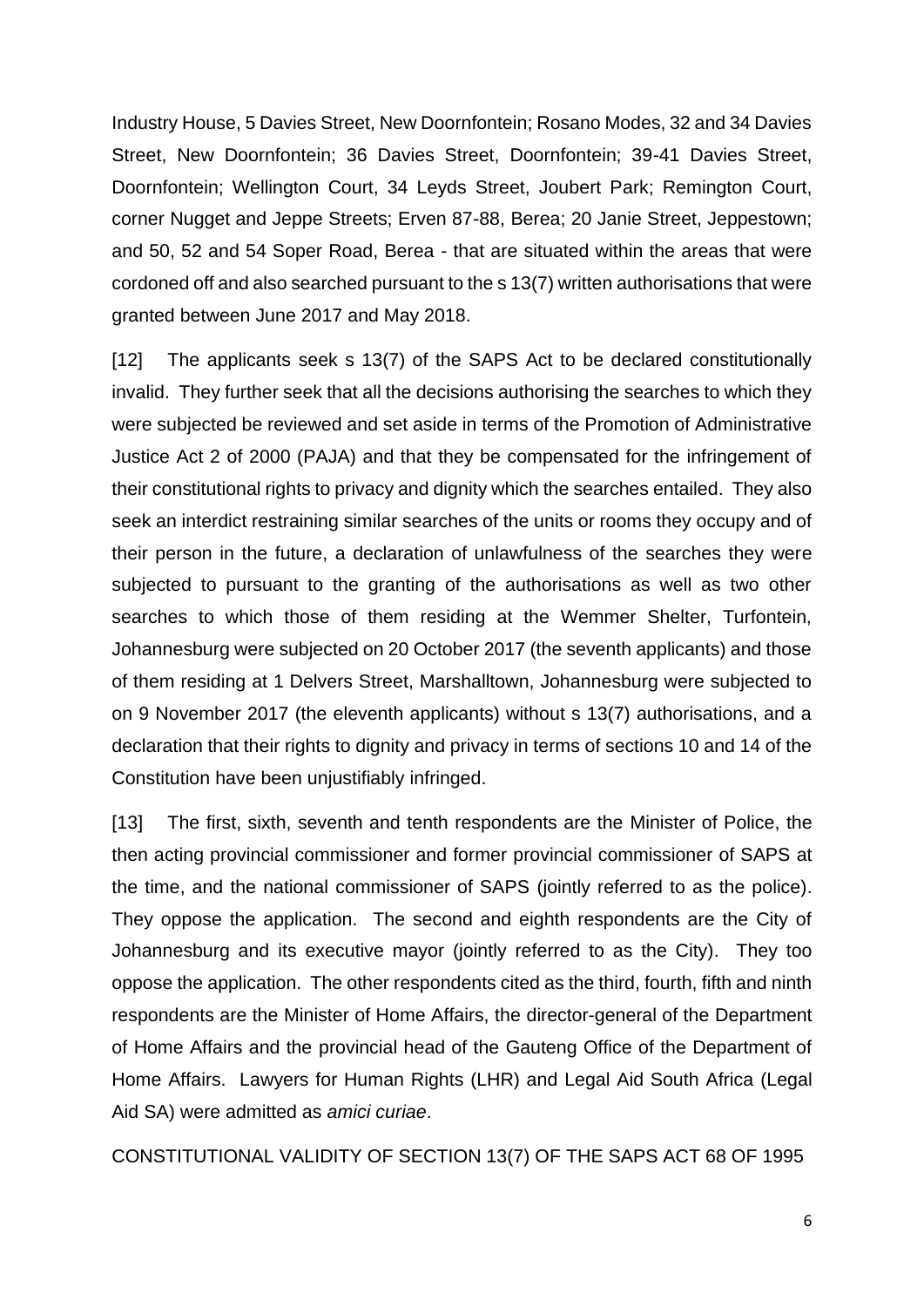[14] Section 205(3) of the Constitution states that '[t]he objects of the police service are to prevent, combat and investigate crime, to maintain public order, to protect and secure the inhabitants of the Republic and their property, and to uphold and enforce the law'. National legislation, in terms of s 205(2), 'must establish the powers and functions of the police service and must enable the police service to discharge its responsibilities effectively, taking into account the requirements of the provinces'. The SAPS Act was enacted to provide for the establishment, powers and functions of the South African Police Service.

#### [15] Section 13(7) reads thus:

- '*(a)* The National or Provincial Commissioner may, where it is reasonable in the circumstances in order to restore public order or to ensure the safety of the public in a particular area, in writing authorise that the particular area or any part thereof be cordoned off.
- *(b)* The written authorisation referred to in paragraph *(a)* shall specify the period, which shall not exceed 24 hours, during which the said area may be cordoned off, the area or part thereof to be cordoned off and the object of the proposed action.
- *(c)* Upon receipt of the written authorisation referred to in paragraph *(a)*, any member may cordon off the area concerned or part thereof, and may, where it is reasonably necessary in order to achieve the object specified in the written authorisation, without warrant, search any person, premises or vehicle, or any receptacle or object of whatever nature, in that area or part thereof and seize any article referred to in section 20 of the Criminal Procedure Act, 1977 (Act 51 of 1977), found by him or her in the possession of such person or in that area or part thereof: Provided that a member executing a search under this paragraph shall, upon demand of any person whose rights are or have been affected by the search or seizure, exhibit to him or her a copy of the written authorisation.'

[16] Section 13(7)(c) thus permits a warrantless search of any person, premises or vehicle, or any receptacle or object found in the cordoned off area and the seizure of any article referred to in s 20 of the Criminal Procedure Act 51 of 1977 (CPA) found in the possession of such person or in that area where it is reasonably necessary to achieve the object of restoring public order or of ensuring the safety of the public in the particular area. In contrast, s 22 of the CPA permits a warrantless search of any person, container or premises by a police official for the purpose of seizing any article referred to in section 20 only if the person concerned consents to the search for and the seizure of the article in question, or if the person who may consent to the search of the container or premises consents to such search and the seizure of the article in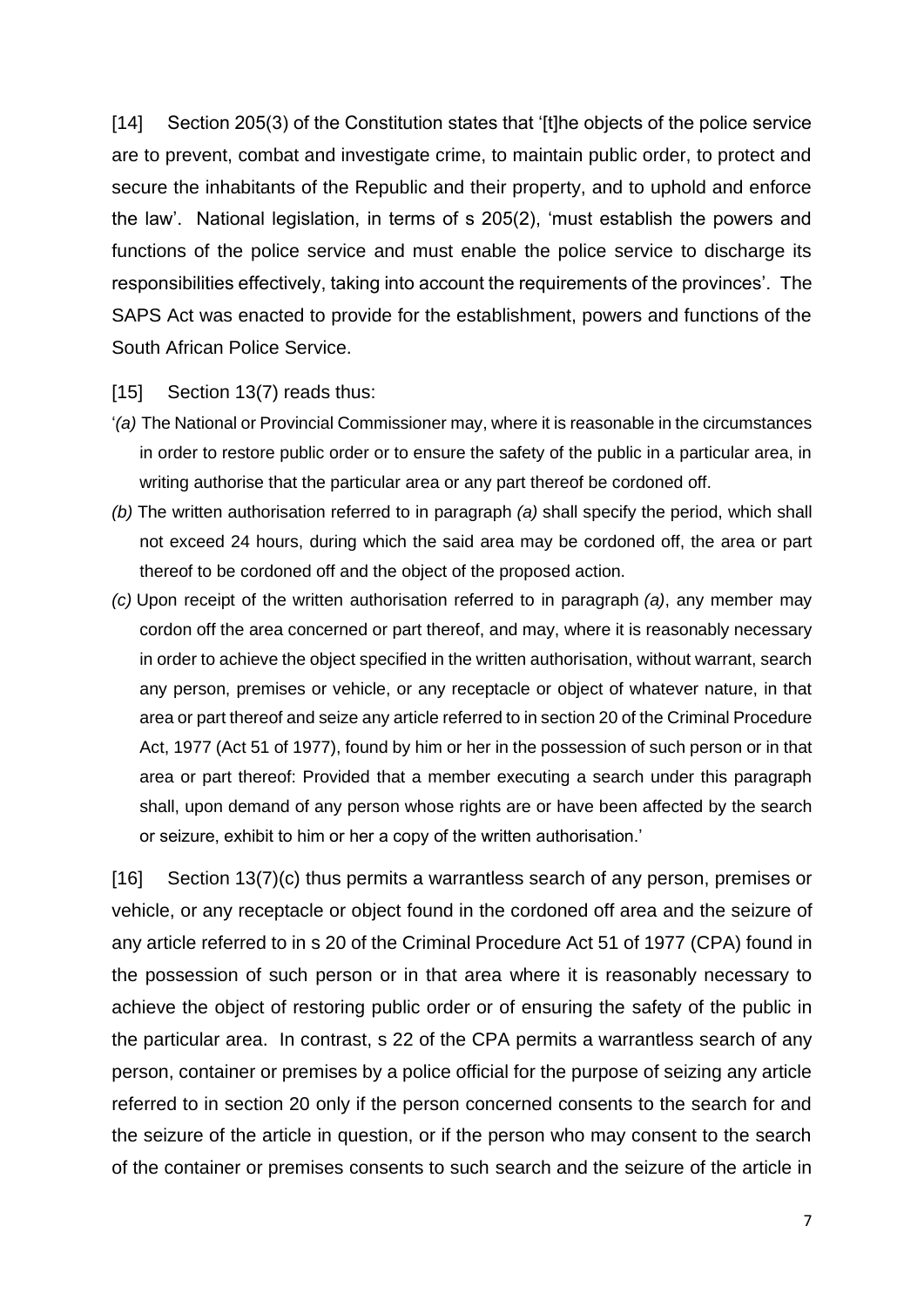question, or if the police official on reasonable grounds believes that a search warrant will be issued to him under s 21(1)(a) if he applied for such warrant and that the delay in obtaining such warrant would defeat the object of the search.

[17] The applicants argue that s 13(7) in its entirety is constitutionally invalid since it permits warrantless searches of a person, a person's home and property and the seizure of his or her possessions, thus infringing the right to privacy that is entrenched in s 14 of the Constitution. Section 13(7) is a law of general application and its limitation of the right to privacy entrenched in the Bill of Rights, so they argue, is not 'reasonable and justifiable' as contemplated in s 36(1) of the Constitution. They argue that warrantless searches of private homes and warrantless searches in the course of investigating crime are generally impermissible and that time, manner and scope restrictions are an essential feature of statutes that authorise such searches. Section 13(7), they argue, does not meet those requirements: its reach is broad and permits warrantless searches of private homes; the provision is used to fight high levels of crime; and it enables a police commissioner to suspend the constitutional rights to privacy and dignity in a cordoned off area for up to 24 hours by subjecting the public within that geographical area and time period to the power of the state, often exercised by its most junior police officers. Section 22 of the CPA, they argue, provides adequately for warrantless searches pending any revision of the SAPS Act that Parliament may pursue in response to an order declaring s 13(7) invalid.

[18] LHR argues that s 13(7) is also constitutionally invalid because it unreasonably and unjustifiably limits the constitutionally entrenched rights of equality (s 9) and of access to court (s 34). It argues that s 13(7) unjustifiably differentiates between people on the basis of geographical location (it permits the designation of a particular area for cordoning off and any person who happens to find themselves within the area may be searched without a warrant), it enables the targeting of non-nationals (officials from the Department of Home Affairs were involved in the searches in question and anyone found not to be in possession of a South African identity document or passport, a foreign passport with a South African visa, or an asylum seeker permit, was detained under the Immigration Act 13 of 2002), and it unlawfully undermines and avoids the safeguards of s 22 of the CPA and of s 33 of the Immigration Act relating to warrantless searches and seizures. Section 13(7), it argues, is overbroad and cannot be justified in terms of s 36 of the Constitution.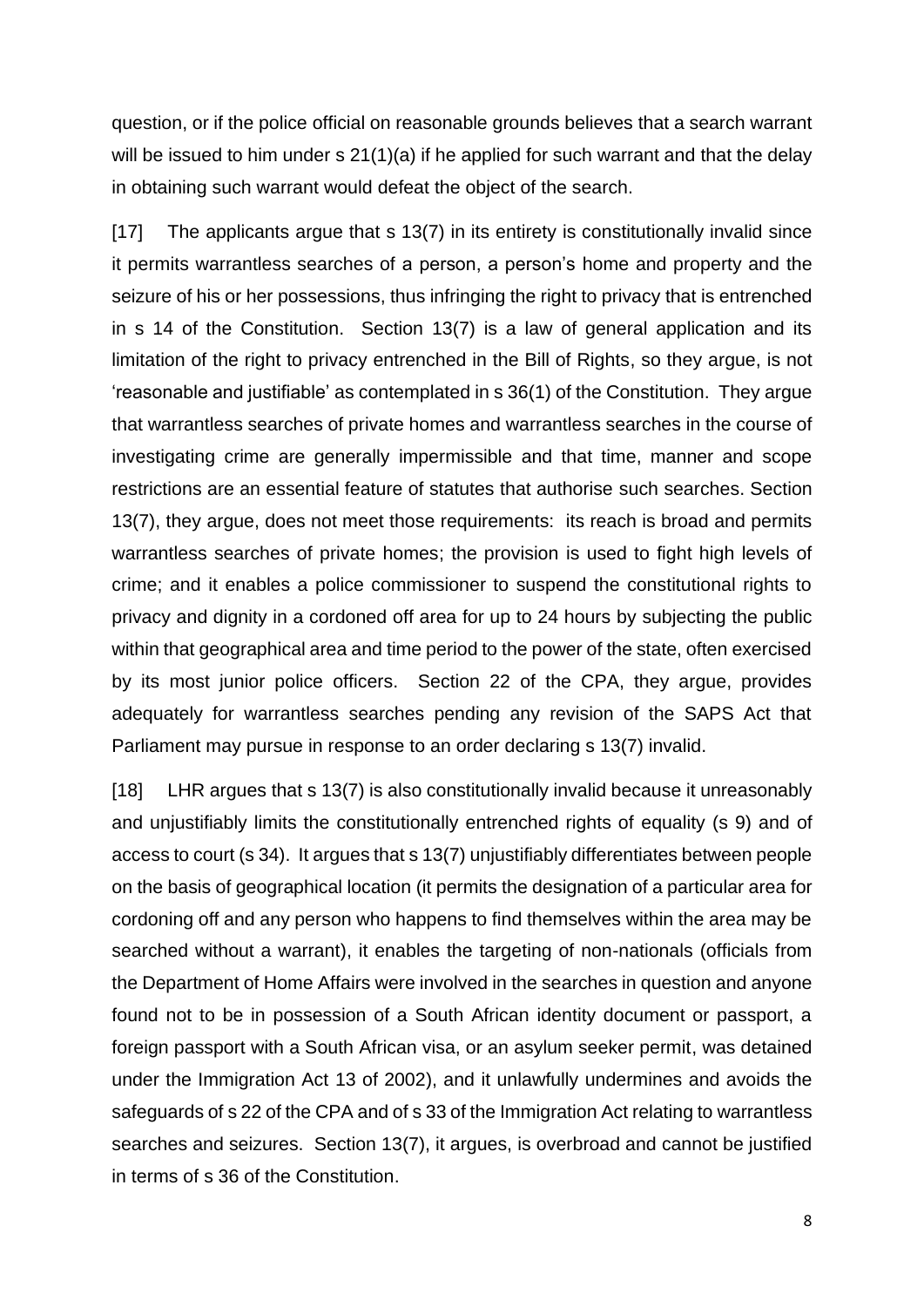[19] The police, to the contrary, argue that the limitation of the fundamental right to privacy is reasonable and justifiable within the meaning of s 36 of the Constitution. The infringement authorised in terms of s 13(7), so it argues, is not limitless. The section only permits a warrantless search of any person, premises, vehicle, receptacle or object, within a specified time period and within the cordoned off area 'where it is reasonably necessary in order to achieve the object specified in the written authorization', which is the restoration of public order and/or ensuring the safety of the public in that area. In all other instances, the provisions of sections 21 and 22 of the CPA relating to search and seizure find application. Section 13(7) enables the police service to fulfil its constitutional mandate of maintaining public order and protecting and securing the inhabitants of the Republic and their property, effectively. Here, the authorisations were granted on the strength of information provided to the acting provincial commissioner in one instance and to the former provincial commissioner in the other instances where extraordinary measures were necessary to combat the high level of serious and violent crimes in the inner city of Johannesburg that were directly or indirectly connected to the dilapidated and hijacked buildings within the areas in question.

[20] The City also argues that the limitation of the right to privacy introduced by s 13(7) is reasonable and justifiable, because it enables the police to discharge its responsibilities of restoring public order and of ensuring the safety of the public inter alia in the inner city of Johannesburg. Legal Aid SA implores us to be cautious in declaring s 13(7) constitutionally invalid since extraordinary circumstances may arise in which the utilisation of s 13(7) could serve a legitimate and constitutionally valid purpose of maintaining public order and safeguarding the safety of the public in a particular area. But, it argues, the section should be restrictively interpreted, and it should best be left to the legislature to redefine its wording and limit its application.

[21] It is convenient first to dispose of two unmeritorious points raised. The first is that the applicants seek an order declaring the whole of s 13(7) constitutionally invalid on the basis that it infringes upon s 14 of the Constitution. We consider the scope of the relief sought to be impermissibly broad. Section 13(7)(a) empowers the national or provincial commissioner to authorise that a particular area be cordoned off in order to restore public order or to ensure the safety of the public in that area. Section 13(7)(b) in turn provides that such authorisation shall specify the period, which shall not exceed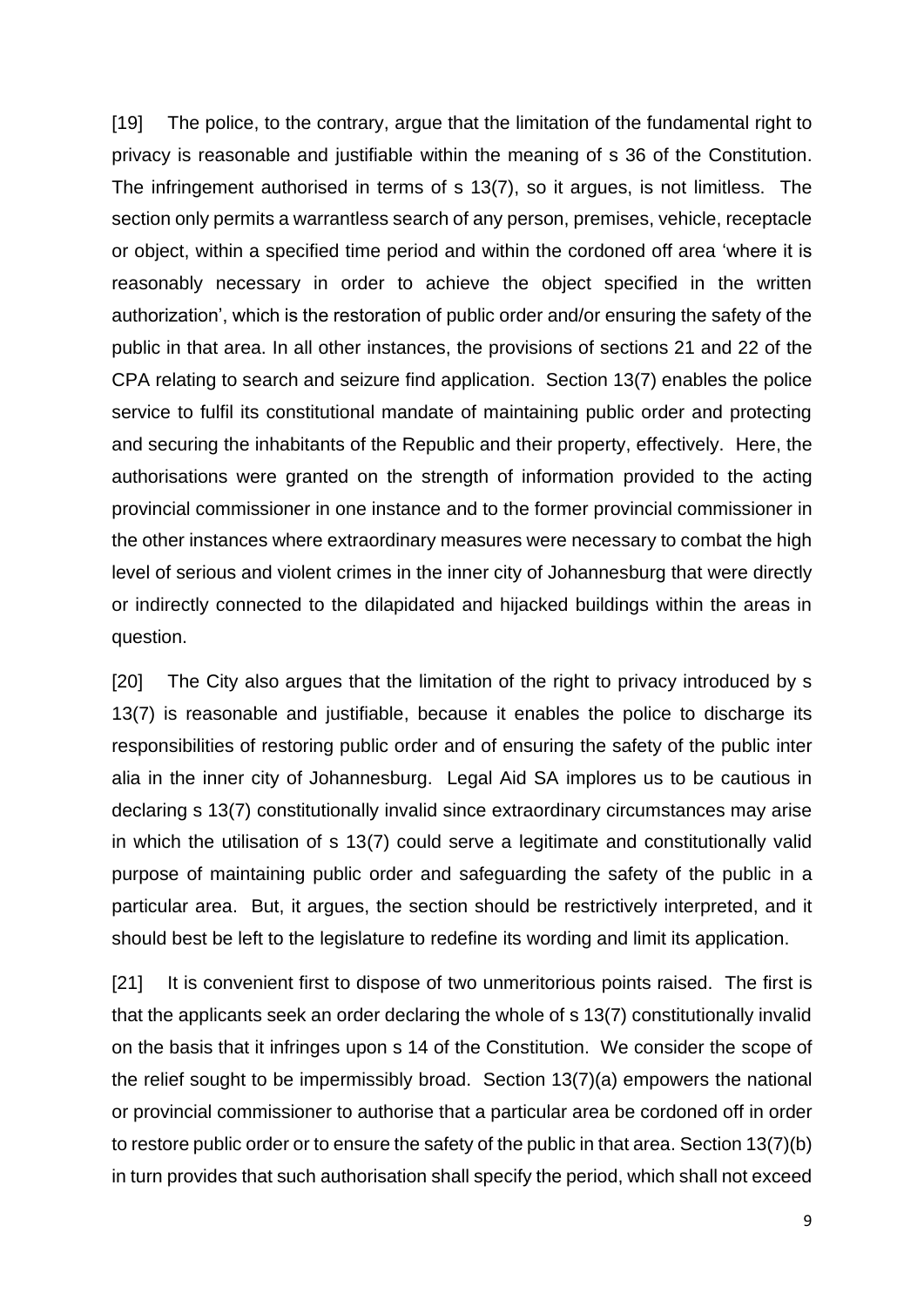24 hours, during which the particular area may be cordoned off, and the object of the proposed action. Neither of these provisions infringes upon the right to privacy in s 14 of the Constitution.

[22] The power to cordon off an area as envisaged in s  $13(7)(a)$  of the SAPS Act is an important legislative mechanism that enables the police service to discharge its constitutional mandate effectively. Although the power to carry out a warrantless search afforded to a police officer in terms of s 13(7)(c) is ancillary to the power to cordon off an area as contemplated in subsections (7)(a) and (b), it is the section 13(7)(c) power to search any 'premises' without a warrant which is constitutionally offensive. This is because the term 'any premises' encompasses the power to search people's homes, their persons and property. Although on a purposive approach to interpretation, s 13(7)(a), (b) and (c) must be read as a whole, we see no justifiable reason to declare the entire section to be constitutionally invalid, when only one of its parts infringes upon a constitutional right. Importantly, s 172(1)(a) of the Constitution stipulates that any law or conduct that is inconsistent with the Constitution must be declared invalid 'to the extent of its inconsistency'. This means that if only a part of a law is inconsistent with the Constitution and the remainder is not, then it is only the 'inconsistent' part that should be declared invalid.

[23] The second unmeritorious point is the argument advanced by LHR that s 13(7)(c) infringes upon the right to equality in s 9 of the Constitution. Section 13(7)(c) cannot be said to be inconsistent with the right of equality as it inter alia permits the search of 'any person' found in the cordoned off area and the seizure of any article, referred to in s 20 of the CPA, found in the possession of such person, irrespective of that person's race, gender, ethnic or social origin, nationality and the like.

[24] We reiterate; the real focus of the applicants' constitutional challenge is the power given to police officers in terms of s 13(7)(c) to search someone's person, home and property and to seize his or her possessions. That statutory power afforded to police officers indisputably constitutes a violation of the right to privacy protected by s 14 of the Constitution. This right flows from the value placed on human dignity. (*Minister of Police and others v Kunjana* 2016 (2) SACR 473 (CC) para 14.)

[25] We must, therefore, assess whether that statutory limitation of the right to privacy is reasonable and justifiable in an open and democratic society based on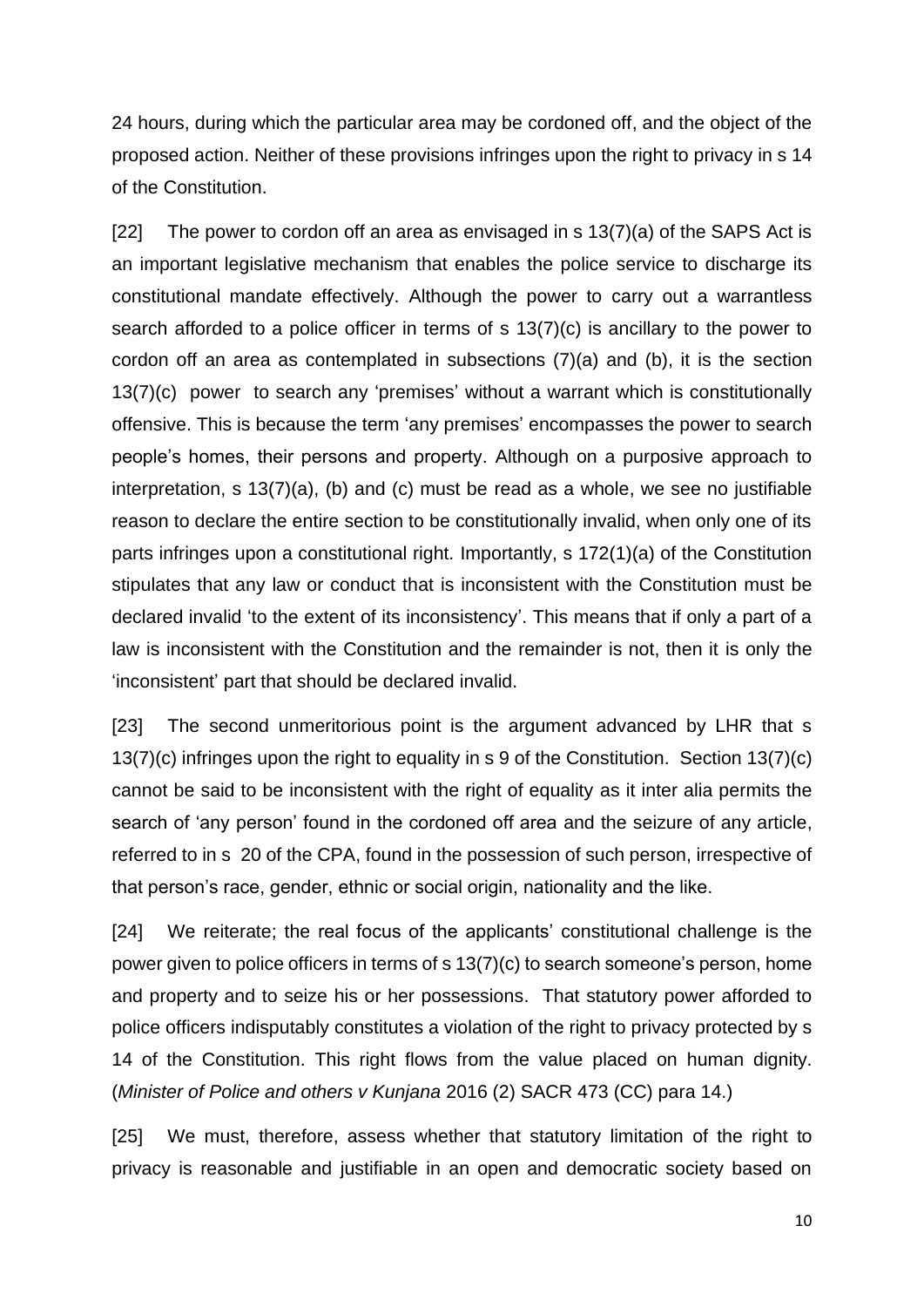human dignity, equality and freedom. Section 36 of the Constitution enjoins a court to balance five relevant factors in deciding whether a right in the Bill of Rights may be limited in terms of a law of general application, such as the SAPS Act, which are: (a) the nature of the right; (b) the importance of the purpose of the limitation; (c) the nature and extent of the limitation; (d) the relation between the limitation and its purpose; and (e) whether there are less restrictive means to achieve the purpose. The limitation analysis involves proportionality, which calls for the balancing of different interests. There is no absolute standard for determining reasonableness and justifiability. (See, for example, *Magajane v Chairperson, North West Gambling Board and others* 2006 (5) SA 250 (CC) para 61.)

[26] In *S v Mlungwana and others* 2019 (1) SACR 429 (CC) para 57, Petse AJ articulated the justification analysis thus:

'The limitation of a right in the Bill of Rights needs to be justified under s 36. This justification analysis "requires a weighing-up of the nature and importance of the right(s) that are limited together with the extent of the limitation as against the importance and purpose of the limiting enactment". This weighing-up must give way to a "global judgment on [the] proportionality" of the limitation. It is also well settled that the onus is on the respondents to demonstrate that the limitation is justified.'

(Footnotes omitted.)

[27] First, *the nature of the right to privacy* that is limited in terms of s 13(7)(c). This first factor, as Van der Westhuizen J said in *Magajane* para 62-

'. . . raises at the outset the importance of the right the state seeks to limit. It focuses the court on the purpose of the right, the context that resulted in the right being enshrined in the Constitution and the seriousness of limiting the right.'

[28] In *Gaertner and others v Minister of Finance and others* 2014 (1) SA 442 (CC) para 1, Madlanga J stated, in the context of warrantless raids during apartheid that 'to the apartheid state the oppressed majority had no privacy to be protected, and no dignity to be respected', and that 'it is with this painful history in mind, that we consider the constitutional validity of statutory provisions that authorise searches without warrants'. Madlanga J also reminded us that-

'. . . [m]ost certainly for effect, and possibly heightened indignity, many of the egregious searches were conducted in the dead of the night: a time of relaxation, sleep, intimacy reckless abandon even, and when some, if not most, would be flimsily dressed. The sense of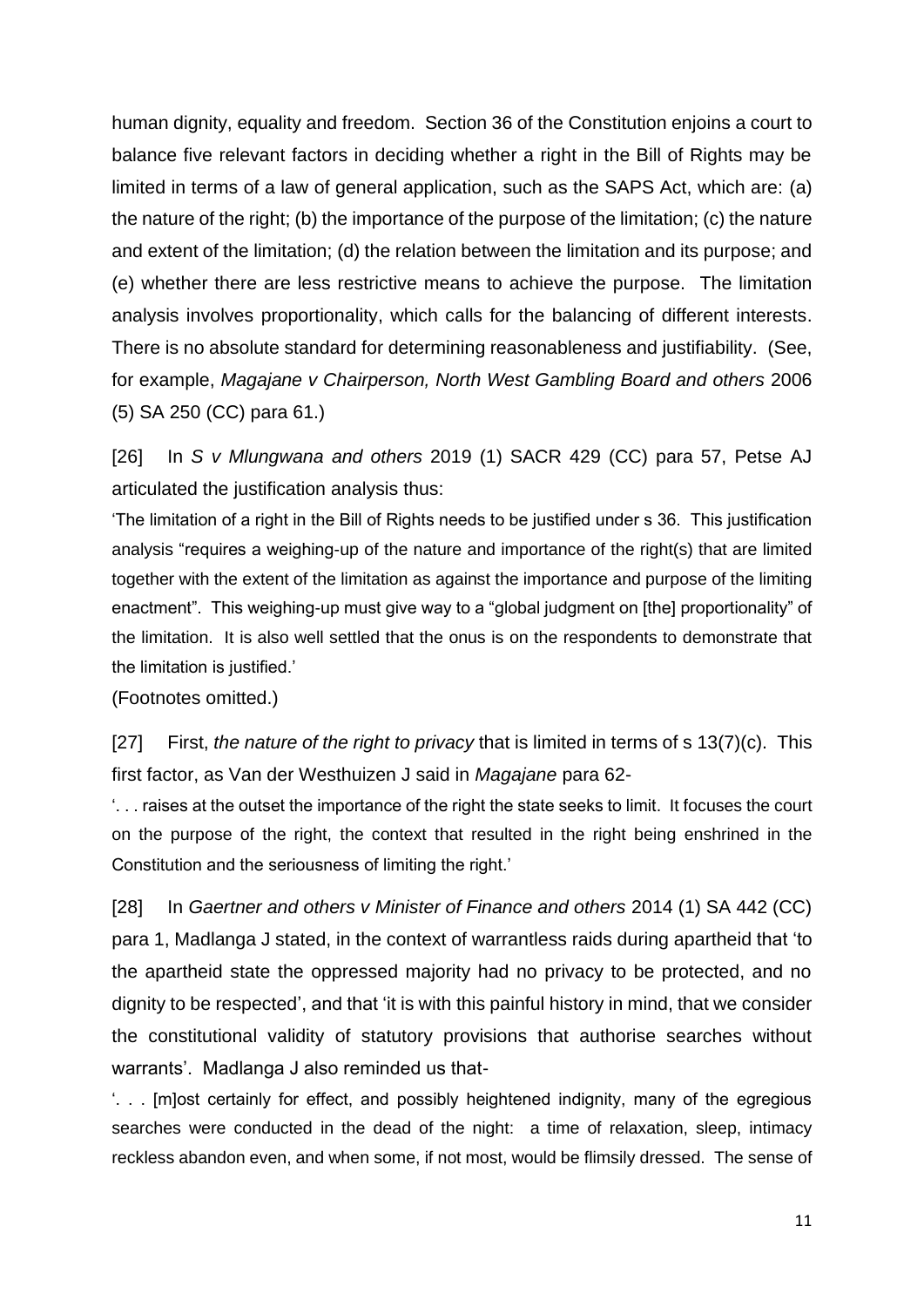violation and degradation that the victims must have experienced is manifest. Even members of the then dominant race who were viewed as enemies of the state suffered this indignity.'

[29] In *Mistry v Interim Medical and Dental Council of South Africa and others* 1998 (4) SA 1127 (CC) para 25, Sachs J described the nature of the constitutionally protected right to privacy and the means through which s 14 of the Constitution repudiates repugnant past practices, thus:

'The existence of safeguards to regulate the way in which State officials may enter the private domains of ordinary citizens is one of the features that distinguish a constitutional democracy from a police state. South African experience has been notoriously mixed in this regard. On the one hand there has been an admirable history of strong statutory controls over the powers of the police to search and seize. On the other, when it came to racially discriminatory laws and security legislation, vast and often unrestricted discretionary powers were conferred on officials and police. Generations of systemised and egregious violations of personal privacy established norms of disrespect for citizens that seeped generally into the public administration and promoted amongst a great many officials habits and practices inconsistent with the standards of conduct now required by the Bill of Rights. Section 13 [of the Interim Constitution] accordingly requires us to repudiate the past practices that were repugnant to the new constitutional values, while at the same time re-affirming and building on those that were consistent with these values.'

(Footnotes omitted.)

[30] And, in respect of warrantless entry into private homes and rifling through intimate possessions, Sachs J said this (para 23):

'. . . What is clear, nevertheless, is that however the terms "search" and "seizure" may be interpreted in a particular case, to the extent that a statute authorises warrantless entry into private homes and rifling through intimate possessions, such activities would intrude on the "inner sanctum" of the persons in question and the statutory authority would accordingly breach the right to personal privacy as protected by s 13.'

(Footnote omitted.)

[31] Privacy, however, like all rights, is not absolute. (*Kunjana* para 17.) In *Bernstein and others v Bester and others NNO* 1996 (2) 751 (CC) para 67, Ackermann J, as was pointed out by Van der Westhuizen J in *Magajane* para 42, 'described what can be seen as a series of concentric circles ranging from the core, most protected realms of privacy to the outer rings that would yield more readily to the rights of other citizens and the public interest', as follows: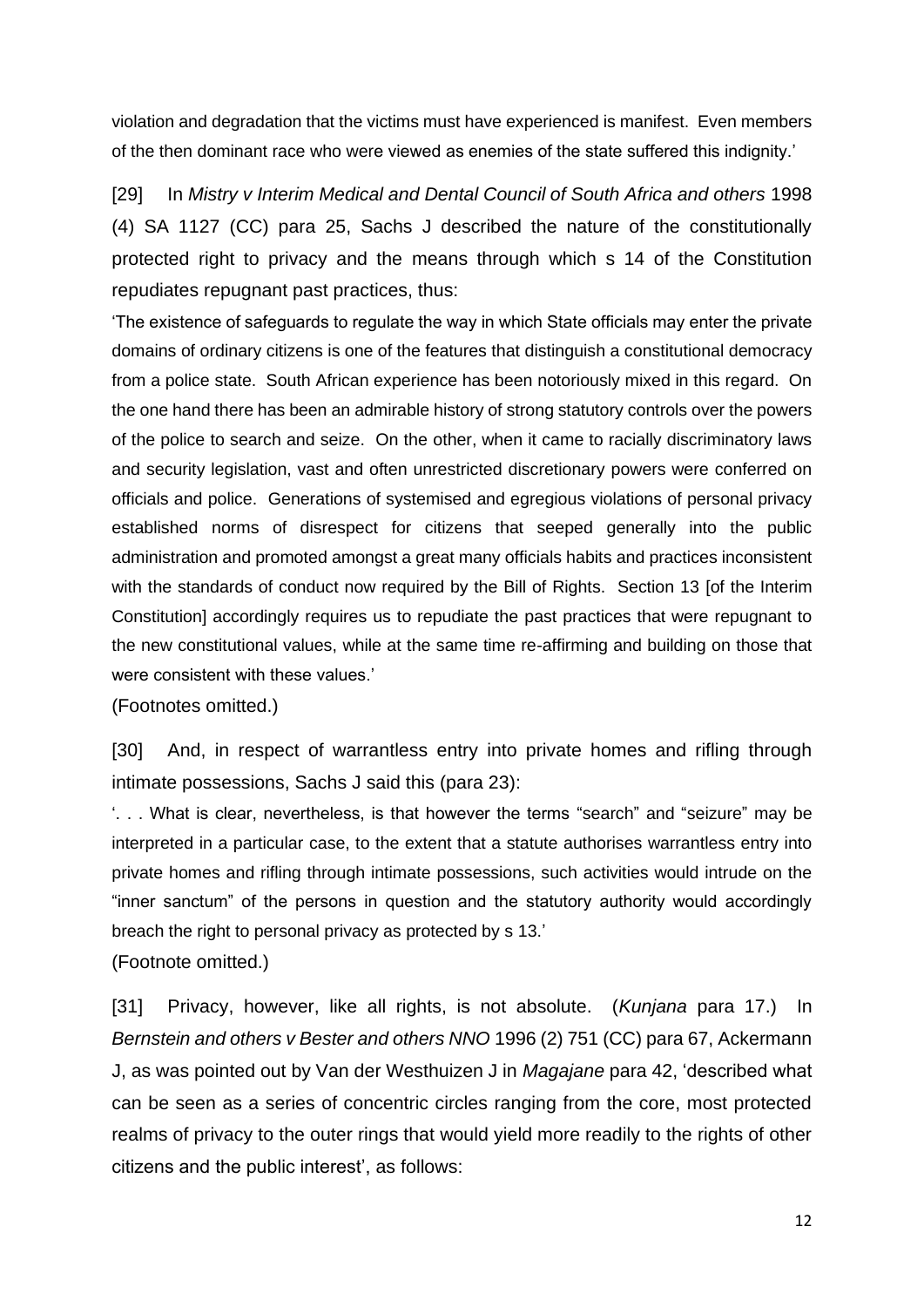'. . . The truism that no right is to be considered absolute implies that from the outset of interpretation each right is already limited by every other right accruing to another citizen. In the context of privacy this would mean that it is only the inner sanctum of a person, such as his/her family life, sexual preference and home environment, which is shielded by erosion by conflicting rights of the community. This implies that community rights and the rights of fellow members place a corresponding obligation on a citizen, thereby shaping the abstract notion of individualism towards identifying a concrete member of civil society. Privacy is acknowledged in the truly personal realm, but as a person moves into communal relations and activities such as business and social interaction, the scope of personal space shrinks accordingly.'

## [32] Also in *Gaertner* para 49, Madlanga J said this:

'Privacy, like all other rights, is not absolute. As a person moves into communal relations and activities such as business and social interaction, the scope of personal space shrinks. This diminished personal space does not mean that, once people are involved in social interactions or business, they no longer have a right to privacy. What it means is that the right is attenuated, not obliterated. And the attenuation is more or less, depending how far and into what area one has strayed from the inner sanctum of the home.'

(Footnote omitted.)

# [33] And in *Kunjana* paras 27 and 20, Mhlantla J said:

'The more a search intrudes into the 'inner sanctum' of a person (such as their home) the more the search infringes their privacy right.'

# And

'How closely one infringes on the 'inner sanctum' of the home is a consideration that must be borne in mind when considering the extent to which a limitation of the right to privacy may be justified.'

[34] Our constitutional notion, therefore, is one of 'concentric circles of the privacy right'. (*Magajane* para 59.) Section 13(7)(c) does not discriminate between the types of 'premises' that may be searched for the purposes specified in s 13(7). There can be no doubt that the language used in s 13(7)(c) is so sweeping as to also permit warrantless entry by police officers into private homes and rifling through intimate possessions, which activities, in terms of our Constitutional Court's jurisprudence, intrude on the most protected inner sanctum of the person concerned. Section 13(7)(c) authorises an invasion of the 'relatively impervious sanctum of the home and personal life' of a person and constitutes a direct invasion of personal privacy.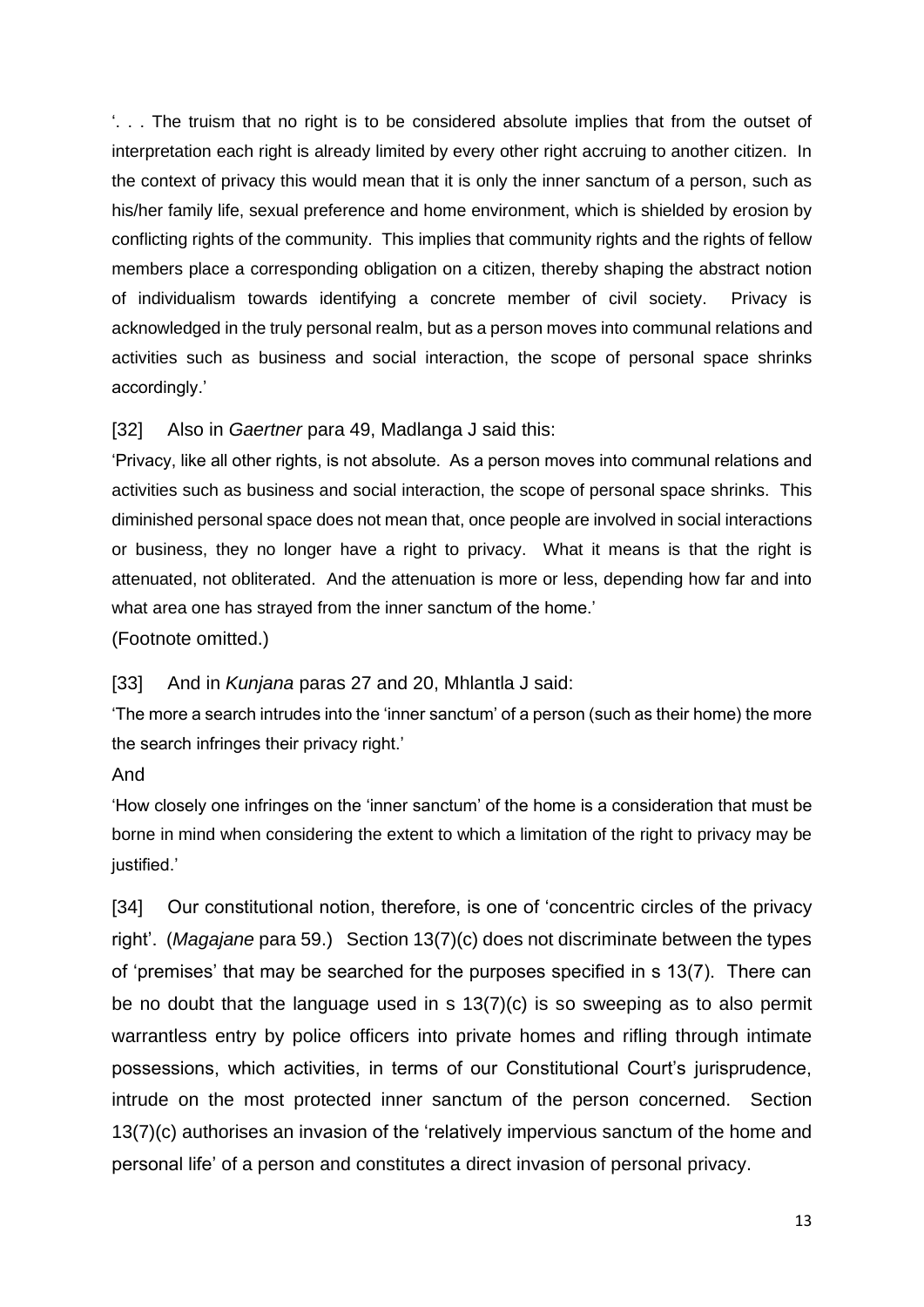[35] Second, *the importance of the purpose for which the right to privacy is limited*  in terms of s 13(7). This factor, said Van der Westhuizen J in *Magajane* para 65, 'is crucial to the analysis, as it is clear that the Constitution does not regard the limitation of a constitutional right as justified unless there is a substantial state interest requiring the limitation'. Manifestly the SAPS Act, including its s 13(7), was put on the statute book to enable the police service to effectively fulfil its constitutional mandate 'to prevent, combat and investigate crime, to maintain public order, to protect and secure the inhabitants of the Republic and their property, and to uphold and enforce the law'. Restoring public order or ensuring the safety of the public in a designated crime ridden area through the exercise of the more intrusive powers provided for in s 13(7) when the national or provincial commissioner considers such action reasonable in the circumstances, enable the police service to fulfil its constitutional mandate effectively. Clearly, therefore, such police action of necessity requires search and seizure operations of the sort contemplated in s 13(7)(c).

[36] The application of s 13(7), of course, is not limited to restoring public order or ensuring the safety of the public in areas ridden with high levels of serious and violent crimes such as the instances in question. An example of its other applications that springs to mind is for instance a bomb or other insurgent activity in an airport building or sports stadium. This too is acknowledged by the applicants in their founding affidavit where they state:

- '212 I accept that, in an emergency, it may be necessary for the police to have extraordinary powers to search public places, business premises or persons who are in public places in order to deal with an emergency threat to public safety, but such powers can never constitutionally extend to warrantless searches of homes.
- 213 For that reason, I respectfully submit that it would be appropriate to suspend the declaration of invalidity on condition that section 13(7) may not be used to authorise a search of a person's home during the period of suspension. It may be that Parliament is able to fashion constitutionally appropriate legislation which permits the police, in an emergency, to search specified public places, business premises, or persons who are in public places, in order to deal with an emergent threat to public safety.'

[37] As was said by Petse AJ in *Mlungwana* para 81, '[t]he critical question always is how best to strike a balance between the exercise of the entrenched rights and ensuring a safe and secure environment'. The importance and necessity of restoring public order or ensuring the safety of the public in a designated area diminishes the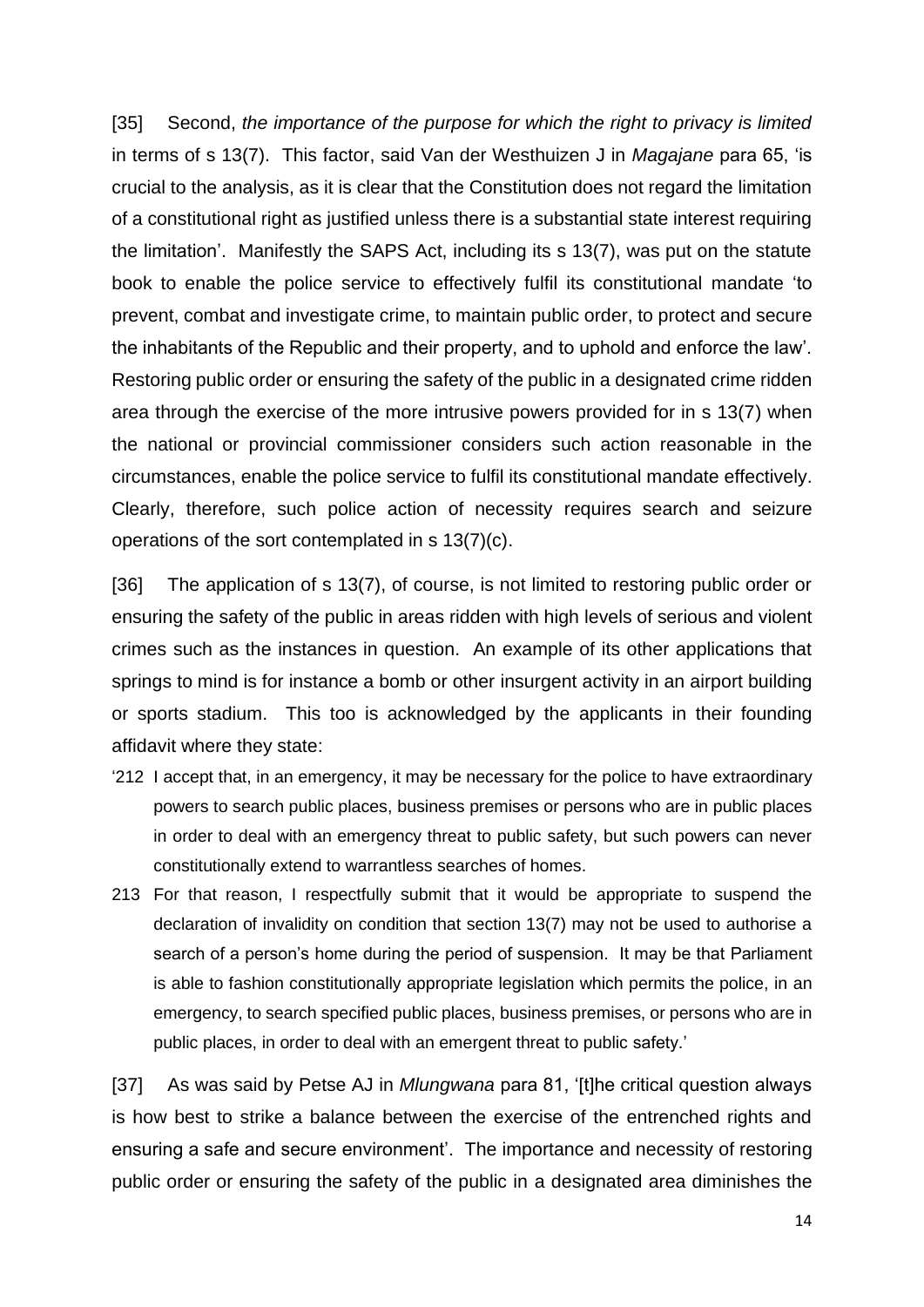invasiveness of warrantless searches under s 13(7)(c) in the outer rings of privacy, but not in its inner core without there being reasonable grounds for believing that an article would be found in a particular home or in the possession of an occupant within that home which is concerned in or is on reasonable grounds believed to be concerned in, or is intended to be used or is on reasonable grounds believed to be intended to be used in, or which may afford evidence of the commission or suspected commission of an offence.

[38] Third, *the nature and extent of the limitation*. Residents in an area which is cordoned off and where searches and seizures are conducted by the police in terms of s 13(7) to restore public order or to ensure the safety of the public in that area, are, in our view, entitled to expect that the law will respect and protect their right to privacy insofar as the inner sanctum of their homes are concerned.

[39] As was said by Kriegler J in *S v Dlamini; S v Dladla and others; S v Joubert; S v Schietekat* 1999 (4) SA 623 (CC) para 68:

'Although the level of criminal activity is clearly a relevant and important factor in the limitations exercise undertaken in respect of s 36, it is not the only factor relevant to that exercise. One must be careful to ensure that the alarming level of crime is not used to justify extensive and inappropriate invasions of individual rights. It is well established that s 36 requires a court to counterpoise the purpose, effects and importance of infringing legislation on the one hand against the nature and importance of the right limited on the other. . . . The question we need to answer is whether the extent of the limitation is justified.'

[40] Section 13(7)(c) has no predetermined safeguards to minimise the extent of intrusions into the inner sanctum of a person's home within the cordoned off area where the nature of the s 13(7) police operations may make some invasion of privacy necessary, but technically gives members of the police *carte blanche* to enter any home within that cordoned off area and then to search every square inch of the home including the most private spheres of those living there. The extent of the limitation of the constitutional right to privacy – the invasion of the inner sanctum of a person's home - authorised by s 13(7)(c) as it stands, is substantially disproportionate to its public purpose. The provision is clearly overbroad, first in its reach, and second in leaving police officials without sufficient guidelines with which to conduct the searches within legal limits. (*Mistry* paras 28-30; *Magajane* para 71; *Kunjana* paras 22-24.)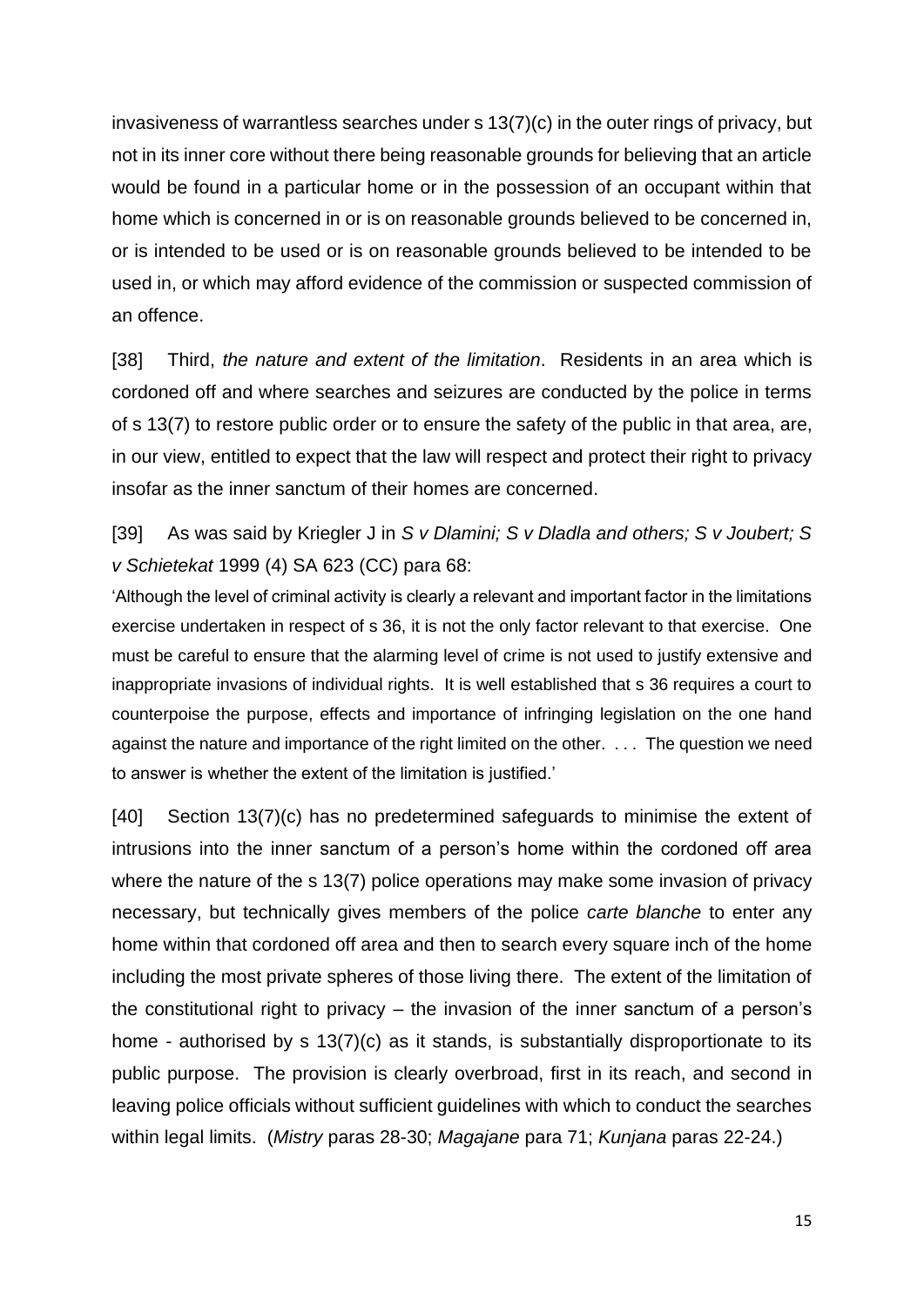[41] Fourth, *the relation between the limitation and its purpose*. In *Magajane* para 72, Van der Westhuizen J said:

'For law that limits a right to be reasonable and justifiable, there must be a causal connection between the purpose of the law, and the limitations imposed by it.'

Legislation providing for the cordoning off of a particular area and for warrantless searches and seizures to be conducted by police officers in that area with the object of restoring public order or of ensuring the safety of the public in that area in the public interest, must have a strong relationship to the limitation of the privacy right, because such police action aims at protecting the public interest.

[42] Equally apposite here is what Mhlantla J said in *Kunjana* para 25 regarding ss 11(1)(a) and (g) of the Drugs and Drug Trafficking Act 140 of 1992, which allowed for warrantless searches and seizures without circumscribing the time, place and manner of the searches:

'The prevention and prosecution of offences under the Drugs Act, which concern illicit and harmful drugs that constitute a serious scourge to public safety and wellbeing, require searchand-seizure operations of the sort contemplated in the provisions. Intrinsic to such operations is an element of intrusion and the provisions must be construed in that context.'

[43] Fifth, are there *less restrictive means to achieve the purpose*? This factor, says Van der Westhuizen J in *Magajane* para 73, 'is important for the question whether the limitation of the right to privacy caused by the [search] is proportionate to the purpose of the legislative provision.' We accept that, apart from warrantless searches of a private home and its occupants without there being reasonable grounds for believing that an article referred to in s 20 of the CPA would be found in that particular home or in the possession of a person inside that home, s 13(7) could not have achieved its purpose if it required a warrant prior to searches being conducted in cordoned off areas in order to restore public order or to ensure the safety of the public in the particular area. Section 13(7), beyond question, serves a beneficial and most important public purpose.

[44] But, the searches permitted by s 13(7)(c) also permit police officials to reach well into a person's inner sanctum, which weighs strongly against the reasonableness and justifiability of that part of the section. Its overbreadth creates an impermissible threat to the right to privacy. The section gives police officers no guidance on how to lawfully and effectively carry out their functions when a private home is being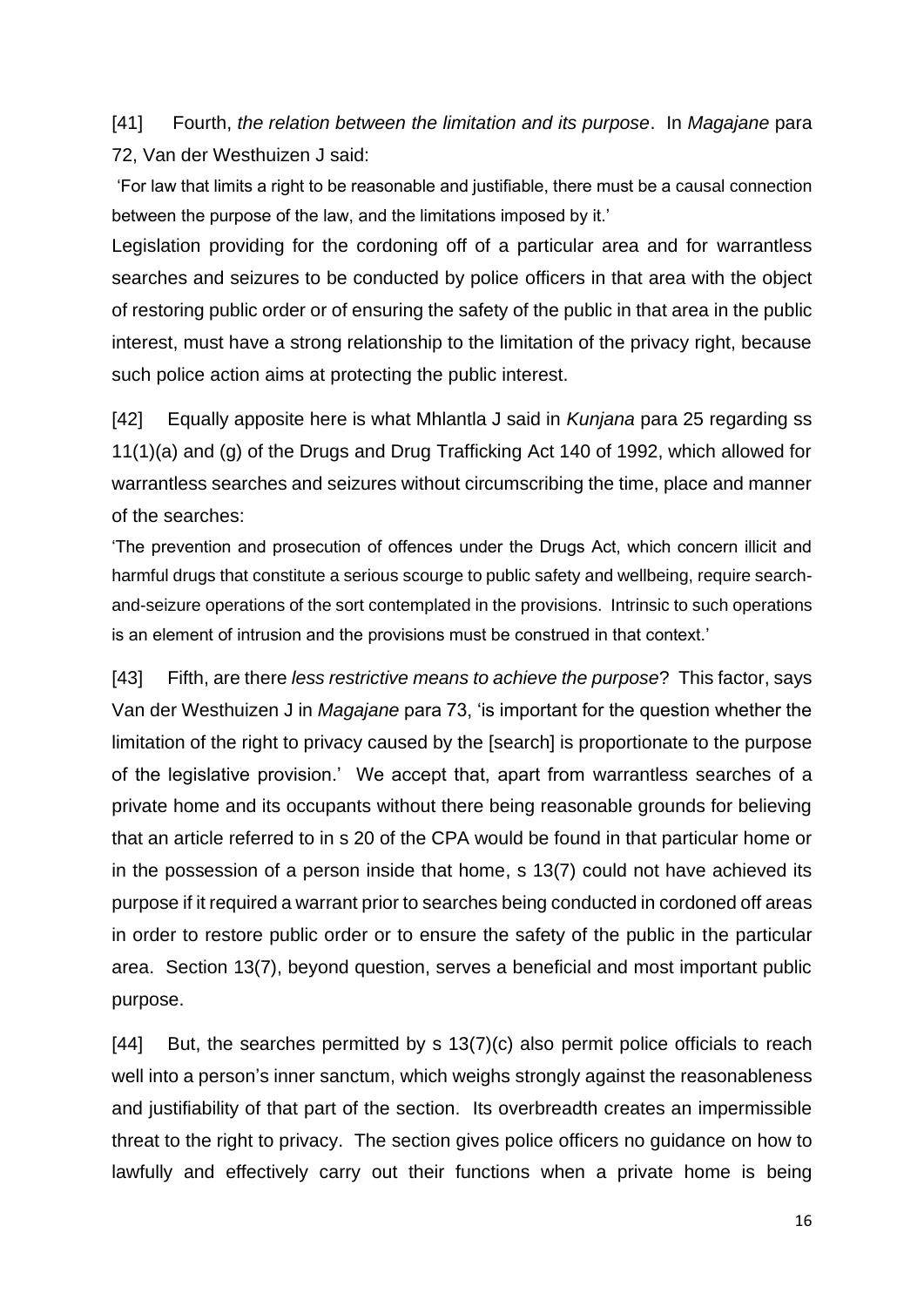searched. All is left to the discretion of any member of the police service to also search any or all homes within the cordoned off area and the persons present in those homes. The boundaries of a legally permissible search of a person's home are not delineated. The fact that the SAPS Act, including its s 13(7)(c), is manifestly in the public interest does not diminish the need for the powers of search and seizure to be exercised according to constitutionally valid criteria and procedures.

[45] Section 13(7) could have achieved its ends through other means less damaging to the right to privacy. Once the s 13(7) police operation extends to private homes there would seem to be no reason why the time-honoured requirement of a prior search warrant being issued by a magistrate or judge in terms of s 21 of the CPA should not be respected, with exceptions similar to those provided for in s 22 of the CPA. Less restrictive measures, therefore, do exist to achieve the purpose of s 13(7) (c) of the SAPS Act, insofar as searches of private homes and their occupants within a cordoned off area are concerned, without emasculating the police operation. As was said in *Kunjana* para 24, '[a] warrantless search procedure implies the absence of a warrant providing guidance as to the time, place and scope of a search and it is therefore desirable that the statutory provision authorising a warrantless search procedure be crafted so as to limit the possibility of a greater limitation of the right to privacy than is necessitated by the circumstances, which the warrant requirement would otherwise do.' This is an important consideration as it must be that the quest to insulate the inner sanctum of the privacy right should not be regardless of the legitimate purpose of the police operation.

[46] The jurisprudence of the Constitutional Court emphasises that exceptions to the warrant requirement should not become the rule. (*Mistry* para 29; *Magajane* paras 73-74; *Gaertner* paras 69-73; *Kunjana* paras 26-32.) In *Magajane*, for example, this was said:

'74. A warrant is not a mere formality. It is the method tried and tested in our criminal procedure to defend the individual against the power of the state, ensuring that police cannot invade private homes and businesses on a whim, or to terrorise. Open democratic societies elsewhere in the world have fashioned the warrant as the mechanism to balance the public interest in combating crime with the individual's right to privacy. The warrant guarantees that the State must justify and support intrusions upon individual's privacy under oath before a neutral officer of the court prior to the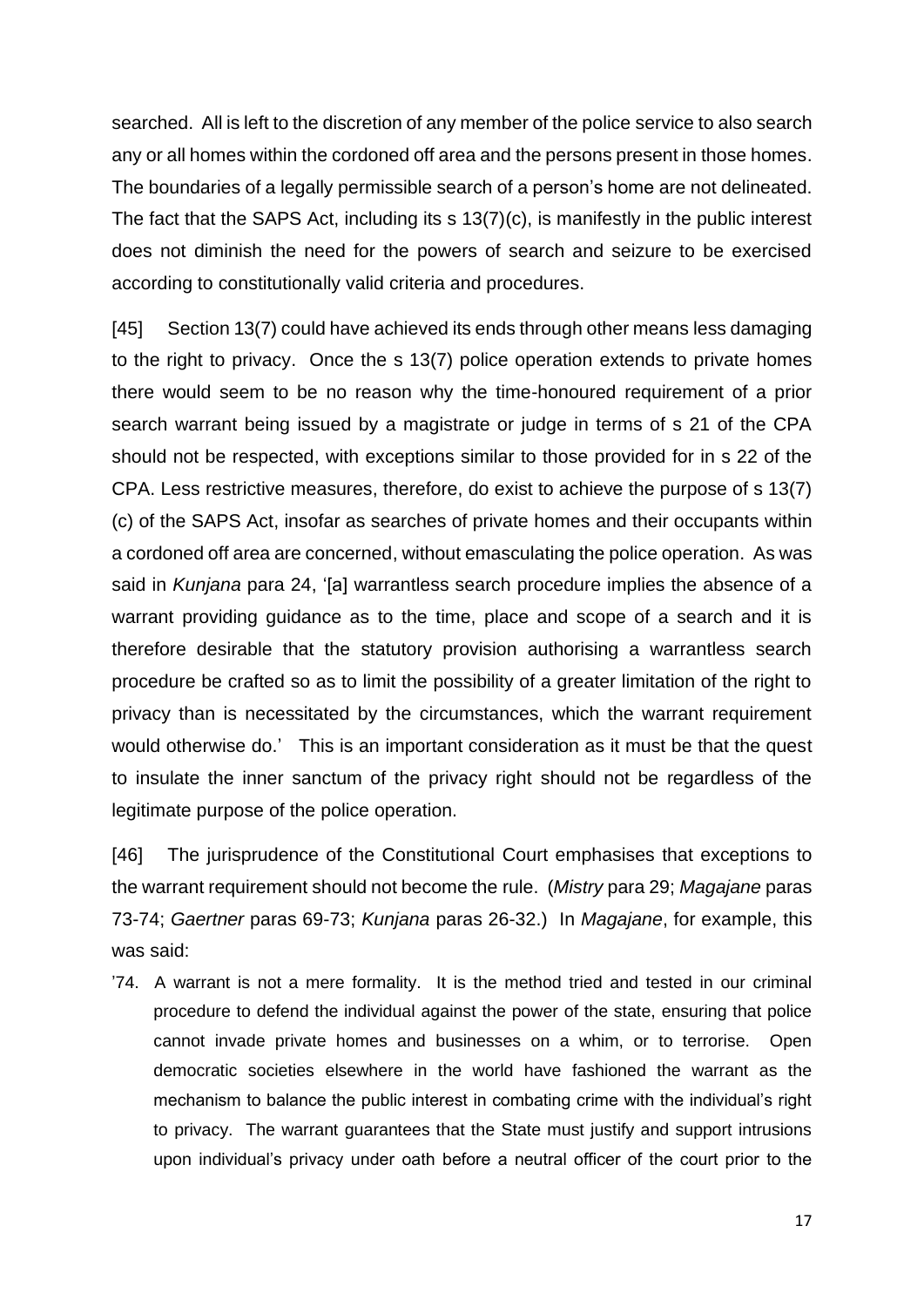intrusion. It furthermore governs the time, place and scope of the search, limiting the privacy intrusion, guiding the State in the conduct of the inspection and informing the subject of the legality and limits of the search. Our history provides much evidence for the need to adhere strictly to the warrant requirement.

75. Of course, the law recognises that there will be limited circumstances in which the need for the State to protect the public interest compels an exception to the warrant requirement.'

(Footnote omitted.)

[47] A balancing of these factors leads us to conclude that the extent of the invasion of the innermost component of the personal right to privacy authorised by s 13(7)(c) of the SAPS Act is substantially disproportionate to its public purpose. The section is clearly overbroad in its reach insofar as it also permits warrantless, extensive and intrusive searches of private homes and persons inside them. It is furthermore deficient in failing to guide police officers as to the manner in which searches of private homes and those present in them should be conducted. Thus, taking into account all these relevant factors, we conclude that the limitation of the right to privacy of a person's inner sanctum, which is authorised by s 13(7)(c) of the SAPS Act, fails the limitation test in s 36 of the Constitution. Clearly s 13(7)(c) is overbroad and does not pass constitutional muster.

[48] We are of the view that the declaration of unconstitutionality should be prospective as an order of full retrospective force would render unlawful all s 13(7) searches of private homes and their occupants police officials undertook from 15 October 1995 when the SAPS Act came into effect. As pointed out by Cameron J in *Estate Agency Affairs Board v Auction Alliance (Pty) Ltd and others* 2014 (3) SA 106 (CC) para 47- 48:

'. . . post-constitutional enactments are invalid from the date they came into effect. But this is subject to the court's remedial power, afforded by the Constitution, when declaring law or conduct inconsistent with the Constitution invalid, to make any order that is just and equitable, including an order limiting the retrospective effect of a declaration of invalidity.

. . . In fact this court almost invariably exercises the power to limit the effect of retrospective invalidity. Where good grounds exist to limit retrospectivity, the court will exercise its power to do so.'

(Footnotes omitted.)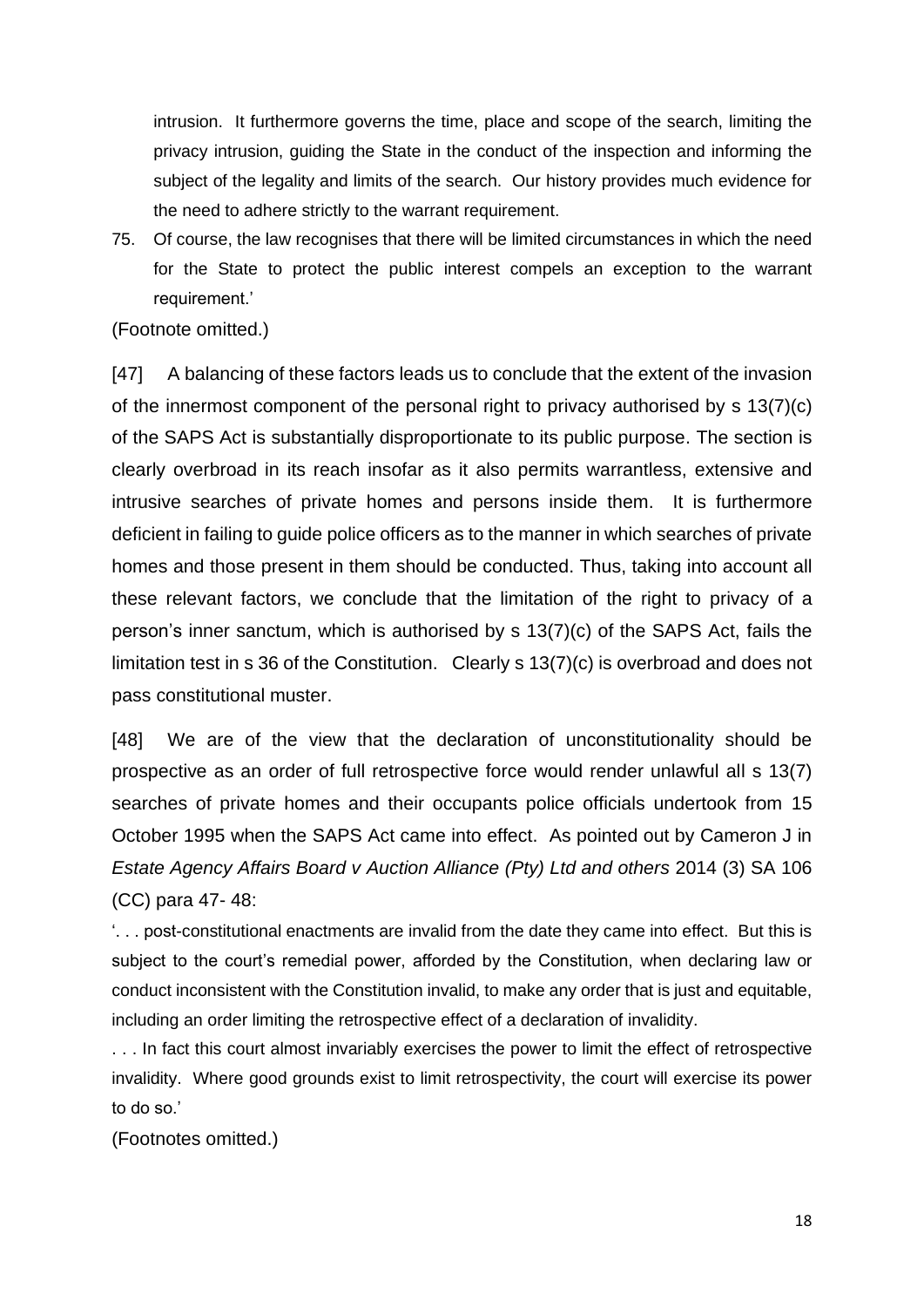[49] An order of full retrospective force could, as was held in *Mistry* and relied upon by Cameron J in *Auction Alliance* para 50, also 'create considerable uncertainty with regard to the validity of proceedings which were conducted on the basis of evidence obtained as a result of such searches' and 'give rise to delictual claims by persons subjected to searches and seizures after that date', further burdening the state financially.

[50] We are likewise of the view that in the light of the substantial public interest considerations at issue, that the declaration of invalidity be suspended for 24 months to afford the legislature an opportunity to cure the constitutional defect. According to the police's answering affidavit, the legislature is in the process of amending the SAPS Act including s 13(7) thereof. Hence, the suspension of the declaration of validity will give it the opportunity to complete the process, mindful of the nature and importance of the right to privacy and its relationship to the values embodied in our Constitution.

[51] Suspension is not an exceptional remedy. In *Auction Alliance* para 55, Cameron J said this:

'. . . It is an obvious use of this court's remedial power under the Constitution to ensure that just and equitable constitutional relief is afforded to litigants, while ensuring that there is no disruption of the regulatory aspects of the statutory provision that is invalidated. This was well explained in *J* [*J and another v Director General, Department of Home Affairs and others* 2003 (5) SA 621 (CC) para 21]:

'The suspension of an order is appropriate in cases where the striking down of a statute would, in the absence of a suspension order, leave a lacuna. In such cases, the court must consider, on the one hand, the interests of the successful litigant in obtaining immediate constitutional relief and, on the other, the potential disruption of the administration of justice that would be caused by the lacuna. If the court is persuaded upon a consideration of these conflicting concerns that it is appropriate to suspend the order made, it will do so in order to afford the legislature an opportunity to correct the defect. It will also seek to tailor relief in the interim to provide temporary constitutional relief to successful litigants.'

[52] Here, not to suspend the declaration of invalidity would self-evidently hamper the police service in fulfilling its constitutional mandate *inter alia* of maintaining public order and protecting and securing the inhabitants of the Republic and their property. We do not know what stage the projected amendments to the SAPS Act have reached, and counsel were unable to advise us from the bar. It seems advisable, therefore, to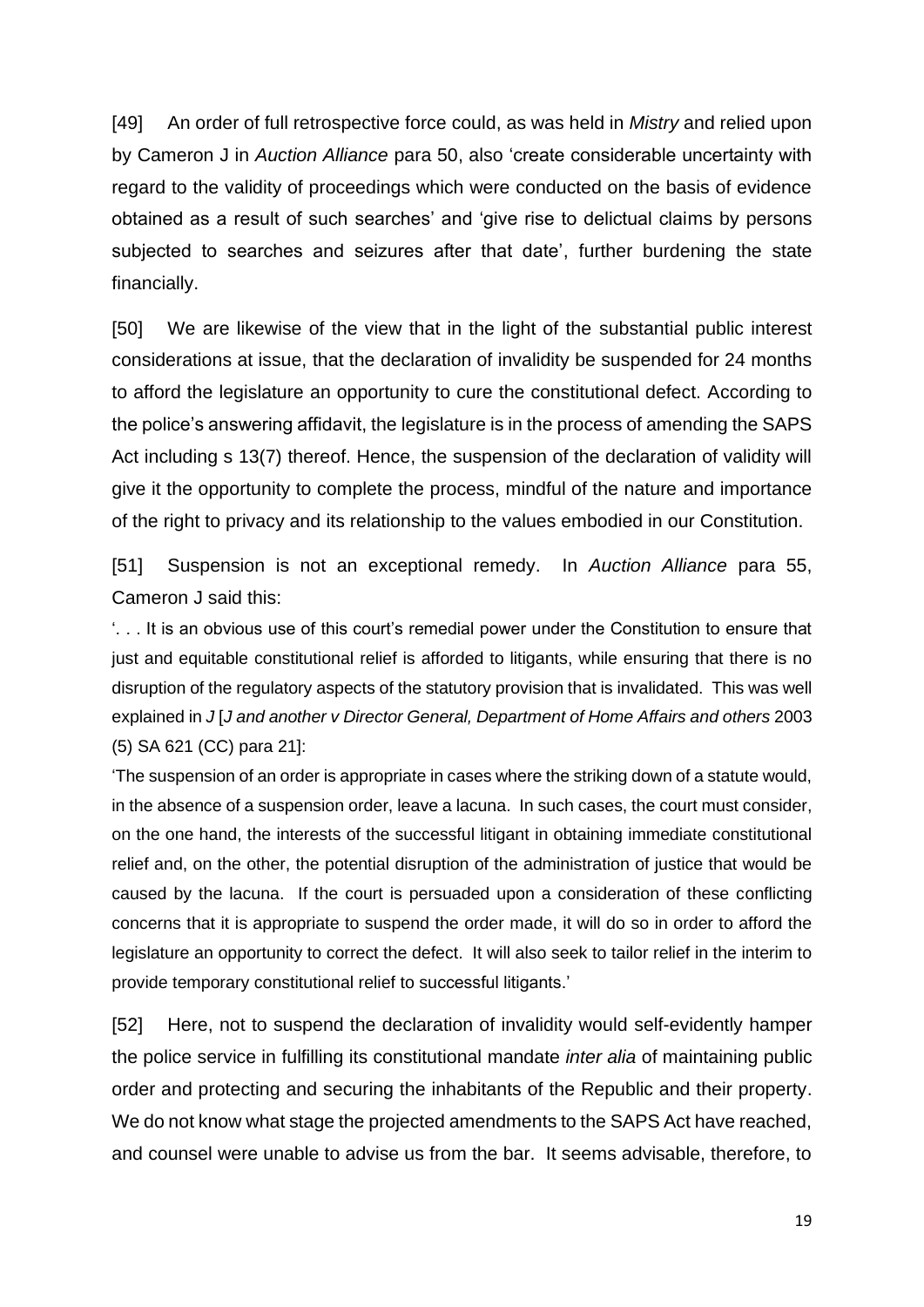grant the legislature a 24-month period of suspension. The interim relief that we propose to grant shall apply to the search of any private home and/or any person inside such private home within the cordoned off area, and the seizure of any article referred to in s 20 of the CPA found in any such private home or in the possession of any person inside such private home, and will, in our view, afford those subject to the invalid statutory regime temporary constitutional relief. Such an order seems to us to be 'the simplest and fairest solution' and 'one that minimally intrudes on the statute, while ensuring that during the suspension unconstitutional searches cannot for the most part take place'. (*Auction Alliance* para 65.)

[53] We, therefore, consider that an appropriate interim remedy during the period of suspension of the declaration of invalidity would be for a reading-into section 13(7) that s 21 of the CPA with the exceptions provided for in s 22 of that act apply to the search of private homes and of the persons present in them, and the seizure of articles found in such homes and in the possession of persons inside them, within a cordonedoff area authorised in terms of s 13(7)(a).

#### PAJA REVIEW

[54] In view of the prospective effect coupled with the suspension of the declaration of invalidity of s 13(7)(c) of the SAPS Act, it has become necessary to determine whether the decision of the then acting provincial commissioner and the decisions of the former provincial commissioner (the decision-makers) to issue the first and second to thirteenth written authorisations respectively, in terms of section 13(7) are lawful under PAJA. The applicants seek to have all the raids declared unlawful on the basis that the decisions to issue the authorisations, on the authority of which the raids were carried out, constitute unlawful administrative action that falls to be set aside. They also seek certain declaratory, interdictory and compensatory relief consequent upon that declaration.

#### Review is not moot

[55] Before we deal with the review under PAJA, we need to dispose of the argument advanced, on behalf of the police, that the review application is moot because the decisions to carry out the raids have already been implemented and cannot be revisited in review proceedings. Distilled to its essence, the police's argument is that once an injury to rights has taken place, it cannot be challenged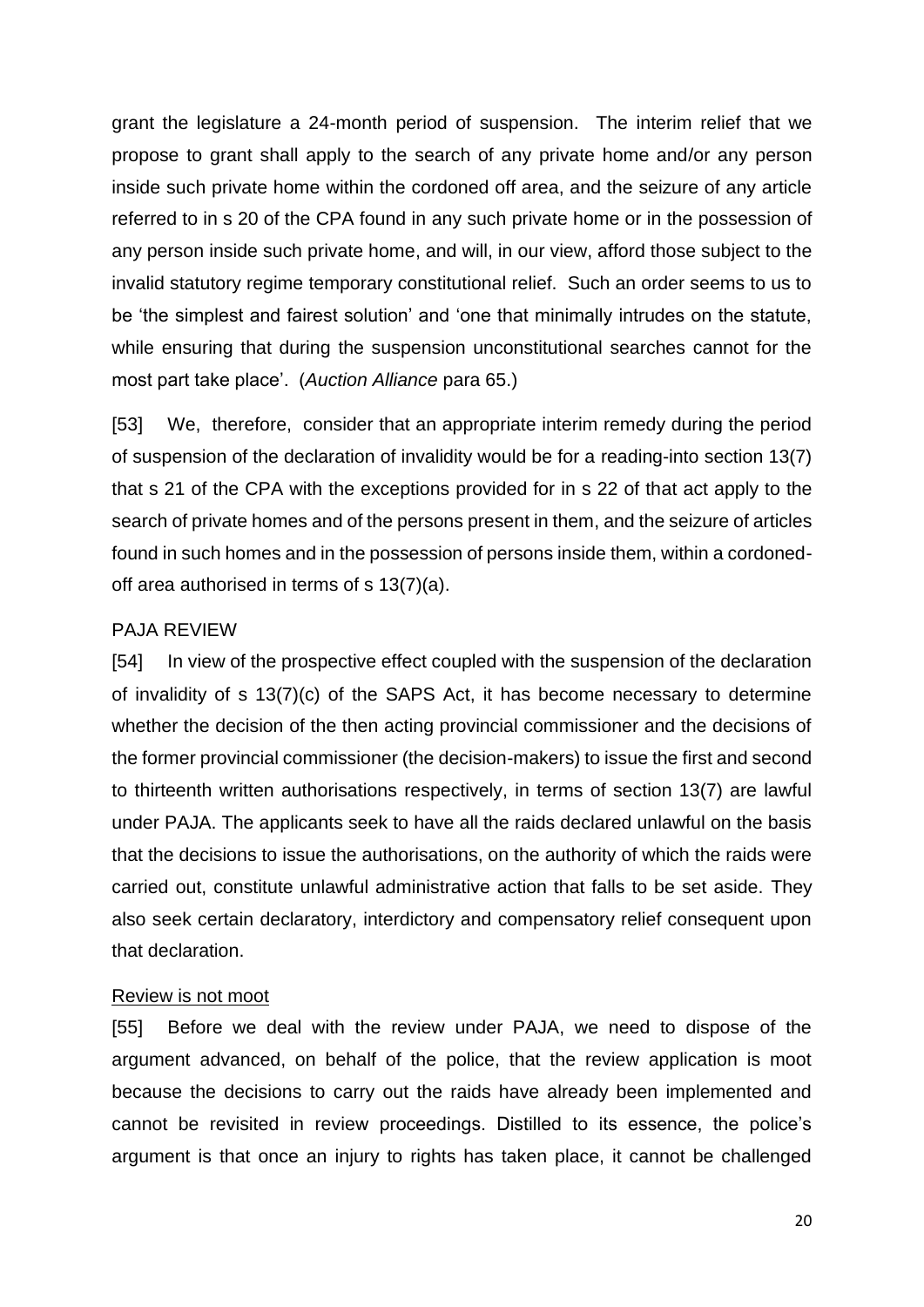because it has already happened. However, the question of whether an organ of state has acted unlawfully is seldom ever moot. In *Buthelezi v Minister of Home Affairs* 2013 (3) SA 325 (SCA), the SCA held that the question of whether an authority has acted unlawfully remains a live issue even where the unlawful decision has been implemented. It also held that the question of whether a decision–maker can revisit the decision is only one aspect of whether a review would have a practical effect (at paras 3-4).

[56] An important consideration in determining if a decision-maker can revisit its decision is whether there is an assurance from the authority concerned, that its previous conduct is unlawful and would not recur in the future. If there is no such assurance, then the issue of whether the decision-maker acted unlawfully remains a live issue. There are no assurances provided by the police and the City, in the current matter, that the raids on the applicants were unlawful and will not recur in the future. Indeed, they do not seriously dispute that the City had threatened to repeat and intensify the raids on the applicants. The raids themselves were a recurrence of an earlier operation — known as 'Operation Fiela-Reclaim' that had the same objectives and legal basis as the raids in question. This is specifically referenced in the last application from Jeppe Police Station, dated 22 January 2018, to cordon-off and search inter alia Industry House, which is occupied by the first applicants.

[57] In the circumstances, we consider it to be essential that the legality of the raids be determined. A declaratory order to the effect that the decisions that authorised the raids are unlawful, including any relief consequent upon that relief, will have a practical effect on the parties. It follows that the question as to whether the decisions to issue the authorisations are lawful remains a live issue, and the review application is not moot.

#### Administrative Action

[58] The decision-makers' decisions to issue the s 13(7) authorisations constitute administrative action in terms of s 1 of PAJA. The decisions were taken in terms of legislation by public officials exercising public power. They also had a direct and external effect on the applicants' rights.

[59] The decision-makers considered thirteen applications for s 13(7) authorisations during the period 27 May 2017 to 2 May 2018. The former provincial commissioner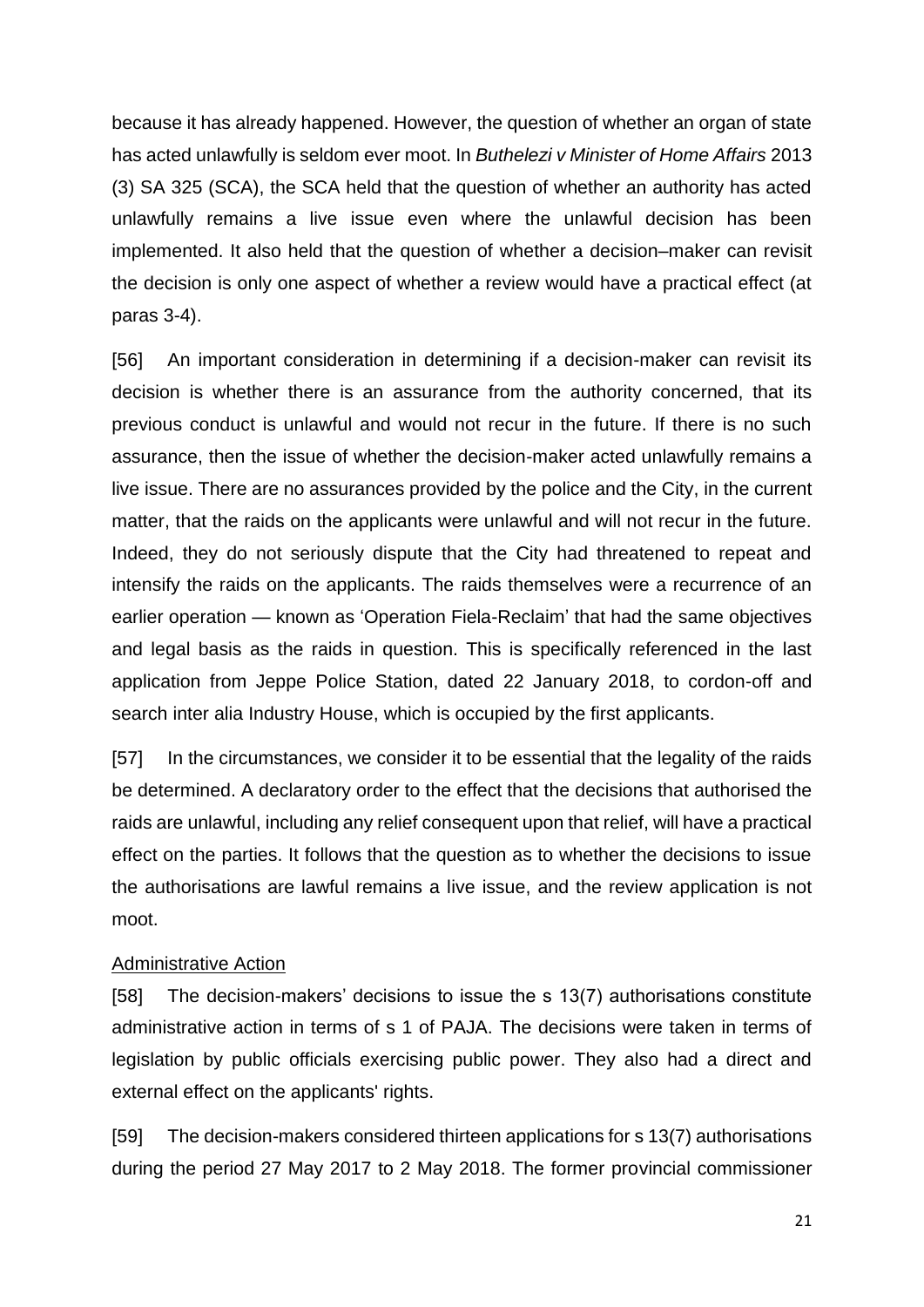considered seven applications from the Hilbrow Police Station, one from Johannesburg Central Police Station and four from Jeppe Police Station. The then acting provincial commissioner considered one application from Hilbrow Station.

[60] The former provincial commissioner deposed to the answering affidavit on behalf of the police. By and large, she repeats the contents of the various applications and their supporting documents which she and the then acting provincial commissioner received from Hilbrow, Johannesburg Central, and Jeppe Police Stations during June 2017 to April 2018. She states with reference to all the applications considered, that the purpose of the raids was to fight high levels of crime, including street robberies, business robberies with firearms, murder, assault with intent to do grievous bodily harm and so called smash and grabs. She justifies their decisions to grant the authorisations on the basis that they were required by the police because 'normal' policing methods were not effective, due to dilapidated and poorly managed high-rise buildings in the area.

[61] She explains that in issuing the written authorisations, both she and the then acting provincial commissioner complied with the process set out in s 13(7) of the SAPS Act. She attributes compliance with that process, to the fact that the stationcommanders provided the necessary information, including the purpose of the application and the crime statistics for each police station's area of jurisdiction. She says that 'prima facie' the crime statistics provided in support of the applications were indicative of a breakdown in public order and the failure of the police to meet their constitutional obligations under s 205(3) of the Constitution. Thus, extraordinary measures under s 13(7) were necessary to maintain public order. She steadfastly maintains that the decisions authorising the cordoning and search of the areas specified in the applications were not taken arbitrarily, as police officials, who were directly responsible for policing the affected areas, made well-motivated applications. According to her, the applications were well considered by both herself and the then acting provincial commissioner, as Legal Services of the Provincial SAPS (Legal Services) provided them with opinions on the legality of each of the applications prior to issuing the written authorisations.

[62] The applicants' primary challenge to the lawfulness of the decisions to issue the authorisations is founded on  $s 6(2)(f)(ii)(cc)$  of PAJA which provides that a court or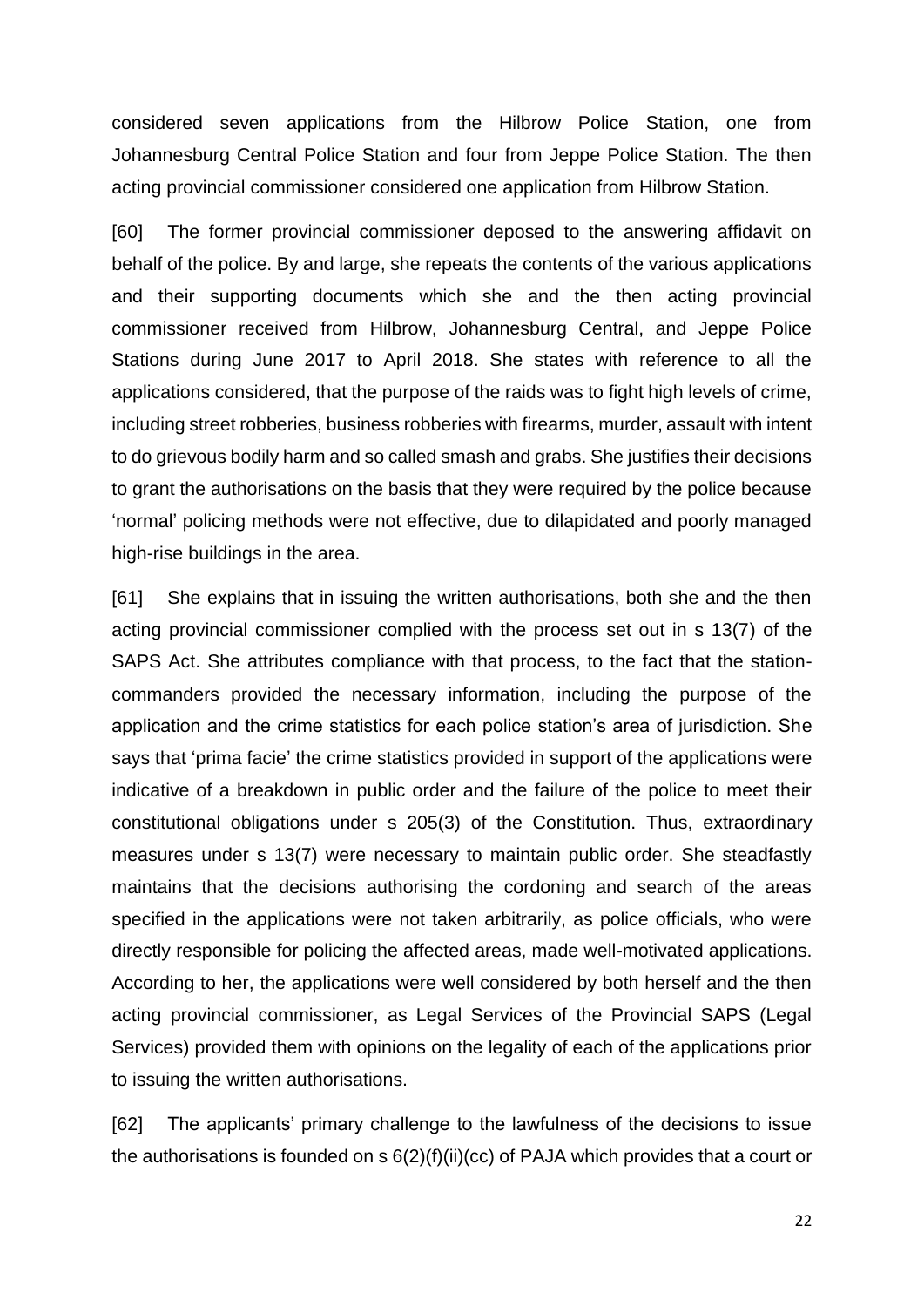tribunal has the power to review an administrative action if the action itself is not rationally connected to inter alia the information before the administrator. They contend that the decisions to issue the s 13(7) authorisations fall to be set aside because the decision-makers failed to apply their minds to the material before them and evaluate it rationally. Nor were the decisions, so they contend, connected to the information before the decision-makers at the time they were taken. They, therefore, urge upon the court to find that the decisions to issue the authorisations were so unreasonable that no reasonable decision-maker could have taken them.

#### Decisions contravene section 13(7) of the SAPS Act

[63] Before dealing with the contentions raised by the applicants, we would like to focus on a more fundamental anomaly in the decisions to issue the s 13(7) authorisations. In each of the thirteen authorisations issued, the decision-makers authorised both a cordoning off of the area specified in the application, as well as a blanket search of 'any persons, premises, or vehicle, or any receptacle or object of whatever nature, in that area or part thereof'. In doing so, they contravened s 13(7)(a) of the SAPS Act which only authorises a national or provincial police commissioner 'where it is reasonable in the circumstances in order to restore public order or to ensure the safety of the public in a particular area, in writing to authorise that the particular area or any part thereof be cordoned off'. In other words, the power which s 13(7) confers on a national or provincial police commissioner, is limited to authorising that a specified area be cordoned off. It does not extend to authorising the police to carry out warrantless searches and seizures as contemplated by s 13(7)(c) of the SAPS Act. However, as is apparent from items (b) and (c) of the authorisations issued (quoted below), they permit the police to do exactly that:

'(b) Without a warrant, search any person, premises, vehicle, receptacle or object (of whatever nature) in the mentioned area (or any part thereof), and/or

(c) Without a warrant, seize any article referred to in section 20 of the Criminal Procedure Act, Act 51 of 1977, found in the mentioned area (or any part thereof).'

[64] Each of the authorisations issued gives blanket permission to the police to carry out warrantless searches in the area specified in the application. The purpose of a written authorisation, issued in terms of s 13(7)(a) of the SAPS Act, is to authorise a member of the police to cordon-off a specified area in order to restore public order or to ensure the safety of the public. In terms of s 13(7)(c), receipt of the authorisation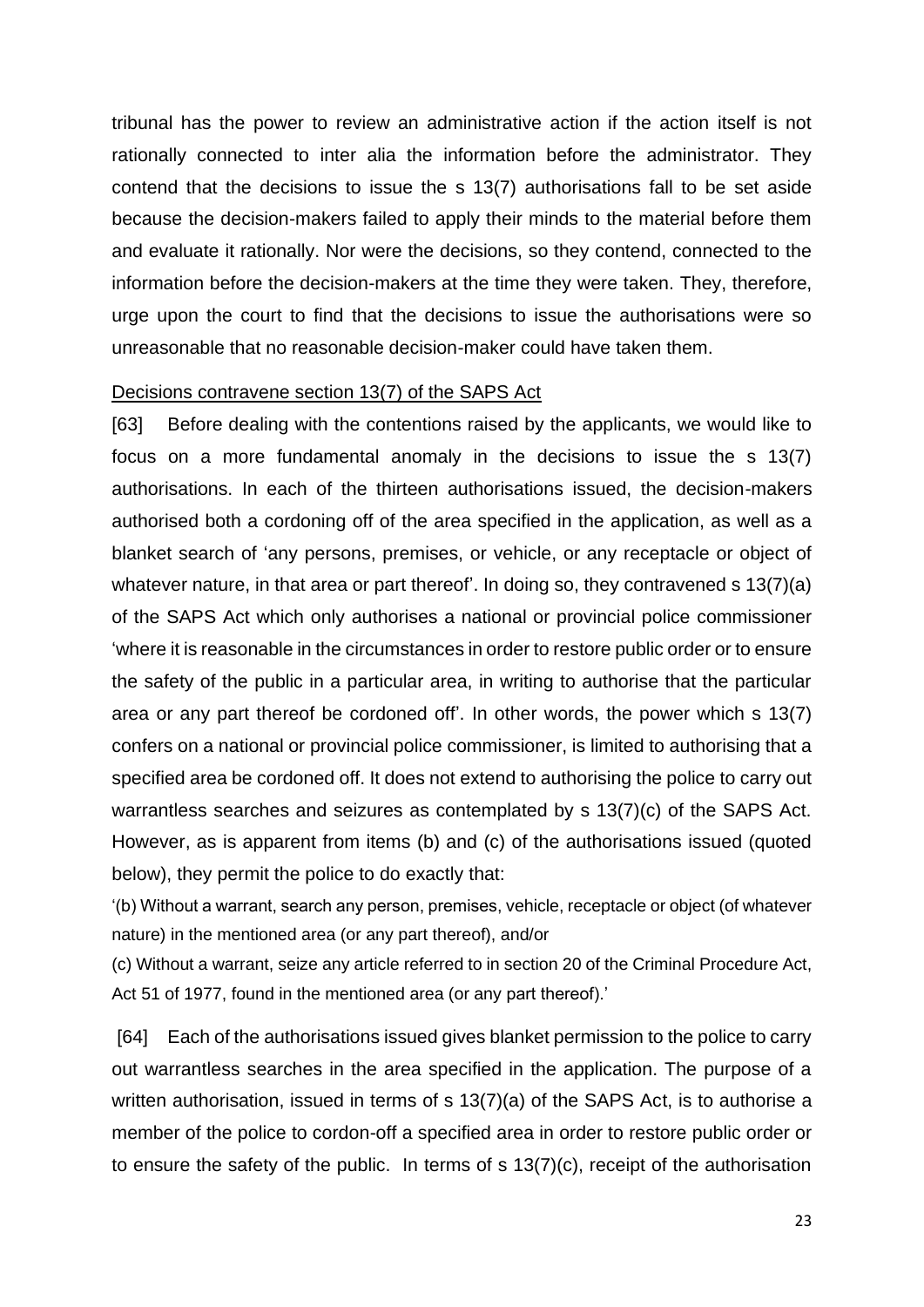affords a member of the police a discretion to do three things. The first is to cordon-off the area concerned. The second is to carry out a warrantless search of any person, premises or vehicle, or any receptacle or object of whatever nature, where it is reasonably necessary in order to achieve the object of the operation specified in the written authorisation. And the third is to seize any article referred to in s 20 of the CPA found, by him or her, in the possession of the person searched or in the cordoned off area.

[65] Section 13(7) is an enabling provision. It enables a member of the police to carry out search and seizure operations on cordoning off an area, where it is reasonably necessary to achieve the object of the operation as specified in the written authorisation. Providing the police with a blanket authorisation to carry out search and seizure operations regardless of the necessity to do so, as contemplated in s 13(7)(c) of the SAPS Act, constitutes a fetter on the power of the police member concerned to exercise his or her discretionary power in the manner envisaged in that section.

[66] The blanket authorisations, in items (b) and (c) of the written authorisations, to search and seize provide insight into why the police carried out indiscriminate raids on the applicants' homes. By this we mean that the police searched the applicants' homes, without a warrant, regardless of whether they were involved in, or suspected of being involved in, any crimes, or were in possession of, or suspected of being in possession of, items contemplated in s 20 of the CPA. It bears emphasis that the operational plans, annexed to the four applications, made by Jeppe Police Station expressly state that 'doors and padlocks should not be broken unless there is positive information and/or reasonable grounds to believe that a crime is being committed or illegal items or substances being stored'. Thus, by providing the police with blanket permission to carry out searches and seizures in the written authorisations issued, the decision-makers contravened s 13(7)(c) of the SAPS Act. Their decisions, accordingly, fall to be set aside in terms of s  $6(2)(f)(i)$  of PAJA as they contravened s  $13(7)(c)$  of the SAPS Act.

#### Ulterior Purpose or Motive

[67] The decisions to issue the authorisations fall foul of s 6 of PAJA for yet another reason. All thirteen applications for the s 13(7)(a) authorisations reveal an ulterior motive for the cordoning off and search operations carried out by the police (s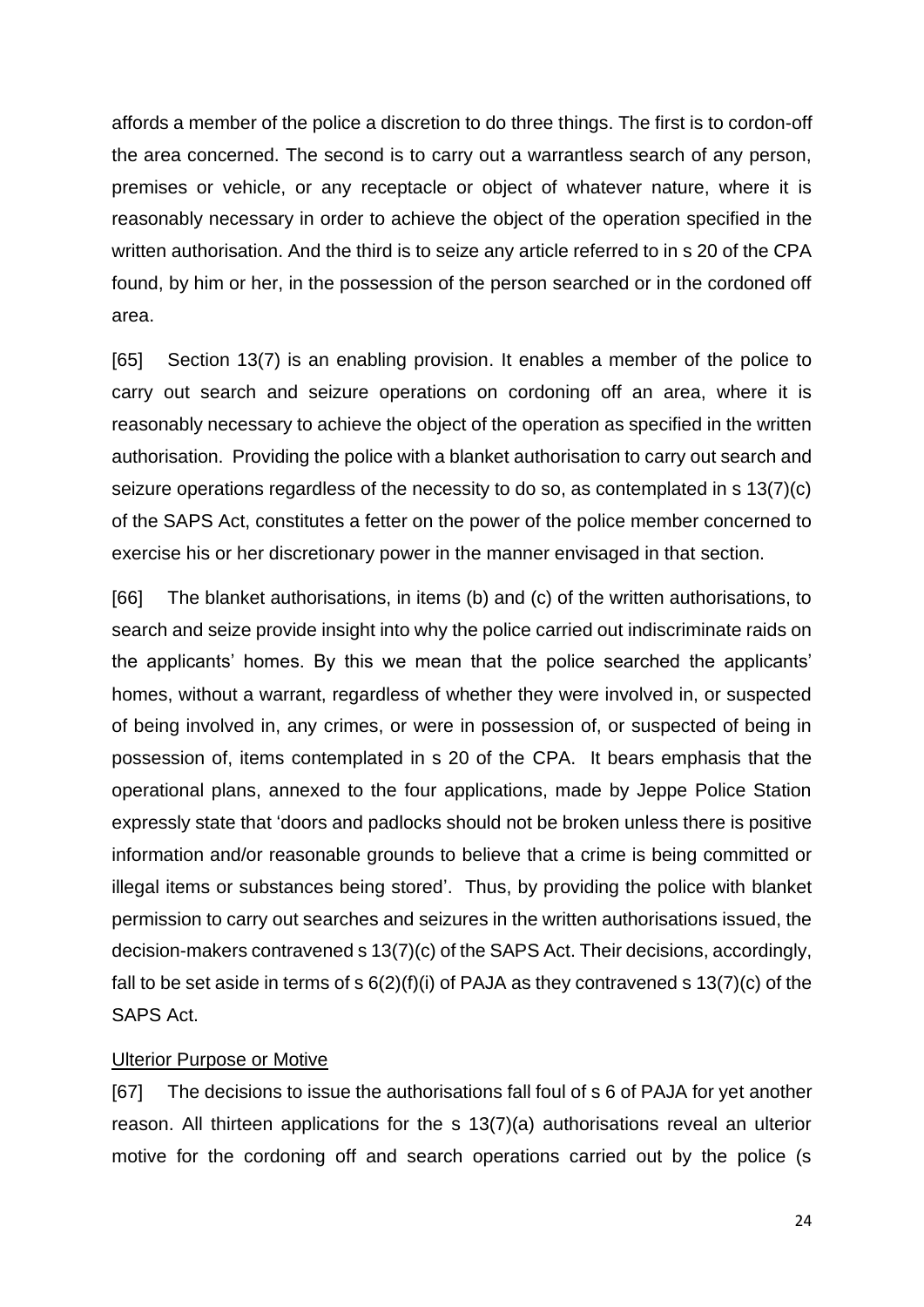6(2)(e)(ii) of PAJA.) The eight applications emanating from Hilbrow Police Station state that *'officials from the Department of Home Affairs, JMPD and the City of Johannesburg indicated that they need such integrated operations. Cordon and search within the area will be the only solution'*. Similarly, the operational plan of the Jeppe Police Station which is annexed to all four of its applications lists as one of its aims, the "arrest of illegal immigrants'. Under the heading "Execution" it reads: 'Conduct search operations in terms of SA Police Service Act 68/1995 at identified areas to recover unlicensed firearms, stolen and or hijacked vehicles, stolen property, narcotics substances and liquor with members of Vispol, Detectives, *JMPD*, TRT, POP, EMS and *Home Affairs Officials*'(own emphasis). Similarly, the single application made by Johannesburg Central Police Station states that 'JHB Central and *other friendly forces will cordon off and search* Remington Court, Jeppe Street Corner, Nugget Street for illegal objects, possible stolen property, illegal drugs, *illegal immigrants…*.' The operational plan attached to the application states that '*JMPD to conduct condoning off and searching rooms and occupants and Home Affairs to interview and arrest undocumented persons*' (own emphasis).

[68] These statements demonstrate that the decisions to issue the authorisations to the three inner city police stations were taken for an ulterior purpose or motive, as the raids during which the searches were conducted were intended in large part to achieve objectives other than 'to restore public order or ensure the safety of the public in a particular area'. The first ulterior purpose was to enable the Department of Home Affairs to search the applicants' homes and to arrest those suspected to be illegal immigrants without a warrant. It is impermissible for immigration officials to carry out random warrantless searches under the guise of s 13(7) of the SAPS Act. Section 13(7) is not intended for that purpose. Nor does it give immigration officials the authority to carry out warrantless searches. Only members of the SAPS are empowered to do so, on receipt of a s 13(7) authorisation, where it is reasonably necessary in order to achieve the object specified in the written authorisation. Section 33(5) of the Immigration Act would, in the ordinary course, require immigration officials to obtain a warrant subject to s 34(1) thereof. Section 34(1) of the Immigration Act empowers immigration officials to arrest and detain an illegal immigrant without a warrant for deportation purposes, specifically. By sanctioning the participation of immigration officials in the s 13(7) operations they authorised, the decision-makers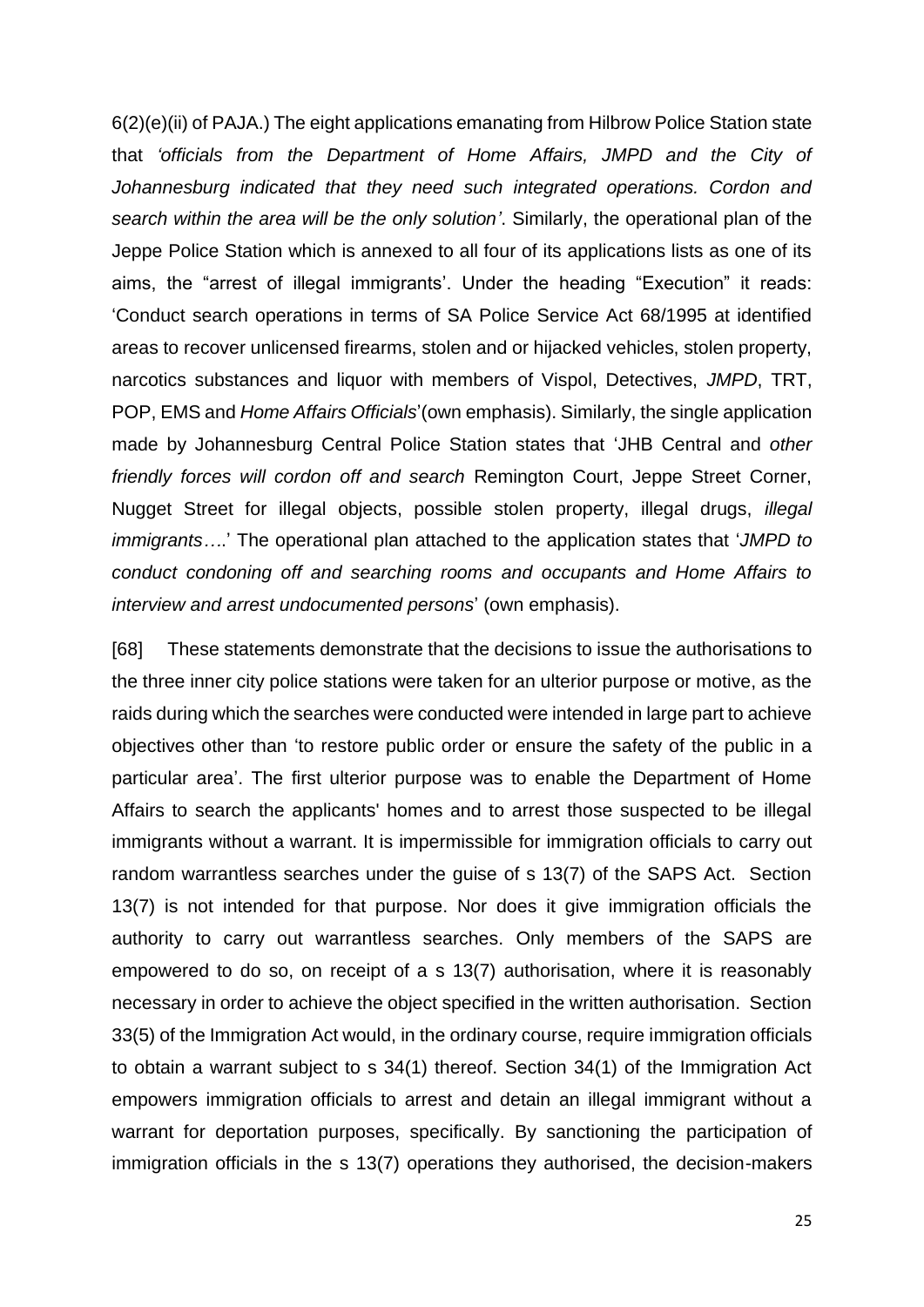effectively assisted the Department of Home Affairs to circumvent the requirements of the Immigration Act.

[69] The second ulterior purpose was to enable the City to survey the occupants of the buildings occupied by the applicants. The motivation for the raids on the applicants' homes did not come from the Minister of Police but rather from the City, in particular the office of Mr Herman Mashaba, its' former Mayor. The City's press release on the first raid which was carried out on 30 June 2017 in Hilbrow, declares that the raid was conducted by the City and was led by the City's Group Forensic and Investigation Service Unit. The purpose of the raid was to deal with "hijacked buildings" which are described as a major problem in our inner city, with our people living in deplorable conditions and being abused by slumlords who extort money from them'.

[70] The deployment of raids under s 13(7) of the SAPS Act to enable the City to conduct occupancy audits of the dilapidated buildings, and the Department of Home Affairs to detain undocumented immigrants raises the spectre that the raids on the applicants' homes were not necessarily about the restoration of public order or of ensuring the safety of the public in the areas concerned. They appear to have been targeted at communities that were evicted or were under threat of eviction from inner city buildings, and had claimed alternative accommodation from the City. The raids were also conducted for the ulterior purpose of permitting the City to obtain information about these communities without meaningfully engaging with them.

[71] The former provincial commissioner explains, in the answering affidavit of the police, that the decisions taken by herself and the then acting provincial commissioner were motivated by the constitutional mandate in s 205(3) of the Constitution to prevent, combat and investigate crime and to maintain public order. She seeks to impress upon the court that the measures that were taken to involve the Department of Home Affairs, the JMPD and different divisions of the police were not taken lightly. She points out that the only way that the police can protect the public and, in particular victims of unresolved crime, is when the police take decisive steps to combat crime by restoring and maintaining public order.

[72] The court is mindful that, in terms of s 205(3) of the Constitution, 'the objects of the police service is to prevent, combat and investigate crime, to maintain public order, to protect and secure the inhabitants of the Republic and their property, and to uphold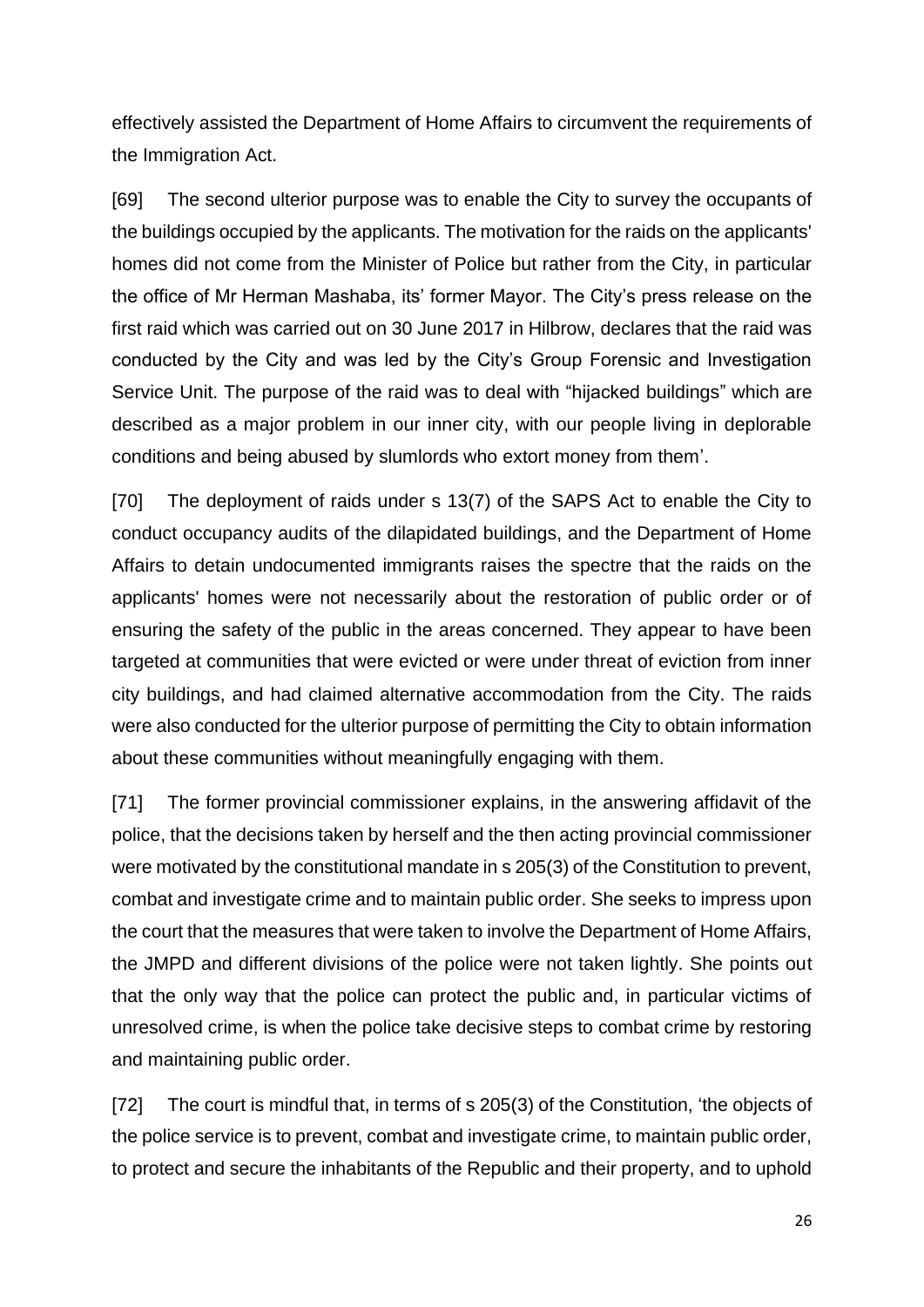and enforce the law'. However, this mandate does not give the police carte blanche to use their extended and intrusive powers under s 13(7) of the SAPS Act for purposes other than those contemplated in the section. Nor can that mandate sanction the participation of state actors, such as the Department of Home Affairs and the JMPD, in cordoning-off and search and seizure operations carried out by the police under s 13(7) of the SAPS Act. To reiterate, neither the Department of Home Affairs nor the JMPD had authority under s 13(7) of the SAPS Act to participate in the search and seizure operations which were carried out by the police during the period June 2017 to May 2018. Counsel for the police conceded as much during argument. Accordingly, the decisions to issue the authorisations fall to be set aside, in terms of sections 6(2)(e)(i) and (ii) of PAJA respectively, as they were issued for (a) a reason not authorised by s 13(7) of the SAPS Act and (b) for an ulterior purpose or motive.

## Failure to comply with a mandatory condition

[73] Section 13(7)(b) of the SAPS Act specifically stipulates that the written authorisation issued by the national or provincial commissioner in terms of sub-section (a) 'shall specify the period, which shall not exceed 24 hours, during which the said area may be cordoned off, the area or part thereof to be cordoned off and the object of the proposed action'. This is a peremptory requirement. In each of the thirteen authorisations at issue, the decision-makers specified the object of the proposed s 13(7) operation as being: 'To achieve the following objective(s): restore public order in the mentioned area (or any part thereof), and/or ensure the safety of the public in the mentioned area (or any part thereof).' They merely repeat the words appearing in subsection (7)(a). This is insufficient to describe the objective of the proposed action, more particularly where the particular application expresses the objective of the operation in different terms.

[74] The phrase 'to restore public order or ensure the safety of the public' are the jurisdictional requirements that must be present before the national or provincial commissioner may exercise his or her discretion in favour of authorising that a particular area may be cordoned off by the police in terms of s 13(7)(c) of the SAPS Act. These jurisdictional requirements do not, in and of themselves, constitute the objective of a proposed cordoning off and search operation. The objective of the proposed cordoning off operation must be gleaned from the application itself.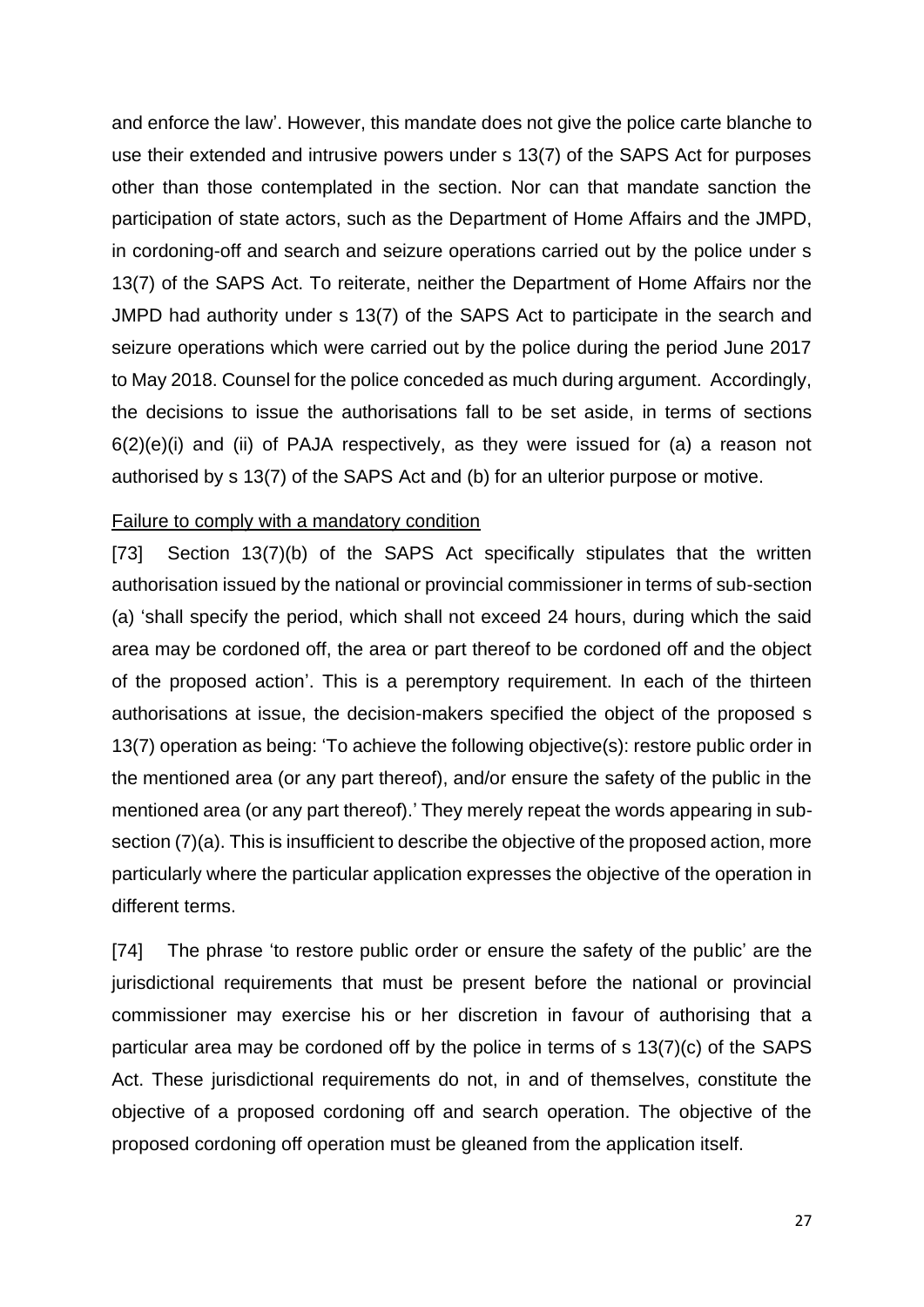[75] Notably, all thirteen applications that were considered by the decision-makers expressly specified the objectives of the proposed cordoning off operations. For example, three of the applications made by Jeppe Police Station described the objective as being: 'to cordon and search known hotspots within blocks, structures, shelters, and shebeens in and around the cordoned area'. The last application made by Jeppe Police Station, on 22 January 2018, described the objective of the operation as being: 'to cordon and search all structures, rooms, shelters and people in and around Industry House, through the deployment of relevant law-enforcement officers; 2.1. Focus will also be on offences committed in terms of the Liquor Act, drug related crimes, possession of unlicensed firearms, less-serious offences and the tracing of wanted suspects; 2.2 The purpose will further be to provide an integrated and multidisciplinary approach to ensure that the incidents of priority crime are reduced and to ensure sustainability in stabilising priority crimes by way of normal, day to day policing interventions; 2.3 Maximum arrests will be aspired for.'

[76] Equally, all eight applications made by Hilbrow Police Station described the object of the proposed cordoning off operation in Sector 5 (Hilbrow) as being: 'to conduct cordon and search at Vanin Court cnr Quarts and Peter Street in order to prevent crime and arrest the perpetrators of crime in the vicinity around the area. To conduct stop and search in the area limited to Hilbrow, to prevent illegal possession of fire-arms, drug usage and dealing, street robberies, theft of motor vehicles, business robberies and house robberies with members of VISPOL/Flying Squad and K9'. All eight applications also described the objectives of the proposed cordoning off operation in Sectors 6 (Berea) and Sector 4 (Joubert Park). In so doing, they specifically identified the buildings/houses that the police intended to cordon-off and search. In respect of the application from Johannesburg Central Police Station, the 'purpose of the operation' was to inter alia 'achieve the following goals': 'stop and search structures, vehicles and persons; door to door searches; recover stolen goods, illegal firearms, drugs; tracing of illegal immigrants; trace and arrest wanted suspects; raiding of shebeens, taverns and recycling shops'.

[77] A national or provincial commissioner is required to expressly state the objective of the proposed s 13(7) operation in the written authorisation. This is a precondition because it has a direct bearing on any search operation to be carried out in terms of s  $13(7)(c)$ . As indicated, a member of the police involved in a s  $13(7)$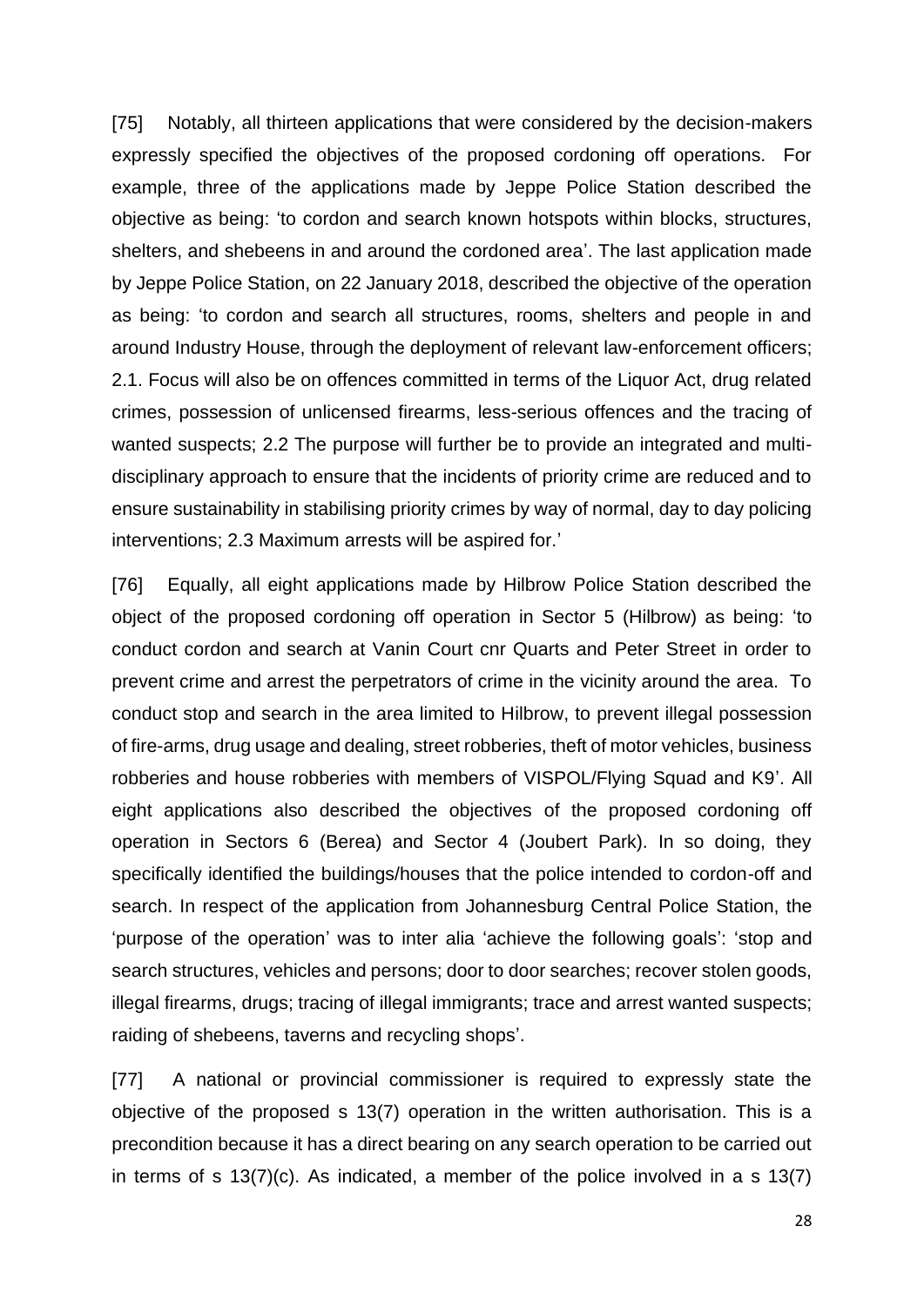cordoning-off operation may only conduct a warrantless search envisaged in s (7)(c) 'where it is reasonably necessary in order to achieve the objective specified in the written authorisation'. By way of illustration, in the eight applications emanating from Hilbrow Police Station, the station-commanders requested written authorisations to cordon-off the identified areas (in Sectors 4, 5 and 6) and search the identified buildings. In relation to these operations, the operational plan identified the objective of the operations as being, inter alia, the cordoning off and search of: (a) Vanin Court on corner of Quartz and Peterson Streets in Sector 4 Hilbrow (sector 5); (b) Sandringham Court, corner Olivia and Lily streets as well as houses between Fife Street (North) and Joe Slovo (South), Barnato Street (West) and Mitchell Street (East) in Berea (Sector 6); and Eastgate Building corner Bok and Twist Street in Joubert Park (Sector 4). The decision-makers, however, ignored the objective of the s 13(7) operations, as described in the operational plan of Hilbrow Police Station, and authorised search and seizure operations to "all premises" in the cordoned off area.

[78] Thus, by failing to state the true objective of the proposed cordoning operation in the written authorisations they issued, the decision-makers did not comply with a mandatory and material procedure or condition prescribed by s 13(7) of the SAPS Act. Their decisions, accordingly, fall to be set aside in terms of s 6(2)(b) of PAJA, as a mandatory condition prescribed by s 13(7)(b) of the SAPS Act was not complied with.

# No rational basis between the information before the decision-makers and their decisions

[79] The applicants contend that there is no rational connection made in any of the applications between the raids authorised and the true purpose of the section: 'the restoration of public order or the protection of public safety'. In applying their minds to the exercise of their statutory powers in terms of s 13(7) of the SAPS Act, the decisionmakers were enjoined to consider whether the jurisdictional requirements of s 13(7) had been engaged; that being whether the information before them rendered it reasonable, for purposes of restoring public order or ensuring the safety of the public in each area forming the subject-matter of the application concerned, to cordon-off the area specified in the application. In other words, the decision-makers had to be convinced of more than a generally high level of crime in the area. What had to be established was that the level of crime had reached proportions that resulted in a breakdown of public order or threatened the safety of the public.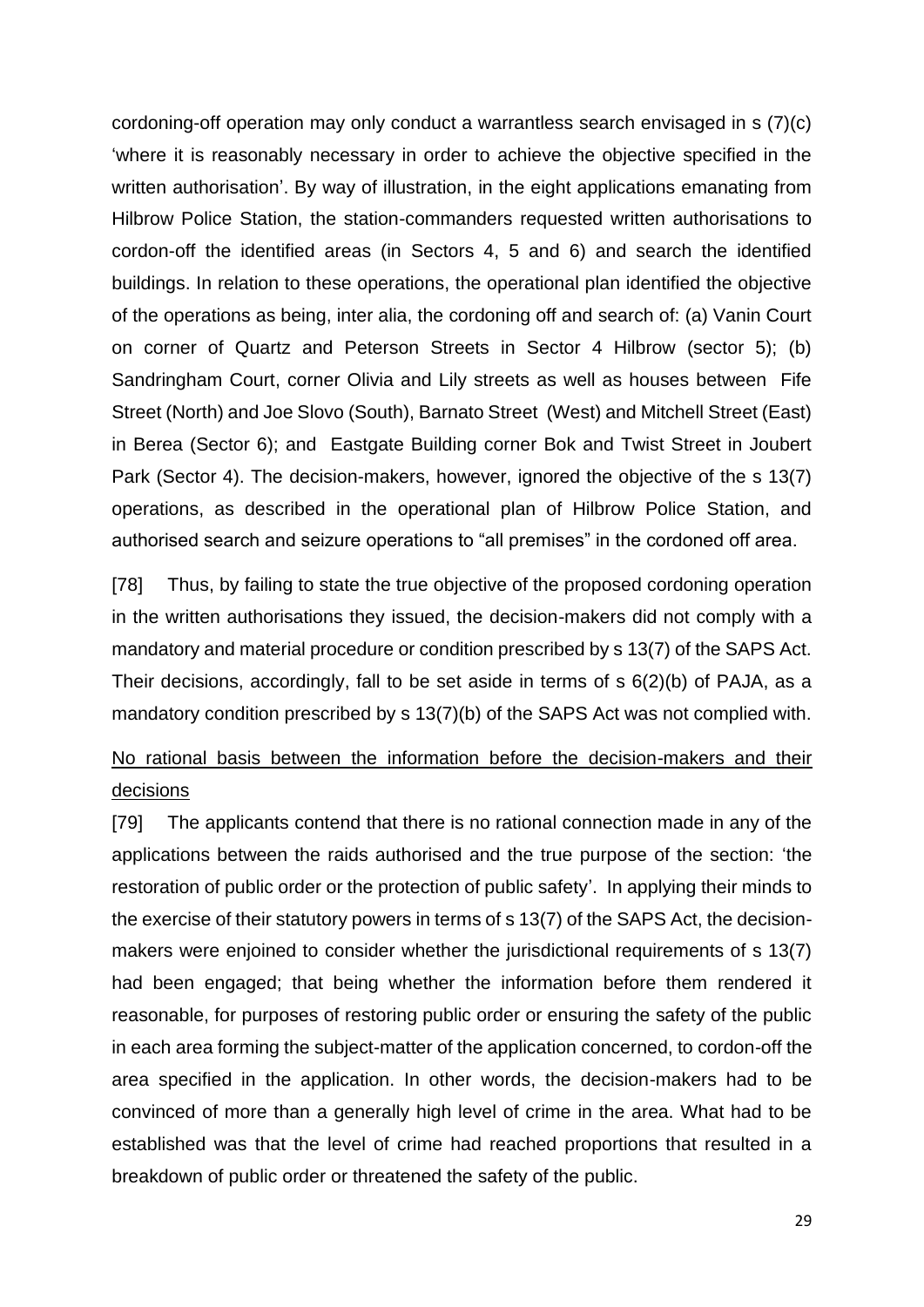[80] The jurisdictional requirements in s 13(7)(a) of the SAPS Act are disjunctive. This means that either one or the other has to be present for a national or provincial police commissioner to exercise his or her discretion in favour of issuing a written authorisation for the cordoning off of a specified area. All the applications essentially state that the high levels of crime in the specified areas, in particular, in and around the dilapidated, abandoned and hijacked buildings are a threat to the safety and security of the public, and that cordoning-off and search operations were necessary to ensure the safety and security of the community. The former provincial commissioner, on the other hand, alleges that it was necessary to issue the s 13(7) authorisations because the crime statistics, provided in each of the applications, indicated a breakdown of public order (in the areas specified) that needed restoring, and because the police were failing to meet their constitutional responsibilities.

[81] There is a dichotomy between her assertions in relation to the need to restore public order in the areas specified in the applications, and the motivation for the raids in the applications themselves. Not a single application suggested that the proposed cordoning-off operation was required to 'restore public order' in the specified area/s. Although the applications that were considered by the decision-makers established that serious and violent crimes, such as business robberies with firearms, murder, assault with intent to do grievous bodily harm, vehicle hijackings etc, had been committed in the areas in which the applicants resided, there was nothing in those applications that indicated there was a breakdown of public order.

[82] What does the term 'public order' mean? The SAPS Act does not offer a definition for the term. The Public Order Police: Crowd Regulation and Management during Public Gatherings and Demonstrations (*The National Instruction 4 of 2014)* defines it as follows:

'"public order" means the state of normality and security that is needed in a society and that should be pursued by the state in order to exercise constitutional rights and to thus benefit a harmonious development of society'.

The National Municipal Policing Standard for Crowd Management during Gatherings and Demonstrations [*GG* 30882 (*GN* 307) of 20 March 2008] defines public order units and the term '*maintain public order*' as follows:

'(o) "Public Order Policing Unit" means a unit which has been established by the Provincial Commissioner to maintain public order which is the managing and policing of events and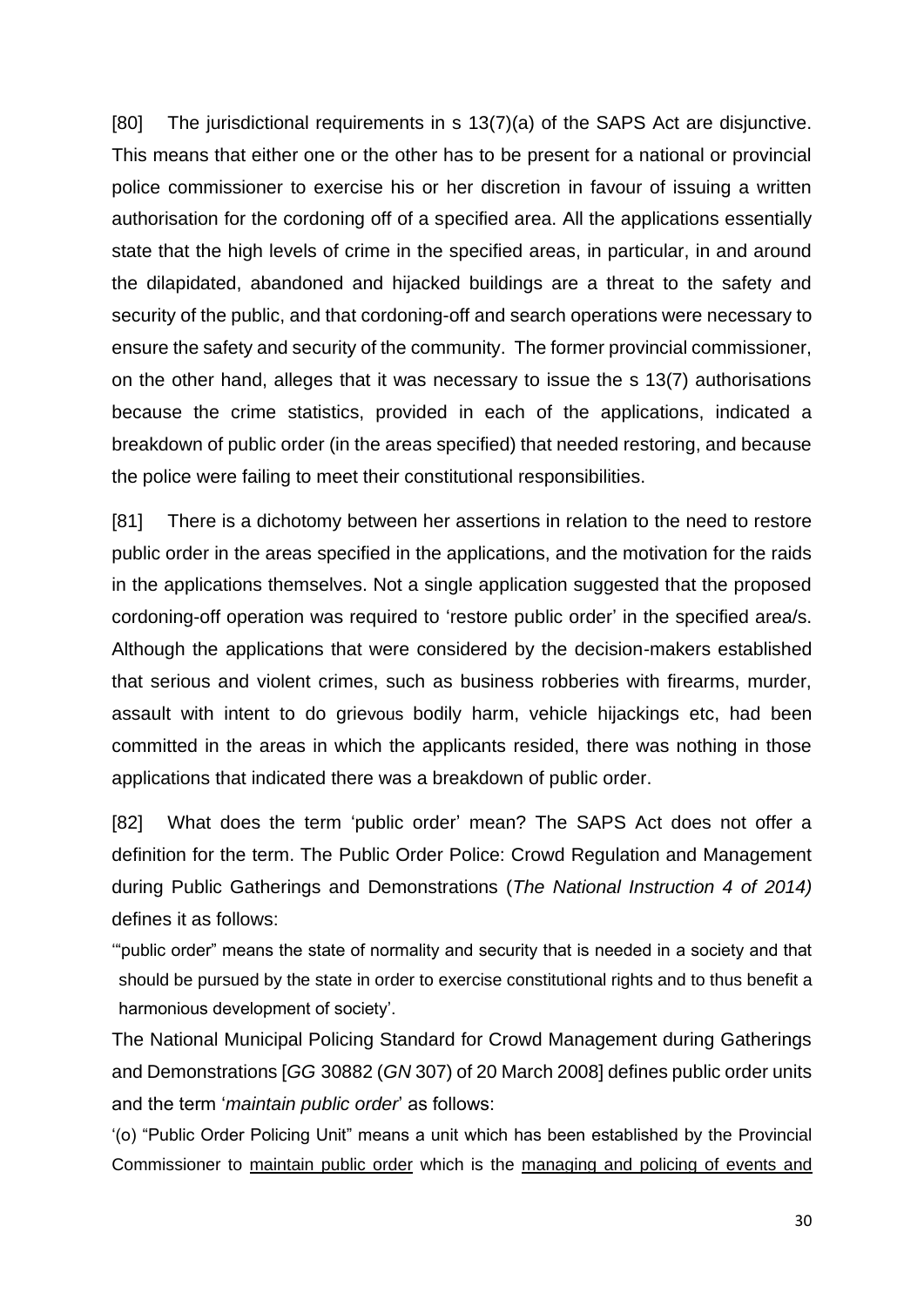incidents of public collective action and behaviour. This includes managing pre-planned and spontaneous assemblies, gatherings and demonstrations whether of a peaceful or unrest nature'.

[83] In some jurisdictions, such as India for instance, the term 'public order' is equated with public safety, peace and tranquillity (*Thappar v State of Madras,* 1950 SCR 594: AIR 1950 SC 124: 51 Cri LJ 1514.) What we glean from these definitions is that 'public order' refers to something more than the maintenance of law and order but rather involves the peace, tranquillity and safety of the public at large (Khan F. & Schreier (eds.) '*Refugee Law in South Africa*' (2014) at paras 81-83.) These three conditions are necessary to achieve a 'state of normality and security' in society, that is envisaged in the meaning of the term 'public order' as defined in The National Instruction 4 of 2014 (referred to above.) The *Collins English Dictionary & Thesaurus*  Third Edition 2006 at 206 ascribes the meaning 'of or concerning the people as a whole' to the adjective 'public' and the meaning of the noun 'order' to include 'condition of a law-abiding society'. Public order could thus be affected by only such contraventions which affect the community or public at large. How does one determine whether an act or event affects public order or law and order? The test espoused requires a consideration of whether the act or event causes a disturbance to the life of the community, or whether it merely affects an individual whilst leaving the tranquillity of society undisturbed ((Jayawickrama, *The Judicial Application of Human Rights Law*  466.)

[84] Since "public order' has a broader 'public collective' connotation than simply maintenance of law and order, what had to be demonstrated in each of the applications was that the section 13(7) operations were necessary to restore the normality and security of the community in the areas specified in the applications. In other words, there had to have been a breakdown of public order in the specified areas. No such motivation appeared in any of the thirteen applications which the decision-makers considered.

[85] We are of the view that the former provincial commissioner's reliance on the crime statistics as demonstrating a breakdown of public order in specified areas is misplaced. This is best illustrated by reference to the eight applications that were made by Hilbrow Police Station during the period 27 June 2017 to 2 May 2018. On scrutiny of those applications, it is immediately apparent that the station-commanders adopted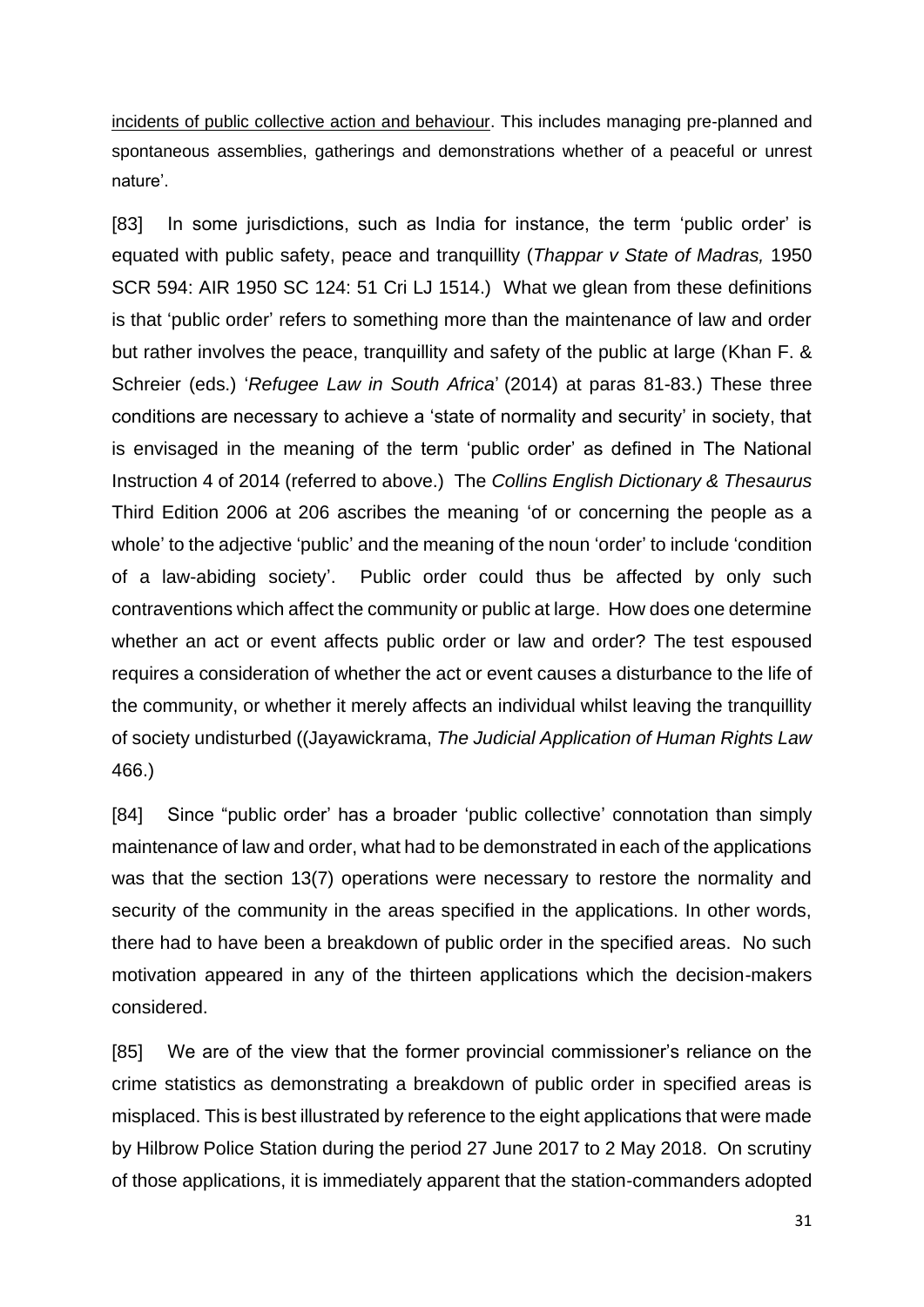a template-based approach to their compilation. For example, in respect of all but one of the applications made by Hilbrow Police Station, the station commanders' letters of support, supporting affidavits, operational plans and crime statistics are virtually identical, with only individual police officer's names changed from operation to operation. In the operational plans of seven of the raids conducted out of Hillbrow Police Station from 30 March 2017 to 15 February 2018, the crime statistics for its area of jurisdiction remained the same. Each plan repeatedly states that within a period of three months '24 murders, 143 robberies and 43 business robberies' were committed in Hilbrow, Berea and Joubert Park.

[86] These statistics are not verified by a crime intelligence officer. Nor, for that matter, do they disclose which three months of the year are being referred to. If they related to the three months leading up to each of the applications, then they cannot be correct more than once. There is simply no clarity in relation to how these statistics related to the proposed s 13(7) operation in the area specified in each of the seven applications that emanated from Hilbrow Police Station during the period 27 June 2017 to 12 February 2018.

[87] These statistics suffer from a more fundamental deficiency as they appear to bear no relationship to the inventory of reported crimes annexed to the operational plans of Hilbrow Police Station in all seven applications referred to above. By way of example, on comparison of the crime statistics recorded in the 27 June 2017 application of Hilbrow Police Station, with the inventory of reported crimes for the period 1 April 2017 to 21 June 2017 (annexed to the operational plan) there is simply no correlation between the two documents. This error is replicated in each of the six other applications which the decision-makers received from Hilbrow Police Station during the period 27 June 2017 to 12 February 2018.

[88] It was only in the final application made by Hilbrow Police Station, on 2 May 2018, that the statistics changed to: '28 murders, 128 robberies with firearms and 21 trio crimes committed in [Hilbrow, Berea and Joubert Park] within a period of two months'. The months and the year to which the statistics apply are not disclosed. For obvious reasons, they could not have applied to the inventory of listed crimes attached to the operational plan, as those crimes were purportedly committed during the period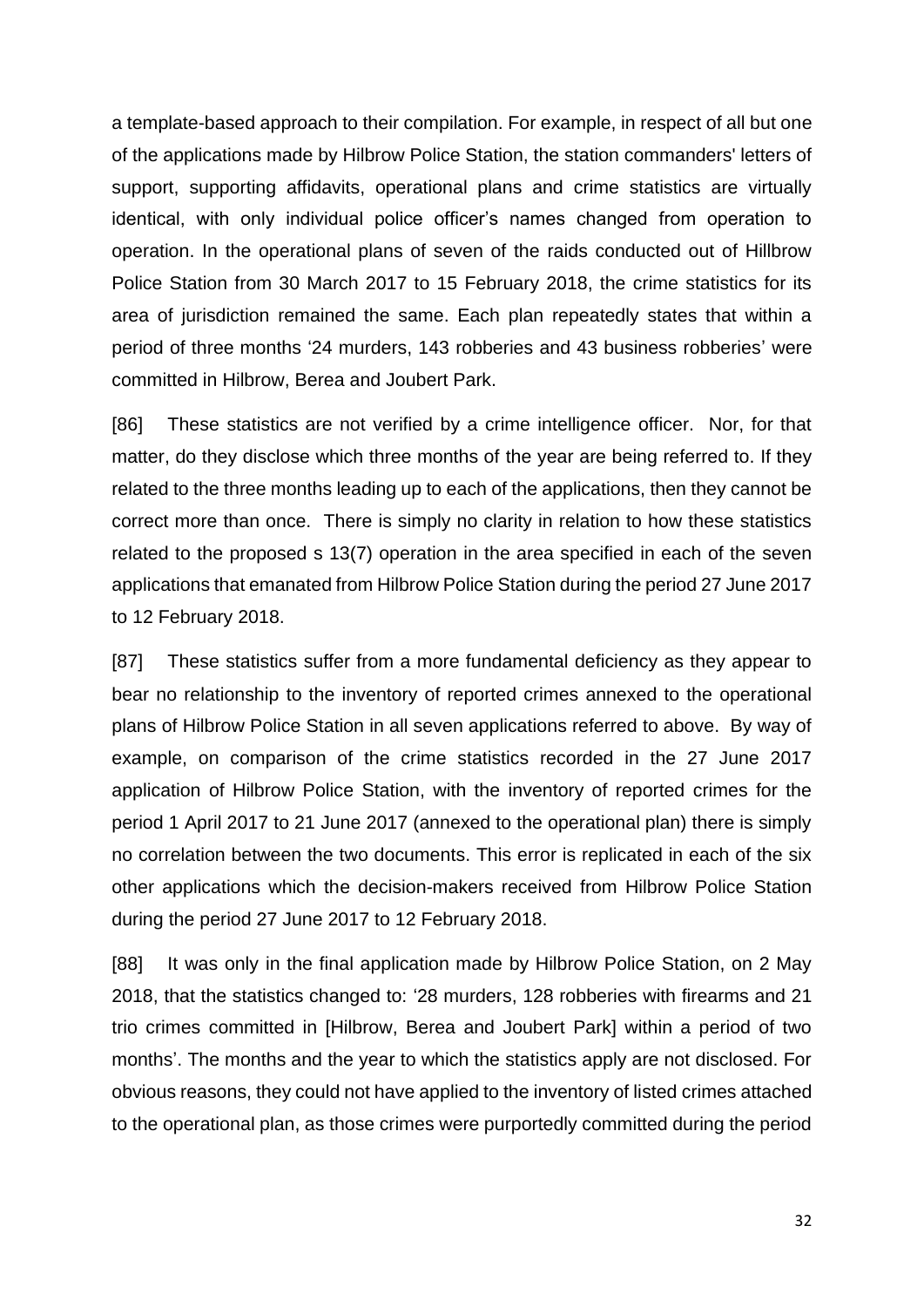1 April to 29 April 2018. Yet the former provincial commissioner makes a bare denial that 'the crime statistics provided never changed, or were in any way defective'.

[89] The sole application from Johannesburg Central Police Station, dated 21 July 2017, suffers from a similar shortfall yet it was granted on 24 July 2017. The crime statistics provided in that application describe the crimes committed, where they were committed and the days on which they were committed, but neglect to state the date of commission of the offence. The catalogue indicates that four offences were committed in Remington Court – the building where the search was to be carried out − the first and second were common assaults which occurred on a Monday at 09h30 and on a Saturday at 03h30, respectively. The third offence was an attempted common robbery (at 18h40 on a Wednesday) and the fourth was an offence under the Drugs and Drug Trafficking Act (at 03h30 on a Saturday). The dates on which these offences were purportedly committed are not provided. In the circumstances, how the appended catalogue of crimes related to the proposed cordoning off and search operation at Remington Court on 25 July 2017 is not discernible. We highlight Remington Court because the application listed it as one of the buildings that the police had earmarked for a s 13(7) operation, as crime was rife in and around the building. The application states: 'according to information received "Remington Court" is being occupied by mainly foreign nationals manufacturing narcotics. They also deal with drugs, illegal selling of liquor and possession of unlicensed fire-arms. There have been recoveries of stolen and or hi-jacked vehicles in this area, as well as recovered stolen goods'.

[90] This pattern of presenting deficient crime statistics is replicated in the application made by Jeppe Police Station, on 16 August 2017, to cordon off and search Sector 3: CAS BLOCK 5779, Doornfontein, bordered by North Saratoga, East Angle Road, South Albertina Sisulu and West End Street. Once again, it is unknown on what date the listed crimes were committed and, hence, how they related to the proposed cordoning off and search operation that was authorised to take place on 24 August 2017 from 10h00-18h00.

[91] There is no supporting documentation for the authorisation granted to Jeppe Police Station on 17 November 2017 for the repeat operation in Sector 2 CAS Block 5787 and CAS Block 5779. So it is not clear what statistics were used in support of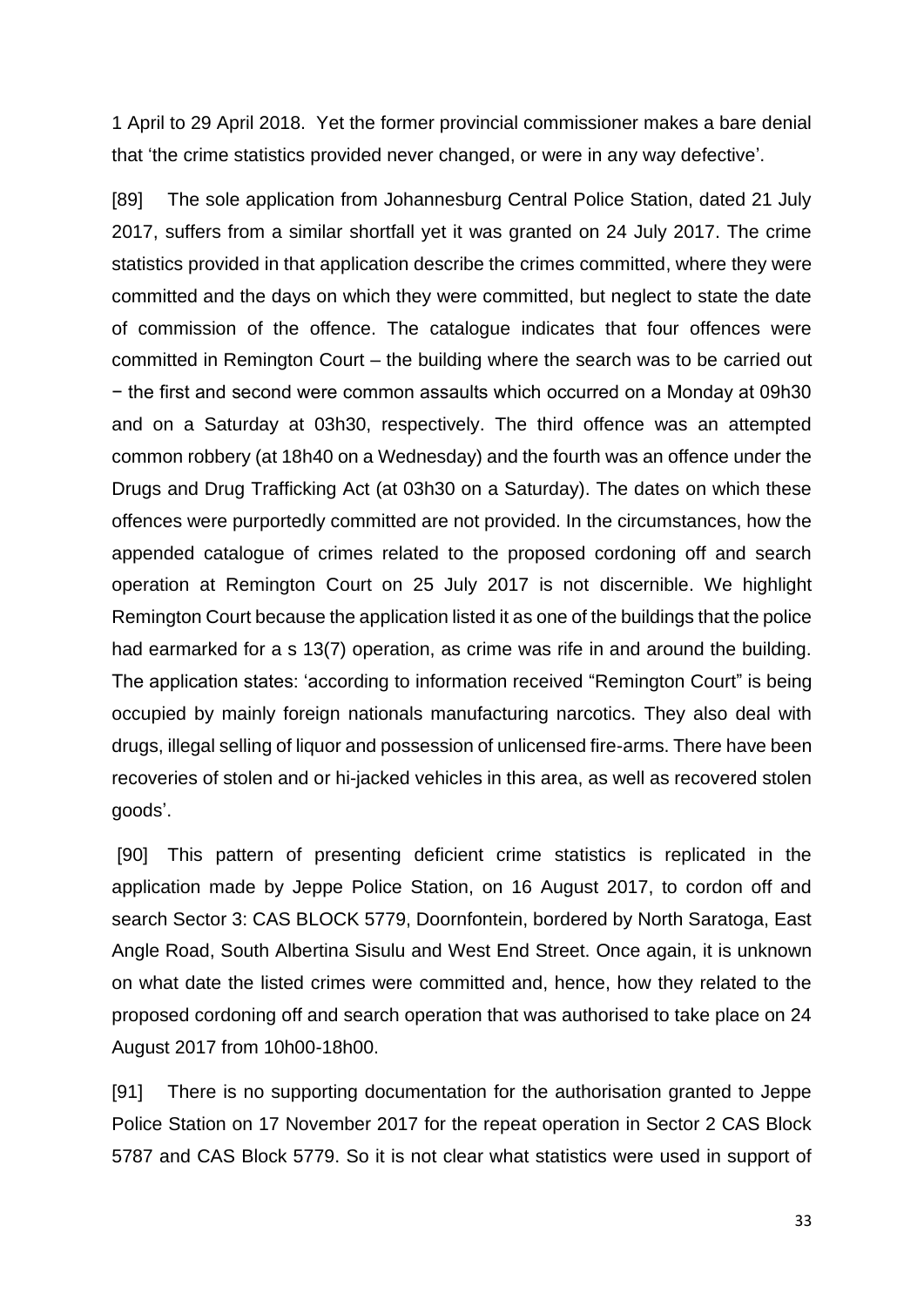that application. The authorisation granted for this search is annexure I9 to the applicants' founding affidavit. However, as is apparent from the answering affidavit of the police, the former provincial commissioner erroneously states that this application was made by Hilbrow Police Station in November 2017. And although the application and supporting documents do not form part of the record, she says that she evaluated that application in the same way as she did the others. Although the error was pointed out in the applicants' replying affidavit, the police elected not to apply for the filing of a supplementary affidavit to correct the error.

[92] Although the inventory of crimes and/or crime analysis provided in the various applications establish high crime rates and that serious and violent crimes were committed in the areas of jurisdiction of the three police stations, none of them made out a case that the level of crime had reached proportions that resulted in a breakdown of public order such as to warrant the deployment of a section 13(7) operation in order to restore the public order.

[93] Lastly, the former provincial commissioner repeats the refrain that runs through all thirteen applications, which is that a s 13(7) operation was necessary in each instance because the normal policing methods were ineffective to combat the high levels of crime in the inner city buildings which were hijacked, dilapidated and mismanaged. Ineffectual policing methods and the failure of the police to combat crime in an area do not justify the engagement of s 13(7) operations. What must be established for the deployment of a s 13(7) operation is that it is reasonably necessary in order to restore public order or ensure the safety of the public.

[94] The template-based approach to the compilation of the s 13(7) applications alluded to above, is emulated in the written recommendations which Legal Services provided to the decision-makers in each of the thirteen applications. These recommendations are virtually 'word-for-word' identical for each and every application, right down to re-iterating that the measures to be taken, in terms of the authorisation, will be particularly 'intrusive' and that 'a written authorisation maybe issued where it is reasonably necessary for the purpose of control over illegal movement of people and goods across borders'. This statement incorrectly reflects the test for authorising an operation in terms of s 13(7) of the SAPS Act. Rather, it reflects the test for a warrantless search under s 13(6) of the SAPS Act. Yet, the former provincial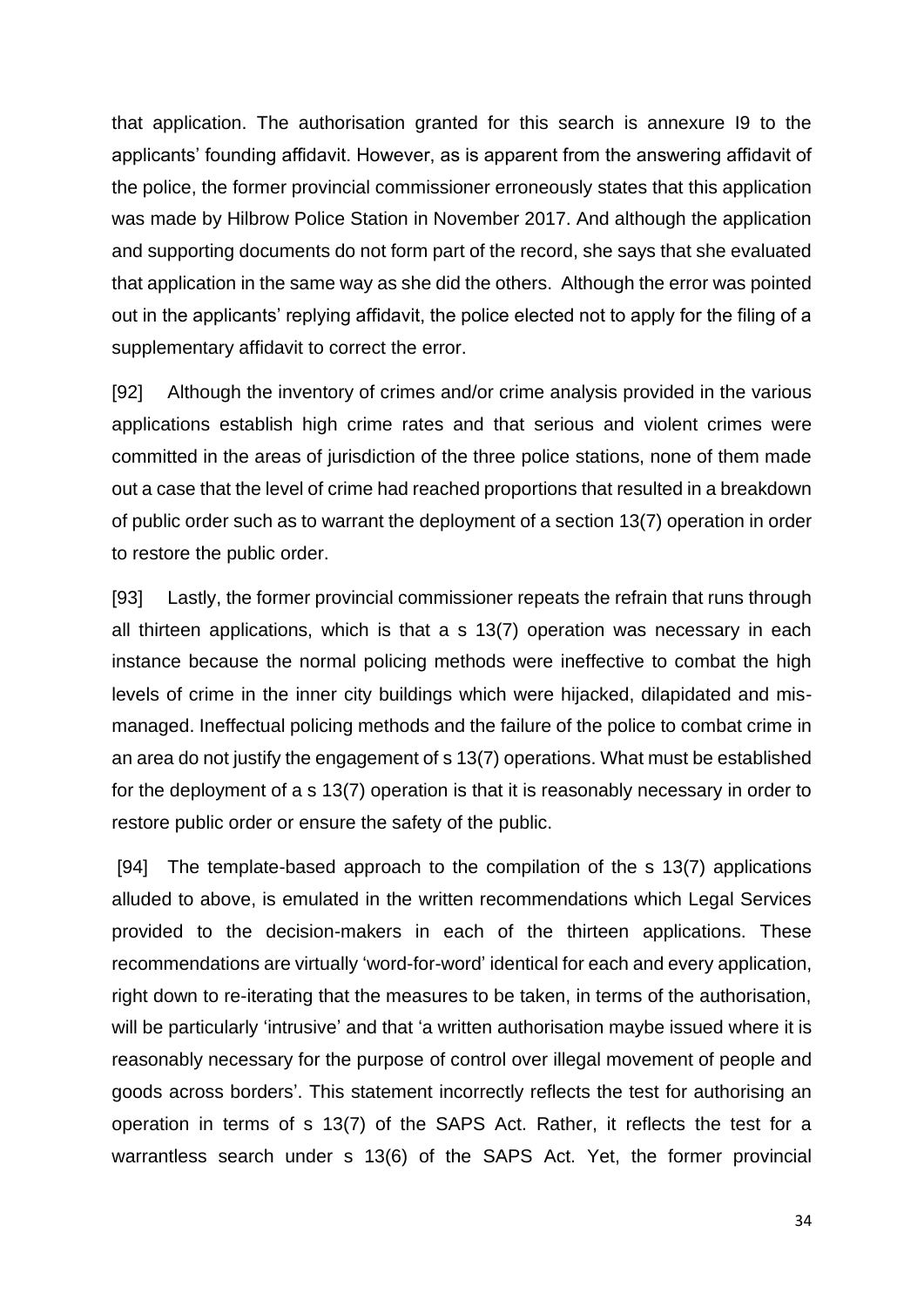commissioner explains, in respect of some of the authorisations she issued, that prior to granting them, she was advised by Legal Services. In relation to others, she says that she 'received confirmation from Legal Services that the application was compliant'.

[95] Certain police stations made repeat applications to cordon off and carry out search and seizure operations in the same area. For instance, in relation to the block identified as Willie, Joe Slovo, Hancock, Saratoga and Twist Streets in Sector 4, 5 and 6 of Hilbrow, the Station Commander of Hilbrow Police Station made five applications on virtually identical facts and each of them was granted. Remarkably, Industry House, the building that the first applicants occupy, was raided five times. Four times by members of Hilbrow Police Station: on 30 June 2017; 14 July 2017; 24 January 2018 and 3 May 2018, and once by members of Jeppe Police Station: on 24 August 2017. Hilbrow Police Station also raided the eight applicants' homes in Kiribily Building thrice: on 16 November 2017, 24 January 2018 and 15 February 2018. The sixth applicants' homes at Remington Place were also raided twice; first by Jeppe Police Station on 25 July 2017 and then, two months later, by Hilbrow Police Station on 21 September 2017.

[96] We find it peculiar that the former provincial commissioner asked no questions. Why was it necessary to carry out the same operations more than once in the same area? What did previous search and seizure raids in the same area reveal or yield? Why were previous raids ineffective? What new information had police intelligence gathered that warranted a further raid of the same area? Why was it reasonably necessary to search the same buildings or homes again? What was the objective of these further operations? Regrettably, it appears from the record before us that she took none of these relevant considerations into account before issuing authorisations for the repeat raids  $(s 6(2)(e)(iii)$  of PAJA.)

[97] All of this demonstrates that neither of the two decision-makers applied their minds to the material before them before issuing the written authorisations. They simply rubber-stamped the applications on the basis of the Legal Services' recommendations that were made. Had they applied their minds to the material, the manifest defects in the applications would have been apparent, thus providing the necessary impetus to either decline them, or at the very least call for further and proper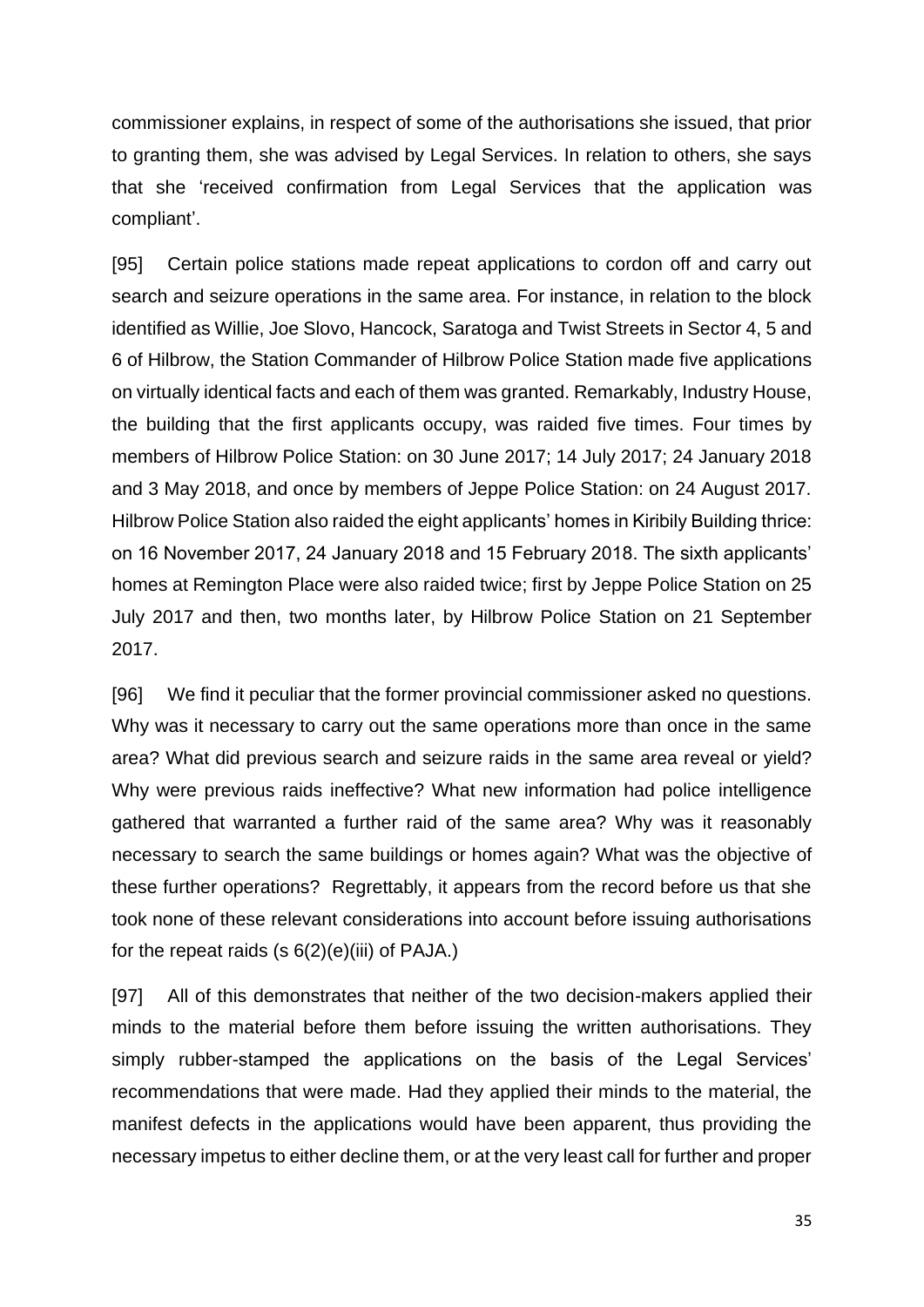information. The decision-makers, in our view, did not undertake an independent evaluation of the contents of the applications. We consequently conclude that there is no rational relationship between the information provided in the respective applications for s 13(7) authorisations and the decisions granting such authorisations (s  $6(2)(f)(cc)$ of PAJA.)

[98] For all of these reasons, the authorisations issued by the decision-makers in the period 27 June 2017 to 3 May 2018 fall to be reviewed and set aside. The applicants are, accordingly, entitled to a declaratory order that the raids on their homes were unlawful because the authorisations on which they were based are also unlawful.

## DECLARATORY RELIEF

[99] The raids on the applicants' homes were carried out in a manner that was cruel, humiliating, degrading and invasive. They were ostensibly also directed at harassing and intimidating the applicants into vacating the so-called 'hijacked buildings' on the pretext that the buildings were bought by new owners. Members of the police and the JMPD threatened some of the applicants with eviction and took photos of their water and electricity connections. The applicants were instructed by members of the police to leave their rooms after which members of the police, accompanied in most cases by JMPD members and/or officials from the Department of Home Affairs, routinely broke down locked doors and tore down internal partitions in the applicants' homes. They also vandalised and destroyed some of their homes. Some of the applicants' possessions including money were stolen during the raids. None of the applicants consented to the search of their homes.

[100] All of the properties occupied by the applicants are cited in eviction proceedings before this court. Many of the arrests that took place were of people who had deposed to affidavits in opposition to eviction applications instituted against them. An elderly woman was forced to undress in front of a JMPD officer, who refused to leave the room in order to allow her to change out of her nightdress. And a community leader was frog-marched out of one of the buildings in his underwear. Save for the arrest of a handful of undocumented migrants, police found no evidence of illegality at the applicants' homes. The intelligence on which the raids were based was obviously flawed. SAPS and JMPD officers arbitrarily detained those of the applicants who "looked too dark" to be South African. Even a security guard looking after one of the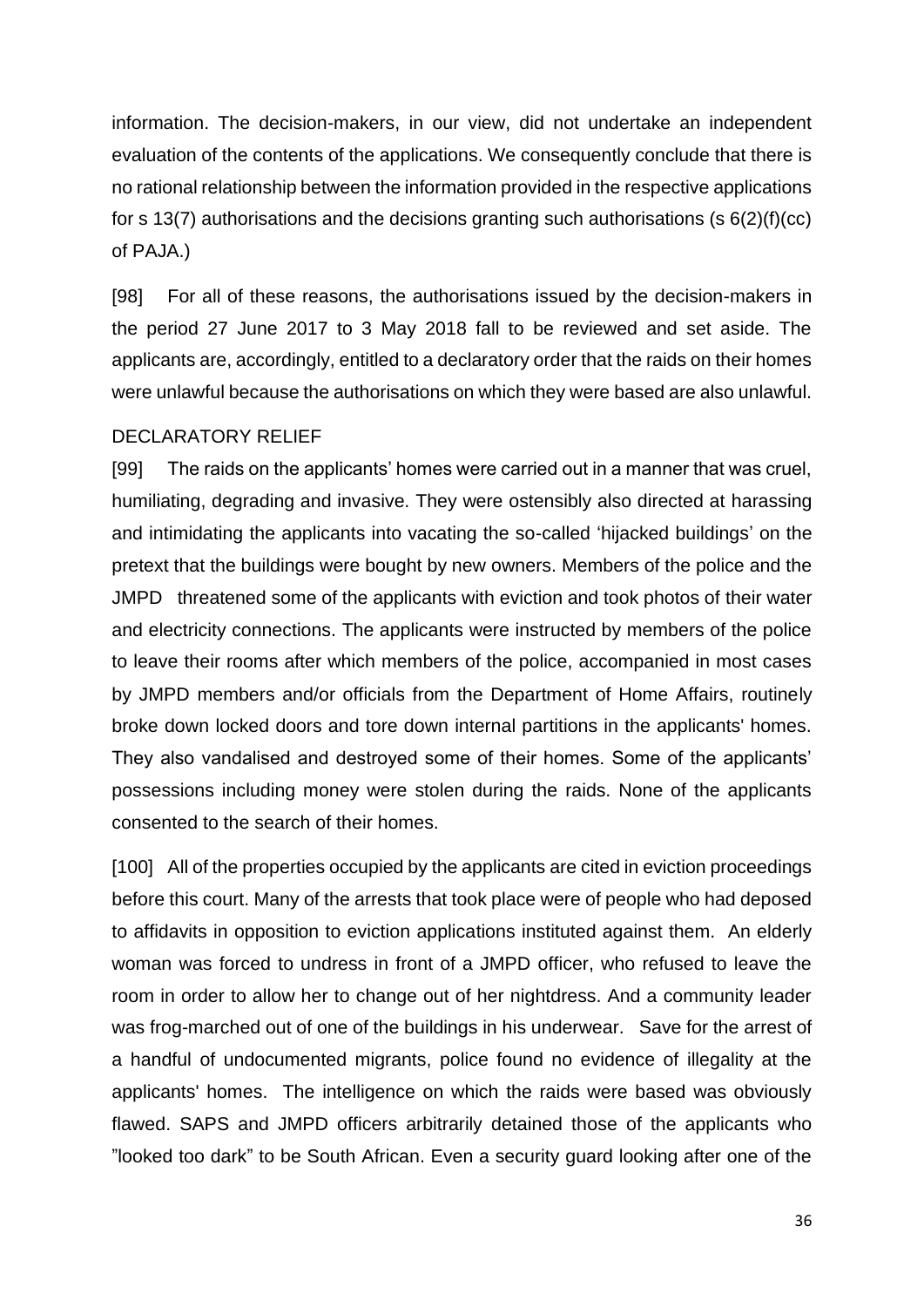buildings was, for some unknown reason, detained.' As were two individuals who were visiting one of the applicant families. None of the applicants was given copies of the written authorisations, on the authority of which the raids were carried out. Moreover, the police simply refused to process complaints made about the manner in which the raids were carried out.

[101] As described earlier in the judgment, some of the applicants' homes were raided repeatedly throughout the period. The first applicants' homes were raided five times: Four times by members of the Hilbrow Station and once by members of Jeppe Police Station. Members of the Hilbrow Police Station carried out the last raid on the first applicants' homes at 02h50 in the morning, while they were asleep. They were awoken and ordered to stand outside – young children and old people included. Members of the Hilbrow Police Station also raided the eight applicants' homes three times. The third raid on the eighth applicants' homes was used to disconnect their electricity supply.

[102] The raids on the seventh and eleventh applicants' homes took place on 20 October and 9 November 2017 without any apparent legal authority at all. They were not covered by authorisations issued in terms of s 13(7) of the SAPS Act. The seventh applicants were simply arrested *en masse* for being undocumented immigrants, and later released. As already established, the true purpose of at least some of the raids seemed to have been to enable the City to take a survey of the applicants, and for the Department of Home Affairs to arrest undocumented migrants without a warrant. None of these allegations are disputed.

[103] Despite the gravity of the allegations relating to the manner in which the raids on the applicants' homes were carried out by members of the police, the former provincial commissioner has simply failed to name, or produce any affidavits from, any of her officers who participated in the raids of the applicants' homes. There is simply no positive version from the police in respect of what occurred at the raids. The net effect of this omission is that the applicants' version stands undisputed.

[104] The undisputed facts demonstrate an egregious abuse of, and infringement of the applicants' constitutional rights to privacy and dignity. In the circumstances, we are disposed to the view that the applicants are entitled to a declaratory order that the searches, seizures, fingerprinting and arrests conducted at the applicants' homes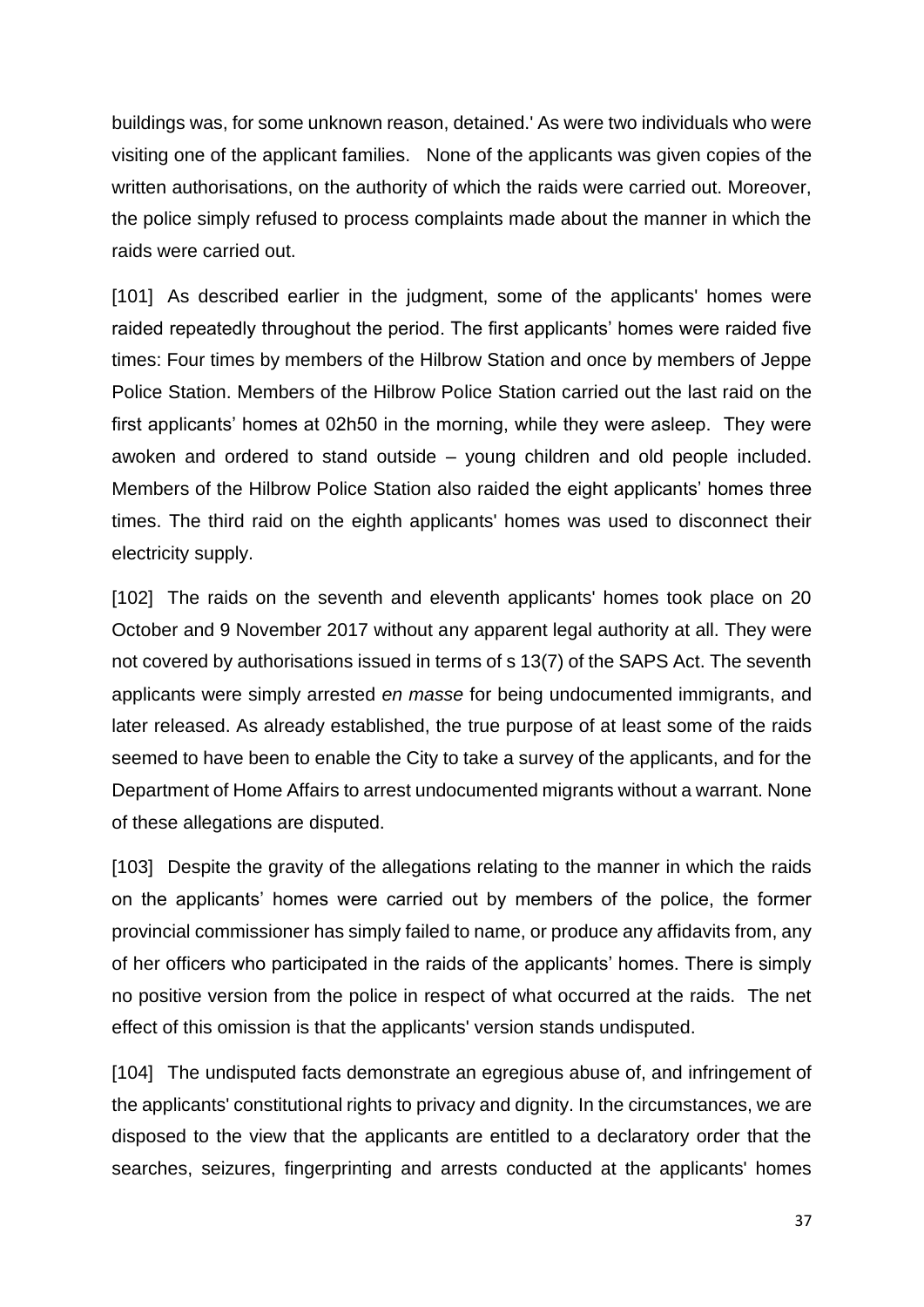during the period 30 June 2017 to 3 May 2018 unjustifiably infringed their rights to dignity and privacy as protected by sections 10 and 14 of the Constitution, respectively.

#### INTERDICTORY RELIEF

[105] The applicants sought, in their notice of motion, an interdict restraining future warrantless searches of their homes by the respondents, 'save in so far as those searches are done on the authority of an order of court or a warrant granted by a magistrate or judge in terms of any applicable law'. In their replying affidavit, the interdictory relief sought against the respondents was attenuated to 'an interdict restraining warrantless searches in terms of section 13(7) of the SAPS Act'. Counsel for the applicants also accepted, during argument, that members of the police would be permitted to search the applicants' homes, in the future, provided they are able to establish the right to do so under section 22 of the CPA. They, accordingly, asked that the interdict be qualified to that extent.

[106] The applicants premise the interdictory relief sought on the claim that the City, which was instrumental in motivating for the raids under section 13(7) of the SAPS Act, has threatened to repeat the raids on their homes in the future. Indeed, the frequency and regularity of the raids on the applicants' homes, over the period 30 June 2017 to 3 May 2018, demonstrate a manifest propensity on the part of the police, the City and the Department of Home Affairs to engage in illegal raids at will. The applicants certainly have a clear right not to have their privacy, dignity and homes invaded by warrantless searches. As already established, a sizeable number of applicants have already suffered the harm of such an invasion multiple times. Neither the City nor the other respondents have denied the threat to repeat the raids on the applicants' homes in the future. The applicants have a reasonable apprehension that the raids will be repeated in future and there is no other effective remedy opened to them.

[107] Although the applicants have made out a case for the interdictory relief sought, the Court exercises its discretion against granting them that relief. This is because the interim relief we propose to grant during the 24-month period of the suspension of the declaration of invalidity of s 13(7)(c) of the SAPS Act, shall prohibit the search by members of the police of any private home and/or any person inside such private home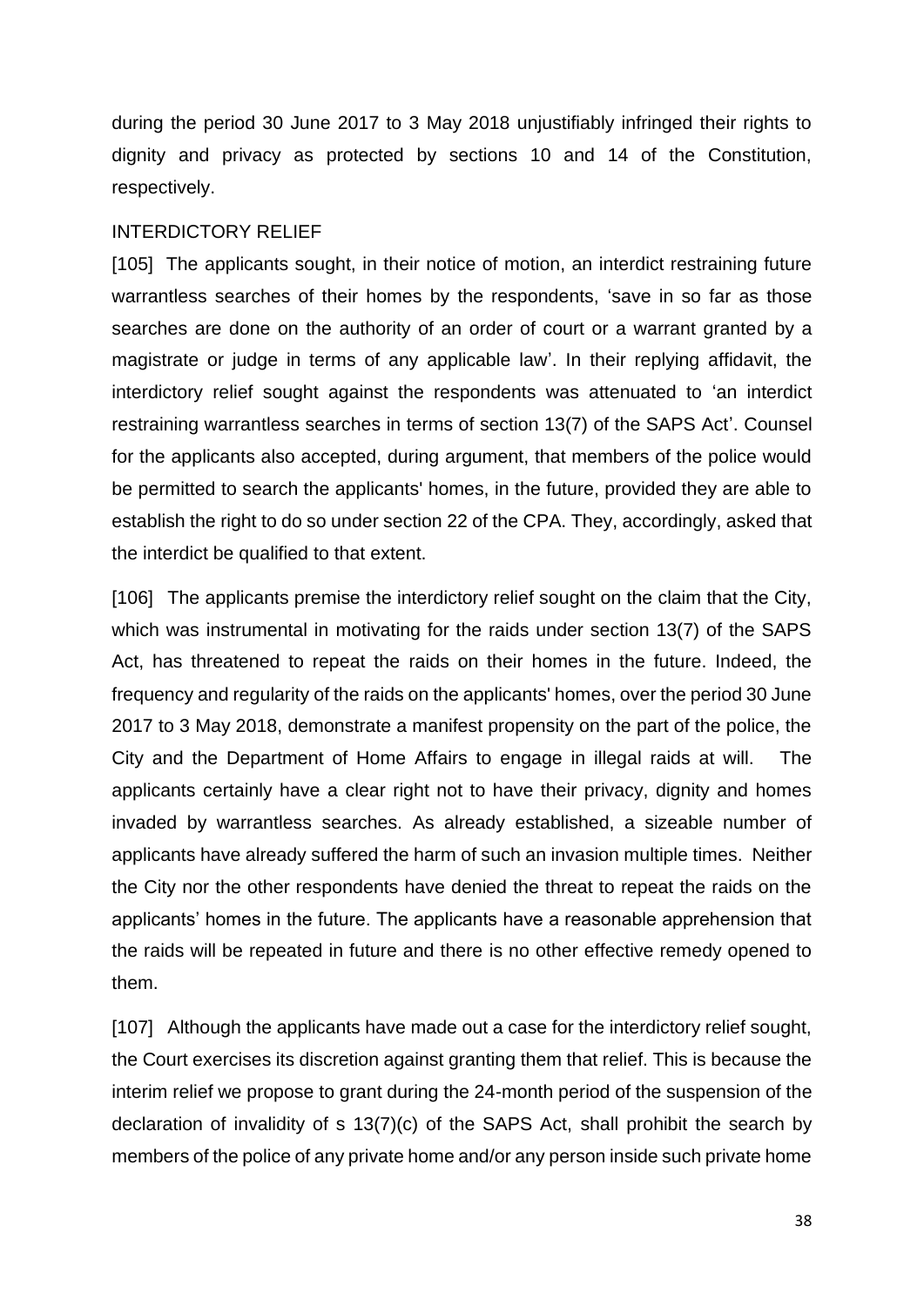within the cordoned off area, and the seizure of any article referred to in s 20 of the CPA found in any such private home or in the possession of any person inside such private home. This means that in the interim, the police may only carry out search and seizure operations in a specified area, pursuant to an authorisation issued under s 13(7)(a) and (b) of the SAPS Act, in accordance with either sections 21 and 22 of the CPA.

[108] The interim relief we propose will ensure that during the period of suspension of the declaration of invalidity of s 13(7)(c) of the SAPS Act, unconstitutional searches of persons and homes that infringe upon privacy rights are impermissible. The interim relief we propose will also protect the applicants' homes from being searched by the other respondents, under the guise of s 13(7) of the SAPS Act, to arrest illegal immigrants and carry out social-audits of the inner-city residents occupying abandoned or hijacked buildings.

## COMPENSATORY RELIEF

[109] The applicants contend that they are entitled to appropriate relief in the form of constitutional damages for the infringement of their rights to privacy and dignity as a result of the unlawful raids on their homes. They seek, in their notice of motion, a solatium of R1000 to be paid by the Minister of Police to each of them, for every unlawful search to which that particular applicant was subjected, as compensation under s 8(1)(c)(ii)(bb) of PAJA alternatively under s 38 of the Constitution for the breach of each of their rights to privacy and dignity, caused by each of the unlawful searches referred to in paragraphs 4, 5 and 6 of the notice of motion. The applicants seek constitutional damages in the alternative in their notice of motion.

[110] However, during argument the applicants only asked for constitutional damages in terms of s 38 of the Constitution. The applicants are effectively seeking a blanket order of compensation to be paid to approximately 3 000 individuals that form part of the applicant communities in this matter. They bring their constitutional damages claim in motion proceedings. The police contend that the applicants must pursue damages for invasion of privacy, theft and unlawful arrest in delict. In addition, they argue that they have a right to test the 'allegations of theft, damage to property and unlawful arrest' through the leading of oral evidence and cross-examination. They therefore argue that it is impermissible for the applicants to bring their damages claim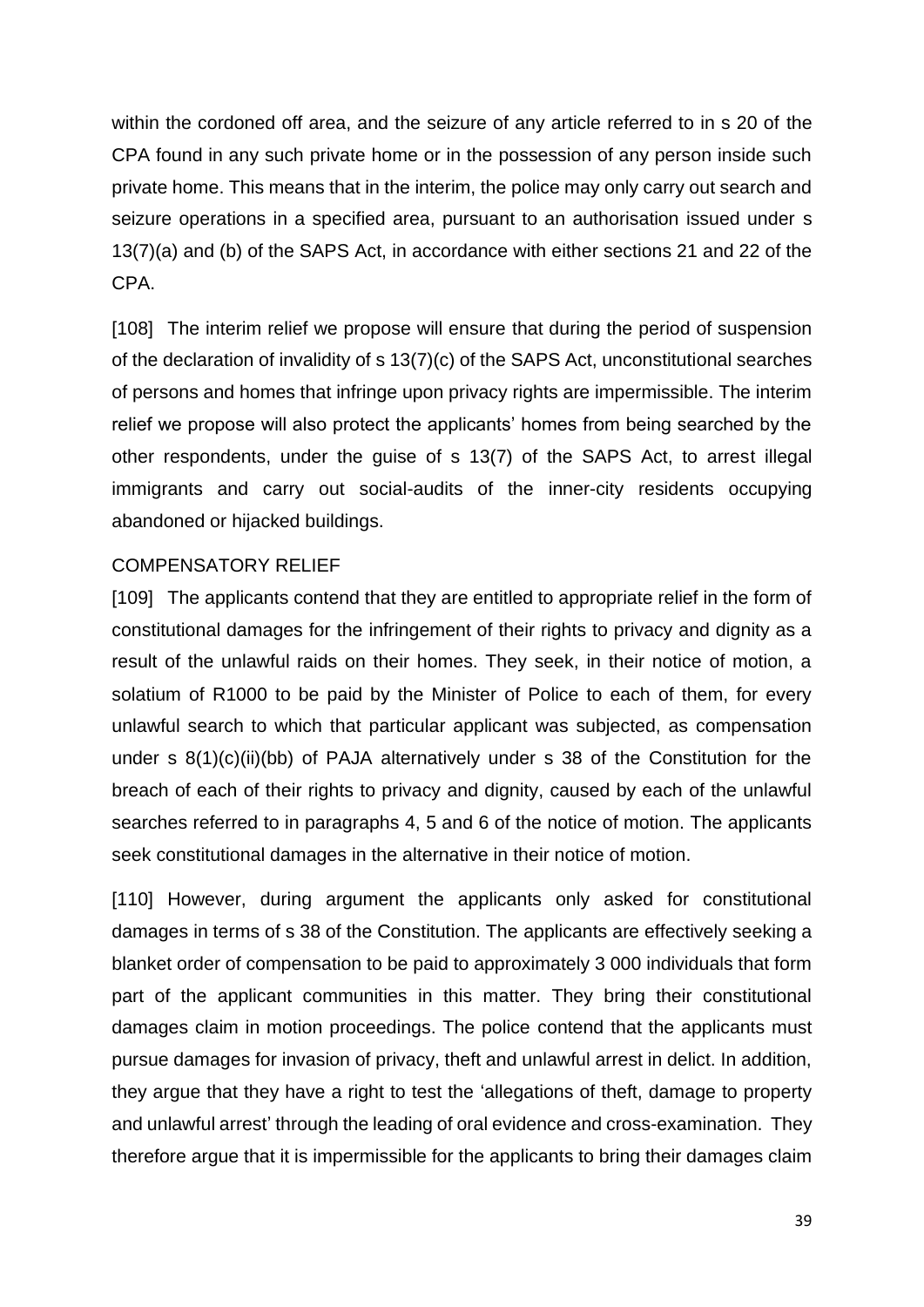in motion proceedings. In retort, the applicants argue that that position is misconceived because they do not seek damages for 'invasion of privacy' and 'theft, damage to property and unlawful arrest'. They merely seek damages for the breach of their constitutional rights to privacy and dignity caused by the unlawful raids to which each of them was subjected. They seek constitutional damages against the first respondent (Minister of Police) only.

[111] We are not persuaded by the respondents' contention that the applicants must bring their damages claim through a delictual action. The applicants seek constitutional damages for breach of their rights to privacy and dignity arising out of the unlawful raids on their homes. This claim is not grounded in delict but rather on the infringement of constitutional rights. Their remedy, therefore, lies in s 38 of the Constitution. As far back as in 2006, the SCA held in *MEC, Department of Welfare, Eastern Cape v Kate* 2006 (4) SA 478 (SCA) para 22, that 'a direct breach of a substantive constitutional right' can be remedied directly through an award of constitutional damages, rather than indirectly through a delictual action. That the applicants may also have a right under the common law to damages for a breach of their constitutional rights, does not mean that they cannot bring a claim for constitutional damages. The real question for determination is whether relief in the form of constitutional damages is appropriate on the facts of a particular case?

[112] In *Fose v Minister of Safety and Security* 1997 (3) SA 786 (CC), the Constitutional Court held, in relation to what constitutes 'appropriate relief' that:

'It is left to the courts to decide what would be appropriate relief in any particular case. Appropriate relief will in essence be relief that is required to protect and enforce the Constitution. Depending on the circumstances of each particular case the relief may be a declaration of rights, an interdict, a *mandamus* or such other relief as may be required to ensure that the rights enshrined in the Constitution are protected and enforced. If it is necessary to do so, the courts may even have to fashion new remedies to secure the protection and enforcement of these all-important rights.' (paras 18-19.)

The Constitutional Court held further (at para 69):

'[T]his Court has a particular duty to ensure that, within the bounds of the Constitution, effective relief be granted for the infringement of any of the rights entrenched in it… Particularly in a country where so few have the means to enforce their rights through the courts, it is essential that on those occasions when the legal process does establish that an infringement of an entrenched right has occurred, it be effectively vindicated. The courts have a particular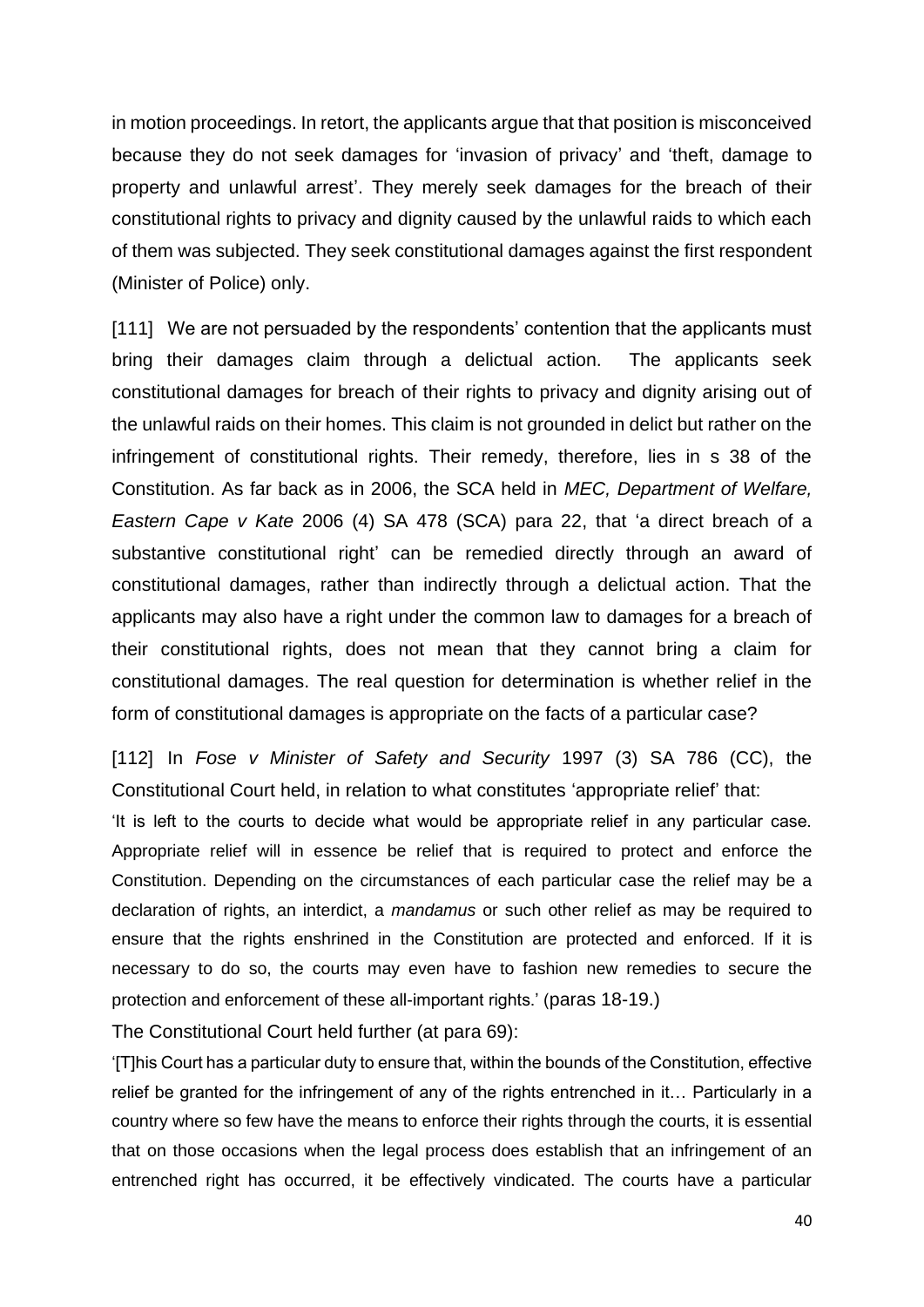responsibility in this regard and are obliged to "forge new tools" and shape innovative remedies, if needs be, to achieve that goal.'

The Constitutional Court in *Fose* also held that "appropriate relief" as envisaged in section 38 of the Constitution may include an award of constitutional damages where it is necessary to protect and enforce constitutional rights'. *(Fose* at para 60.)

[113] The applicants' submissions on the appropriateness of its claim for constitutional damages are broadly this: the value of each of their individual claims for the breaches of dignity and privacy are relatively small, and the facts on which damages are claimed are undisputed. The quantum claimed by each of them is very low. It is no more than a solatium meant to acknowledge the breach of their rights, and to serve as a deterrent against future unlawful raids. It would, therefore, be perverse to put them through the motions of a civil trial in which each of them — over 2 000 would have to take the stand to give evidence of facts that are not in issue in these proceedings. They contend that damages are perhaps the only way of making them whole again as the respondents cannot undo the raids. Nor can they undo the humiliation that the raids entailed for them. Hence, constitutional damages are perhaps the only appropriate way of acknowledging the wrong done to the applicants.

[114] The essence of the applicants' submissions is that the token amounts sought by each of them can be granted in motion proceedings as the breach of their rights to privacy and dignity have been established on the papers. They rely for support on the decision of *Ngomane and Other v City of Johannesburg Metropolitan Municipality and Others* [2019] 2 All SA 69 (SCA) paras 25- 27, where the SCA held that the token amounts sought by the applicants in that matter need not be pursued through a delictual action. In *Ngomane*, a local authority, during a health law clean-up exercise unlawfully seized, removed and destroyed homeless peoples' property from a public space. The SCA found that the confiscation and the destruction of the applicants' property was a patent deprivation thereof and a breach of their right to privacy enshrined in s 14 of the Constitution 'which includes the right not to have their possessions seized'. The SCA also held that the conduct of the local authority's personnel was not only a violation of the applicants' property rights in their belonging, but also disrespectful and demeaning. This, it held, obviously caused them distress and was a breach of their right to have their inherent dignity respected and protected. In the circumstances, it declared the local authority's conduct inconsistent with the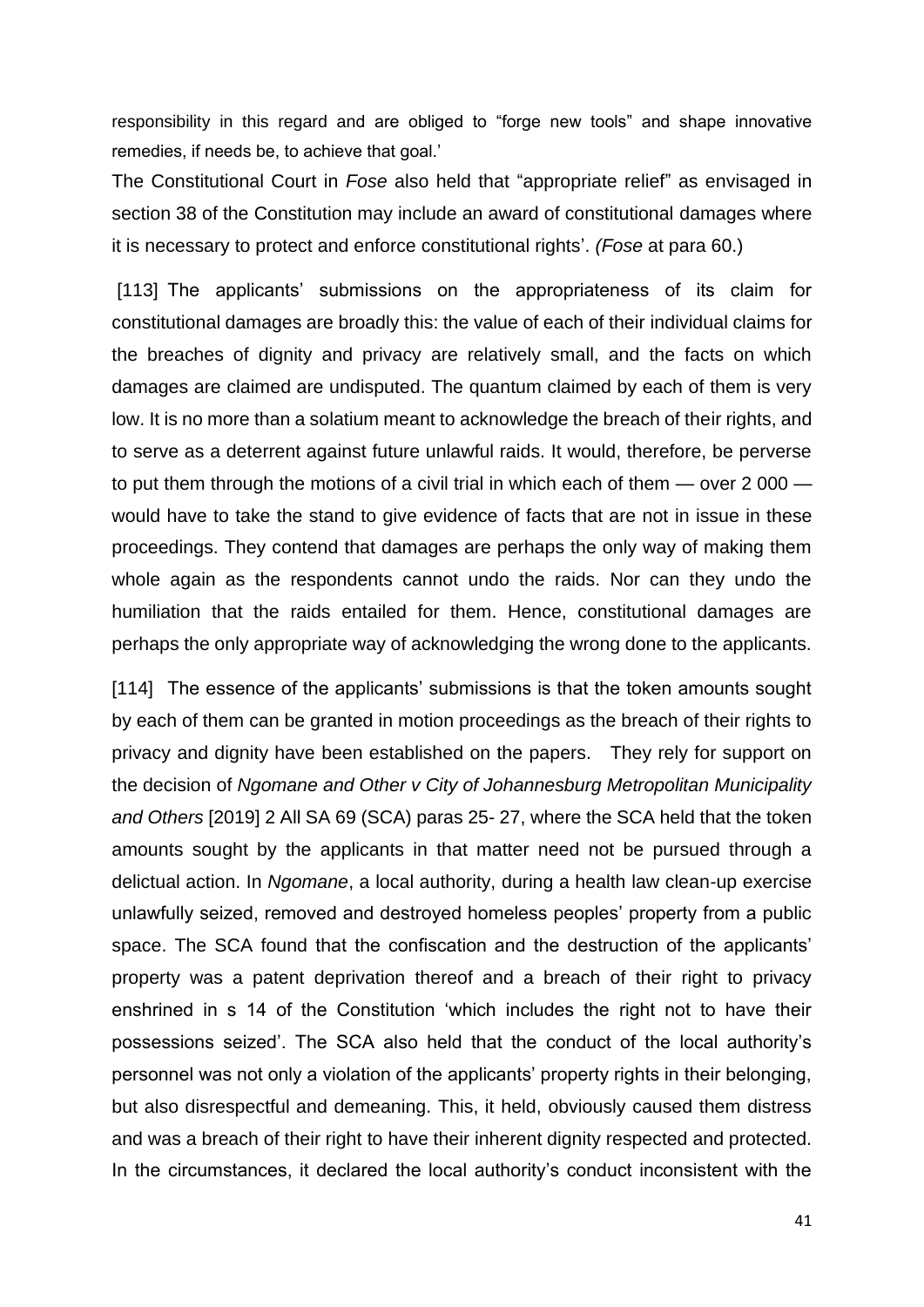Constitution and therefore unlawful. It also held that this finding entitled the applicants to appropriate relief for the violation of their fundamental rights as envisaged in s 38 of the Constitution. In awarding the applicants constitutional damages, it reasoned as follows:

'The applicants' property (for e.g. mattress, groceries, clothes, baby clothes, cell phone, books, blankets, medicine etc.) was not sufficiently described to enable the respondents to replace it with similar goods, or place a reliable value on the property. And it was extremely difficult to place a commercial value on it. However, these items were very valuable to their owners, and all that they possessed affording them the only bit of dignity which they enjoyed.' The SCA went onto hold that:

'In light of these facts, I do not think that the applicants should be left to pursue the ordinary remedy in the form of a damages claim as suggested by the court a quo. They lamented the practical difficulties posed by this route, which were acknowledged by the court itself. Instituting a damages claim would involve them in costly and time-consuming civil litigation in respect of property, which although valuable to them, is otherwise mostly of trifling commercial value. The undisputed evidence is that many of the applicants' daily search for work and collect recyclable materials, which they sell in order to survive. They would be hindered in this if they were required to attend court proceedings. They have no money for transport to attend court. And for the very reason that it would not be possible for them to prove the market value of the property destroyed in the conventional way, an action for damages is not an appropriate remedy. Such an action is likely to fail or result in a nominal award of damages.'

[115] Since the applicants' were willing to accept a standard, nominal amount of R1 500 for each of them (39 in total) , as compensation for the loss of their property and the wrong they had suffered, the SCA held, that 'the amount of R 1 500 for each applicant, R 40 500 in total, is not a large sum of money but that it constituted appropriate relief in the specific circumstances of that case, as it would vindicate the Constitution and protect the applicants and others similarly situated against violations of their rights to dignity and property in the manner envisaged in *Fose*'. (paras 25-27.)

[116] The applicants' claim for constitutional damages is distinguishable from that in *Ngomane.* Here we have approximately 3 000 (and not 2 000 as suggested by counsel for the applicants during the hearing and in their heads of argument) applicants that seek constitutional damages for breach of their rights to privacy and dignity from the Minister of Police. The gravamen of the applicants' complaint is the demeaning and humiliating manner in which members of the police and the JMPD treated them.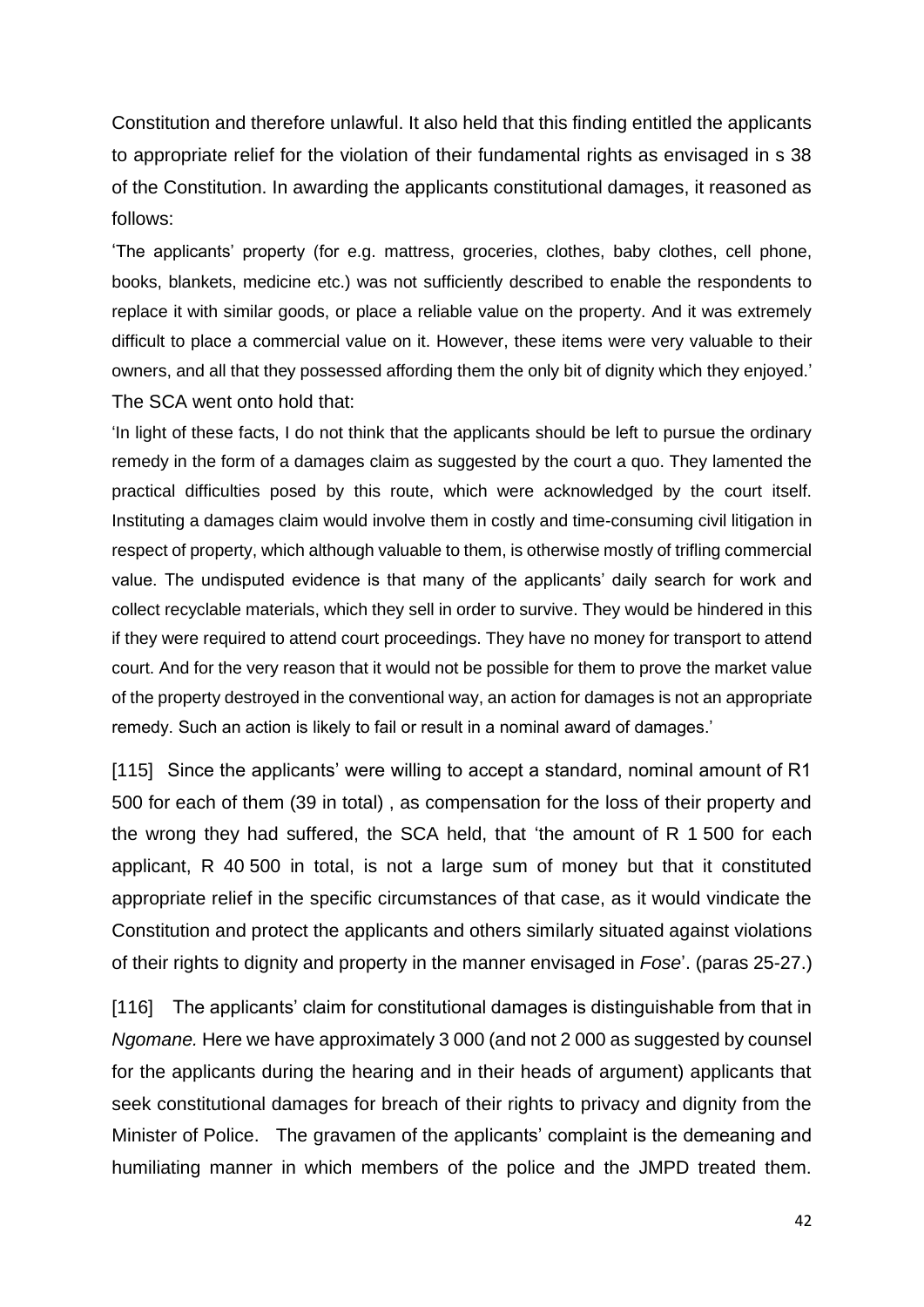Unfortunately, there are insufficient primary facts in the applicants' founding affidavit to establish this in respect to each of the approximately 3 000 applicants. The allegations in the founding affidavit in relation to the searches of their homes, and the manner in which they were treated during the searches, are secondary facts or inferences for which no primary facts are alleged to support the applicants' case for constitutional damages. Put simply, even though the facts are largely undisputed, there is no primary evidence from each of the approximately 3 000 applicants in relation to the search of their homes, and the manner in which they were treated by the police during the search. What we have on the papers are secondary facts told through the voice of one or two members (at most three) of each of the eleven applicant communities, who confirm that they were present at all the raids in the concerned building, and have personal knowledge of all the facts of the raids. It is highly unlikely for these applicants to have personal knowledge of all of the searches, especially in the high-rise buildings such as Industry House or Remington House, which comprise several floors and partitioned rooms, and house approximately 428 and 517 residents, respectively.

[117] In addition to that, we know that in respect of some buildings, only one or two floors were searched, yet all the residents that occupied the building at the time are claiming constitutional damages from the Minister of Police. One such building is 36 Davies Street, New Doornfontein which is a disused factory known as 'Lion Leatherworks'. It is a three-story building with 62 rooms. It was occupied by the third applicants at the time of the raids on 14 July 2017 and 21 November 2017. During the first search on 14 July 2017, only the first floor was searched by the police, the JMPD and officials of the City. We are not told which members of the third applicants occupied the first floor, yet constitutional damages are sought in respect to each of the 102 applicants who resided there at the time of the searches. The seventh applicants, who form a community of 102 persons, also seek constitutional damages against the Minister of Police, when the papers reveal that their homes were not raided by the police, but rather by the JMPD and officials from the Department of Home Affairs.

[118] For these reasons, we consider this case not to be an appropriate one, on the facts, to grant the blanket order for constitutional damages sought by the applicants. The applicants have succeeded in making out a case for declaratory relief that their rights to privacy and dignity have been infringed. We are of the view that the grant of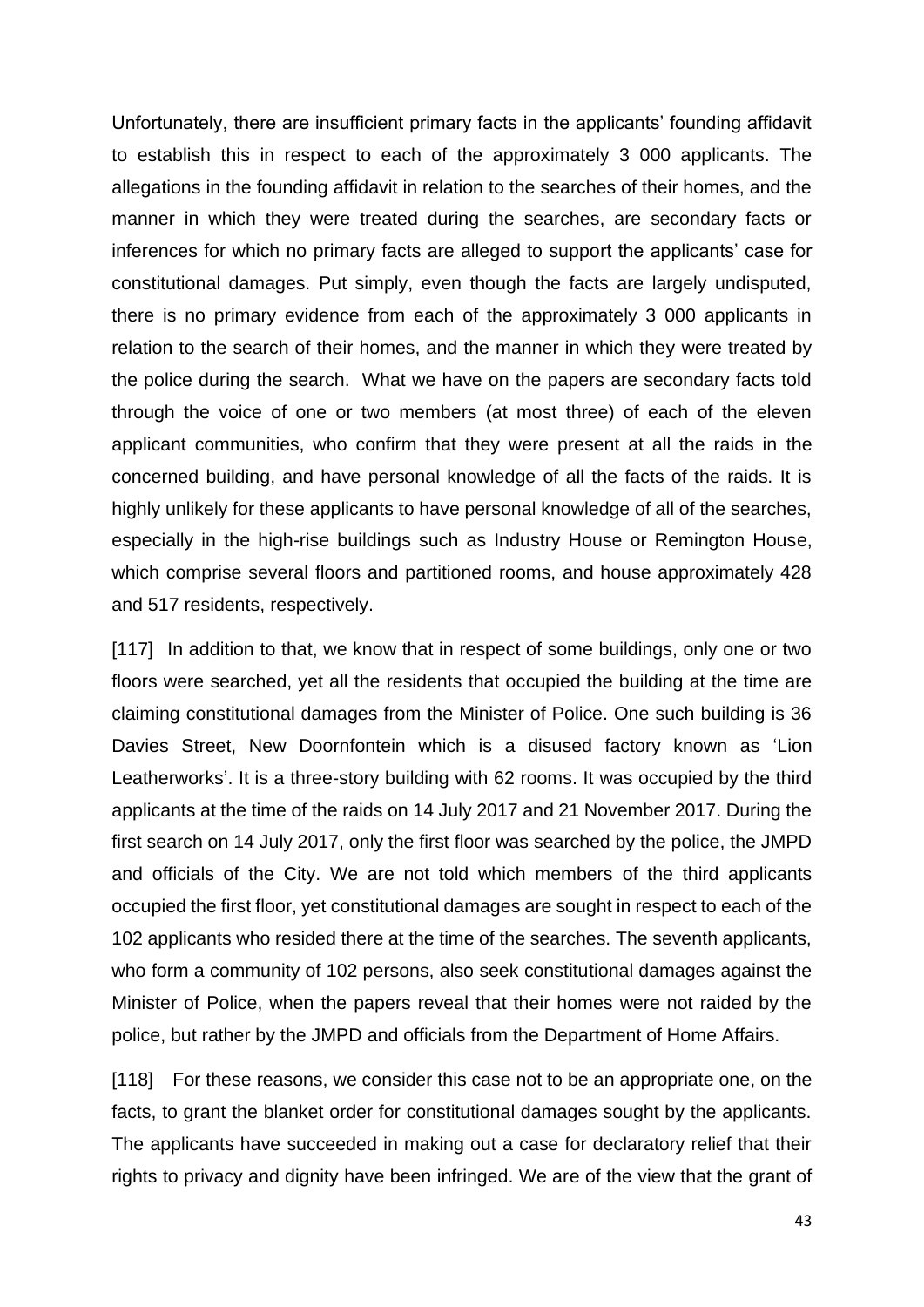that relief will effectively vindicate their constitutional rights to privacy and dignity. The applicants' claims for constitutional damages accordingly fail.

#### ORDER

[119] In the result the following order is made:

- (a) Section 13(7)(c) of the South African Police Services Act 68 of 1995 (the SAPS Act) is declared constitutionally invalid.
- (b) The declaration of invalidity is not retrospective.
- (c) The declaration of invalidity is suspended for 24 months to afford the legislature an opportunity to cure the invalidity.
- (d) Pending the correction of the defect(s), or the expiration of the expiry of the 24 month period, whichever occurs first: s 13(7)(c) of the SAPS Act is to be read as providing as follows:

'Upon receipt of the written authorisation referred to in paragraph *(a)*, any member may cordon off the area concerned or part thereof, and may, where it is reasonably necessary in order to achieve the object specified in the written authorisation, without warrant, search any person, premises*, except any private home and/or any person inside such private home,* or vehicle, or any receptacle or object of whatever nature, in that area or part thereof and seize any article referred to in section 20 of the Criminal Procedure Act, 1977 (Act 51 of 1977), found by him or her in the possession of such person or in that area or part thereof: Provided that a member executing a search under this paragraph shall, upon demand of any person whose rights are or have been affected by the search or seizure, exhibit to him or her a copy of the written authorisation*; Provided further that the provisions of section 21 with the exceptions provided for in section 22 of the Criminal Procedure Act 51 of 1977 shall apply to the search in terms of this subsection of any private home and/or any person inside such private home within the cordoned off area, and the seizure of any article contemplated in this subsection found in any such private home or in the possession of any person inside such private home.'* 

(e) The decision of the sixth respondent, taken on or about 9 June 2017, in terms of s 13(7) of the SAPS Act, to issue a "written authorisation for a cordon-off" of the area identified as "sectors 4, 5, and 6 in Hillbrow bordered by North — Louis Botha Street; East — Joe Slovo Street; South — Noord Street; West — Hospital Street", between the hours of 14h00 and 22h00 on 30 June 2017, is reviewed and set aside.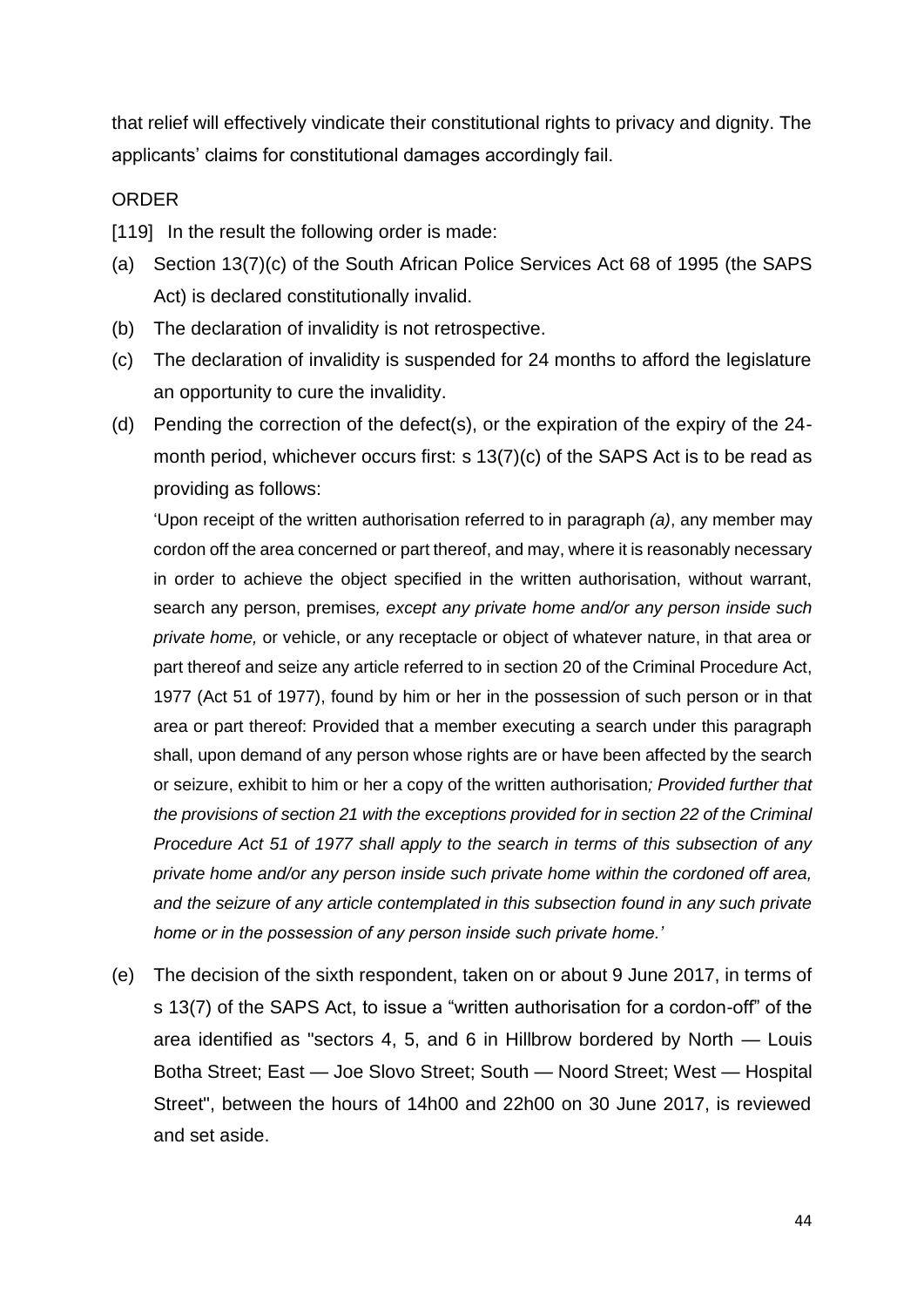- (f) The following decisions of the seventh respondent taken in terms of s 13(7) of the SAPS Act are reviewed and set aside —
	- (i) The decision taken on or about 11 July 2017, to issue a 'written authorisation for a cordon-off' of the area identified as 'sectors 4, 5, and 6 in Hillbrow, bordered by North — Louis Botha Street; East - Joe Slovo Street; South — Noord Street; West — Hospital Street' between the hours of 14h00 and 22h00 on 14 July 2017.
	- (ii) The decision taken on or about 24 July 2017, to issue a 'written authorisation for a cordon-off' of the area identified as 'Sector 2: Remington Court — Johannesburg, bordered by North — Bree Street; East — End Street; South — Jeppe Street; West — Nugget Street', between the hours of 14h00 and 22h00 on 25 July 2017.
	- (iii) The decision taken on or about 21 August 2017, to issue a 'written authorisation for a cordon-off' of the area identified as 'Sector 3: CAS Block 5779 - Doornfontein bordered by North — Saratoga Avenue; East — Angle Road; South- Albertina Sisulu Road; West - End Street', between the hours of 10h00 and 18h00 on 24 August 20.
	- (iv) The decision taken on or about 30 August 2017, to issue a 'written authorisation for a cordon-off' of the area identified as 'Sectors 4, 5 and 6 in Hillbrow, Johannesburg, bordered by North — Willie and Clarendon Streets; East —Joe Slovo Road; South — Hancock Street, Saratoga and Nugget Streets; West — Twist Street', between the hours of 14h00 and 22h00 on 31 August 2017.
	- (v) The decision taken on or about 19 September 2017, to issue a 'written authorisation for a cordon-off' of the area identified as 'Sectors 4, 5 and 6 in Hillbrow, Johannesburg bordered by North — Willie and Clarendon Streets; East — Joe Slovo Road; South — Hancock Street, Saratoga and Nugget Streets; West - Twist Street', between the hours of 12h00 and 16h00 on 21 September 2017.
	- (vi) The decision taken on or about 30 October 2017, to issue a 'written authorisation for a cordon-off' of the area identified as 'CAS Block 5787 — Jeppestown bordered by North — Fawcus Street; East — Long Street; South — Jules Street; West — Berg Street', between the hours of 10h00 and 16h00 on 2 November 2017.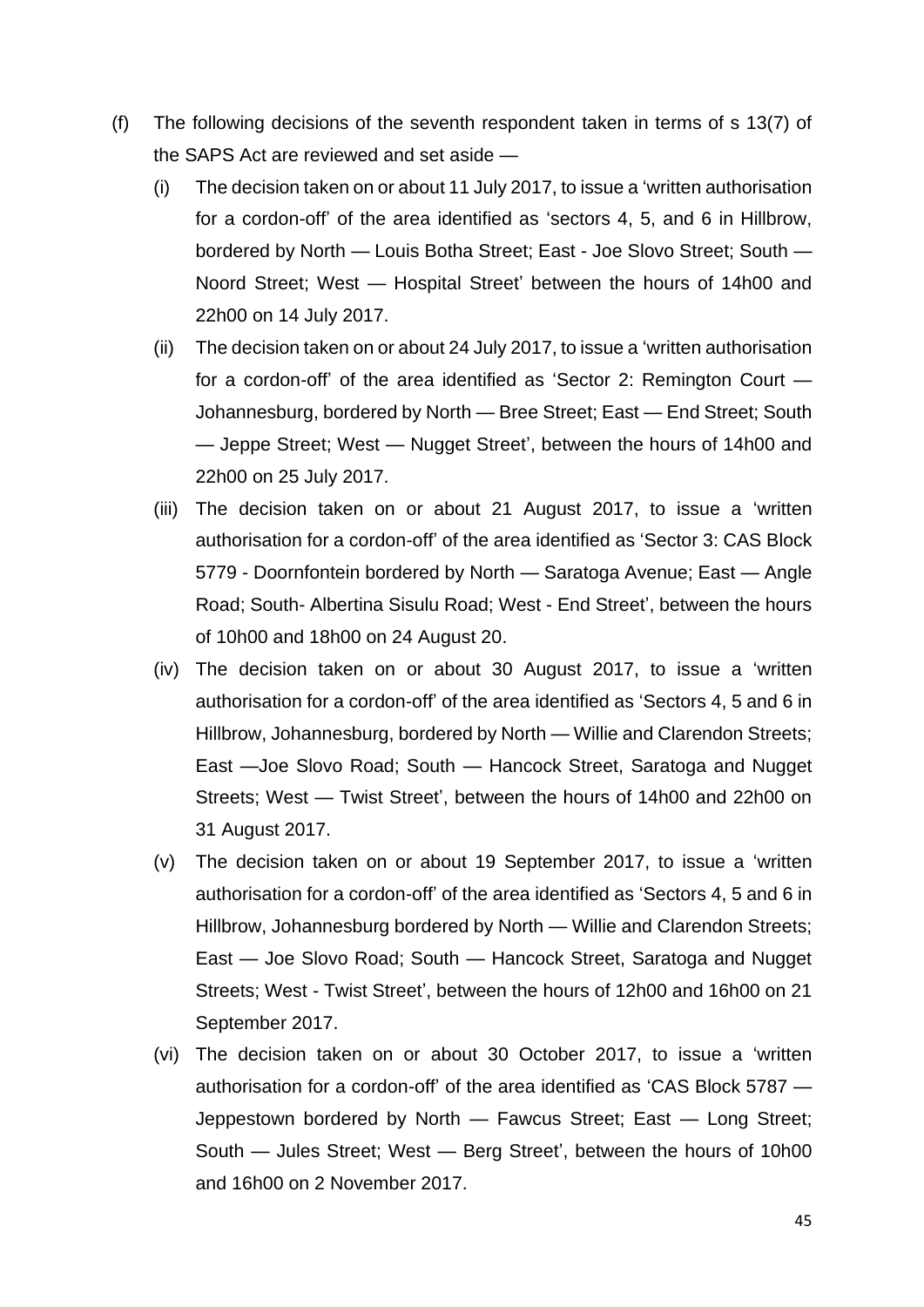- (vii) The decision taken on or about 9 November 2017, to issue a 'written authorisation for a cordon-off' of the area identified as 'Sectors 4, 5 and 6 in Hillbrow, Johannesburg bordered by North — Willie and Clarendon Streets; East —Joe Slovo Road; South — Hancock Street, Saratoga and Nugget Streets; West - Twist Street', between the hours of 12h00 and 18h00 on 16 November 2017.
- (viii) The decision taken on or about 17 November 2017, to issue a 'written authorisation for a cordon-off' of the areas identified as 'Sector 2: CAS Block 5787 — Jeppestown and Doornfontein CAS Block 5779 bordered by North — Albertina Sisulu Street and Beit Street; East — John Page Street, Betty Street and Sivewright Street; South — Durban Street; West — End Street', between the hours of 09h00 and 18h00 on 21 November 2017.
- (ix) The decision taken on or about 18 January 2018, to issue a 'written authorisation for a cordon-off' of the area identified as 'Sector 4, 5, 6 bordered by North — Willie and Clarendon Street; Easts — Joe Slovo Road; South — Hancock Street, Saratoga and Nugget Streets; West - Twist Street', 17h00 on 23 January 2018.
- (x) The decision taken on or about 23 January 2018, to issue a "written authorisation for a cordon-off' of the area identified as 'bordered by North — Rockey Street; East - Siemart Street; South — Albertina Sisulu Street; West - End Street', between the hours of 10h00 and 18h00 on 23 January 2018.
- (xi) The decision taken on or about 12 February 2018, to issue a 'written authorisation for a cordon-off' of the area identified as 'Sector 4, 5 and 6 in Hilbrow, bordered by North — Willie and Clarendon Streets; East — Joe Slovo Road; South — Hancock Street, Saratoga and Nugget Streets; West - Twist Street', between the hours of 10h00 and 18h00 on 15 February 2018.
- (xii) The decision taken on or about 2 May 2018, to issue a 'written authorisation for a cordon-off' of the area identified as 'Sector 4, 5, 6 in Hilbrow, bordered by North –Willie and Clarendon Street; East − Joe Slovo Road; South – Hancock Street, Saratoga and Nugget Street; West – Twist Street' which includes 5 Davies Street, New Doornfontein, on 3 May 2018.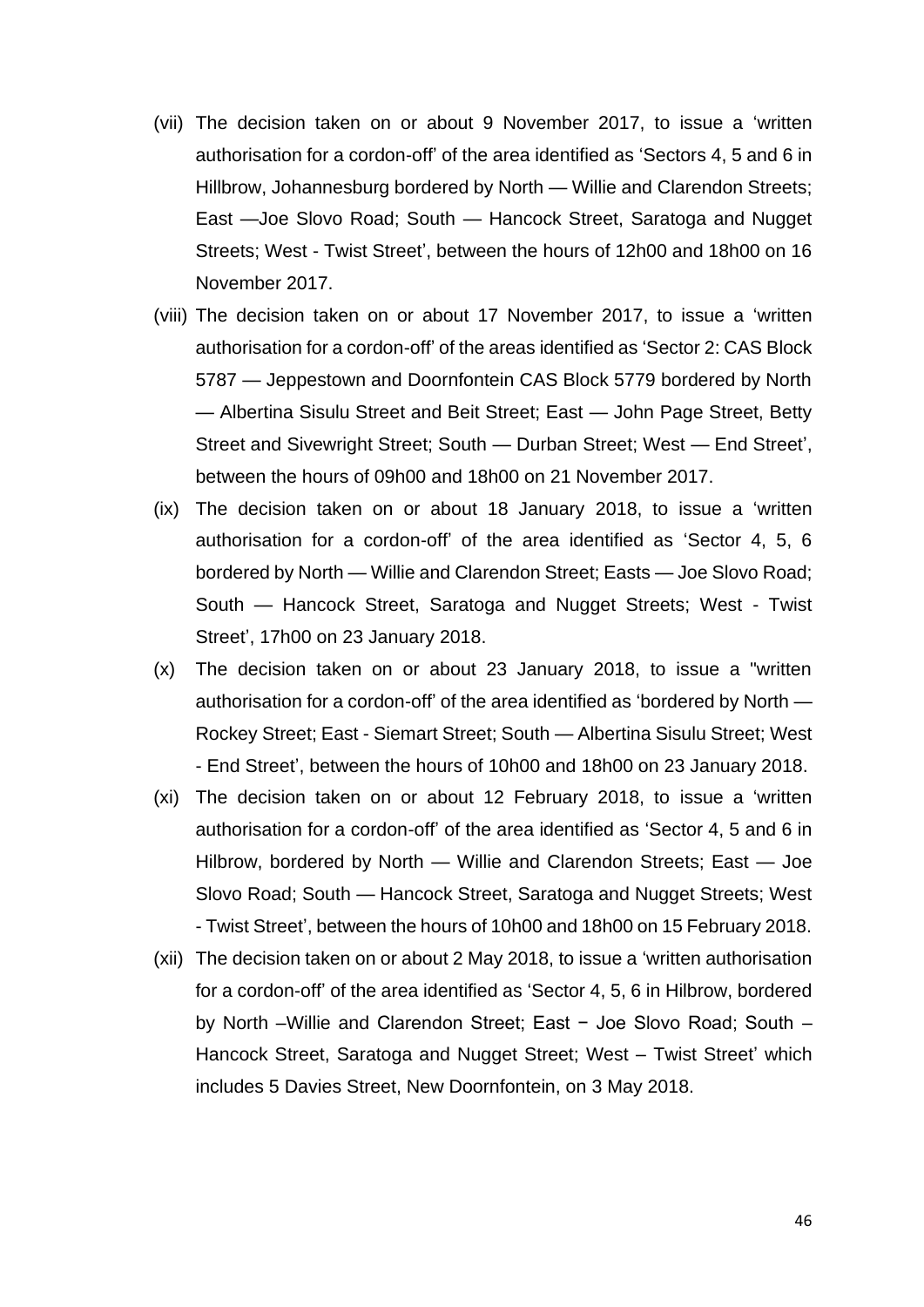- (g) It is declared that the raids, searches, inspections, seizures, fingerprinting and arrests undertaken on the authority of the written authorisations set out in paragraphs (e) and (f), were unlawful.
- (h) It is declared that the searches, seizures, fingerprinting and arrests conducted at the eleventh applicants' homes at 1 Delvers Street, Johannesburg on 9 November 2017 by or on behalf of the first, second, third and eighth respondents, were unlawful.
- (i) It is declared that the searches, seizures, fingerprinting and arrests conducted at the seventh applicants' homes at the Wemmer Shelter, Turfontein, Johannesburg on 20 October 2017 by or on behalf of the first, second, third and eighth respondents, were unlawful.
- (j) It is declared that the searches, seizures, fingerprinting and arrests conducted at the applicants' homes on the dates set out in paragraphs (e), (f), (h) and (i) above unjustifiably infringed the applicants' rights to dignity and privacy contained in sections 10 and 14 of the Constitution, 1996.
- (k) The applicants' claim for constitutional damages is dismissed.
- (l) The first and second respondents are to pay the applicants' costs, jointly and severally, the one paying the other to be absolved, including those of two counsel.

**MLAMBO JP JUDGE PRESIDENT OF THE GAUTENG DIVISION OF THE HIGH COURT**

**MEYF JUDGE OF THE GAUTENG DIVISION OF THE HIGH COURT, JOHANNESBURG**

**KATHREE-SETILOANE J JUDGE OF THE GAUTENG DIVISION OF THE HIGH COURT, JOHANNESBURG**